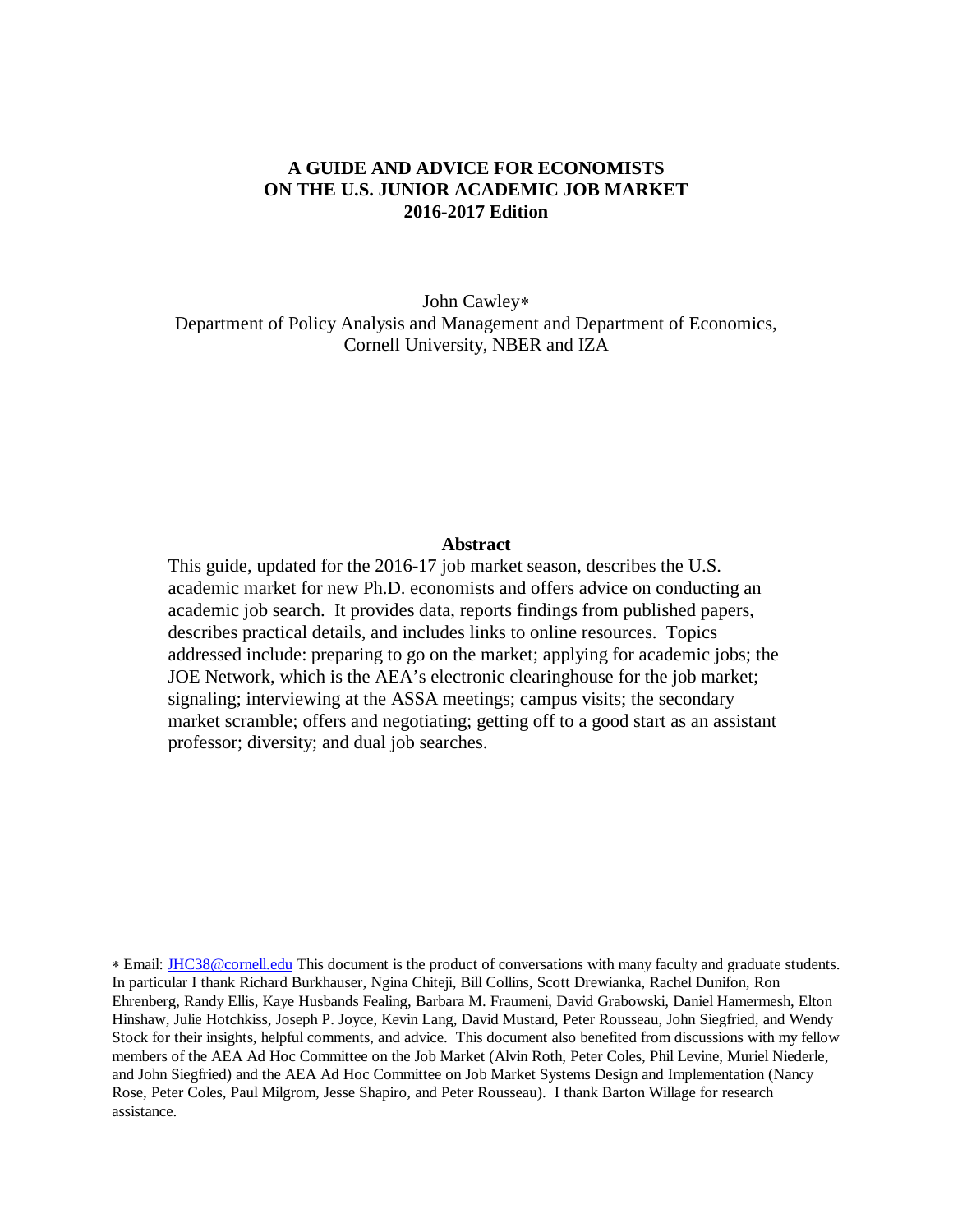Table of contents (click to jump)

| <b>INTRODUCTION</b>                                          | $\overline{4}$ |
|--------------------------------------------------------------|----------------|
| PREPARING TO GO ON THE JOB MARKET                            | 8              |
| APPLYING FOR ACADEMIC JOBS                                   | 15             |
| <b>SIGNALING</b>                                             | 31             |
| <b>INTERVIEWING AT THE ASSA MEETINGS</b>                     | 35             |
| <b>CAMPUS VISITS</b>                                         | 45             |
| Campus Visits -- Interviews                                  | 48             |
| Campus Visits - The Job Talk                                 | 50             |
| Campus Visits – Dinner with Faculty                          | 54             |
| THE SECONDARY MARKET "SCRAMBLE"                              | 56             |
| OFFERS AND NEGOTIATING                                       | 59             |
| GETTING A HEAD START ON SUCCEEDING AS AN ASSISTANT PROFESSOR | 70             |
| <b>DIVERSITY</b>                                             | 72             |
| THE DUAL JOB SEARCH                                          | 77             |
| <b>SUMMARY</b>                                               | 79             |
| <b>REFERENCES</b>                                            | 80             |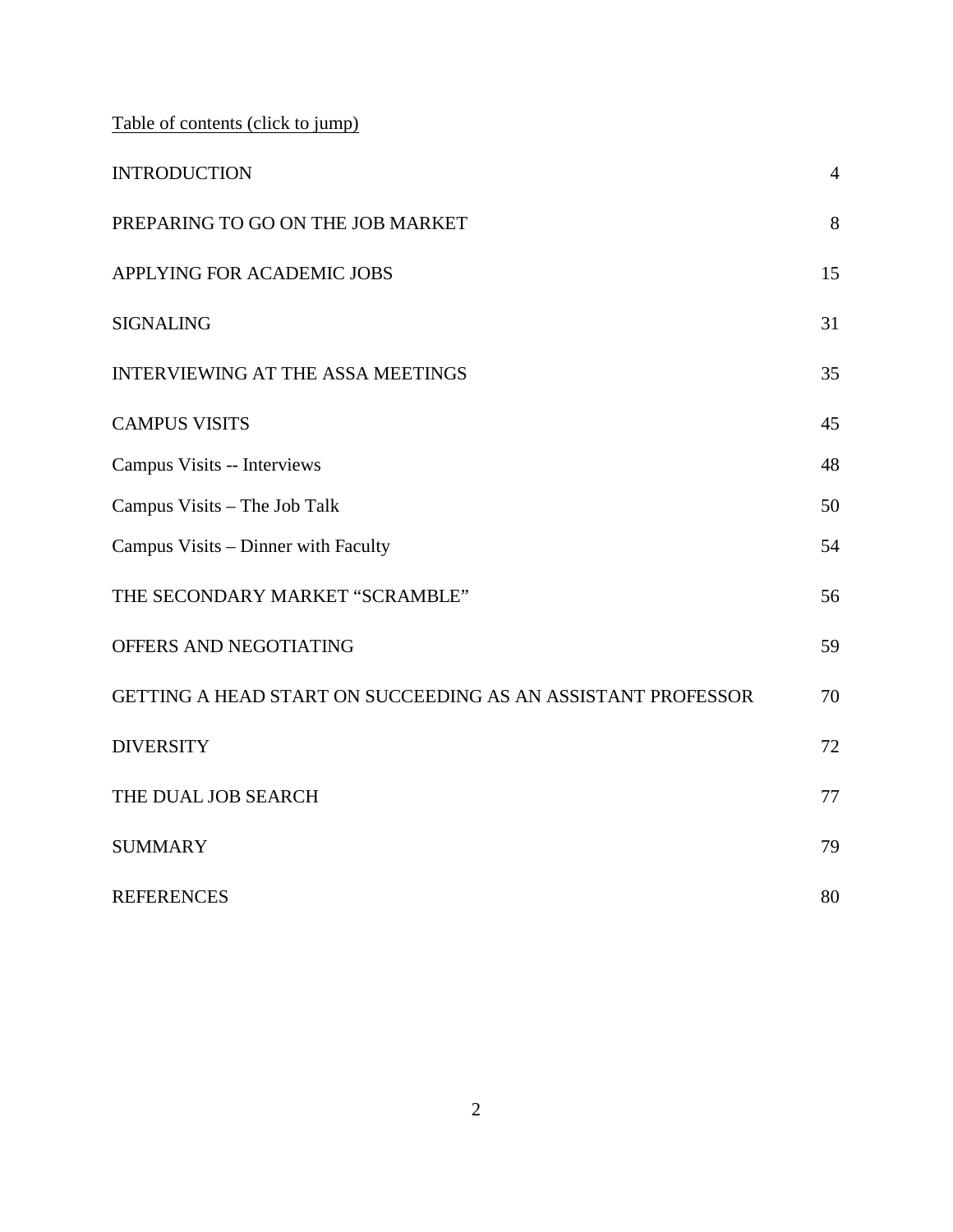| List of Tables (click to jump)                                                              |    |
|---------------------------------------------------------------------------------------------|----|
| Table 1: Schedule of Job Search by Job Market Segment                                       | 5  |
| Table 2: Number of Employers Advertising on JOE, 2014-15                                    | 22 |
| Table 3: Fields of Specialization Sought In Job Openings for Economists, 2014-2015          | 23 |
| Table 4: Market for Job Market Signals, 2013-2015                                           | 33 |
| Table 5: The Job Market Scramble, 2013-2016                                                 | 58 |
| Table 6: Salaries for New Assistant Professors in Economics, AEA Universal Academic         |    |
| Questionnaire, 2015-2016                                                                    | 60 |
| Table 7: Salaries for New Assistant Professors in Economics, University of Arkansas Survey, |    |
| 2015-16                                                                                     | 62 |
| Table 8: Postgraduation Plans of New Economics Ph.D.s, 2014                                 | 69 |
| Table 9: Percent of New Economics Ph.D.s and New Assistant Professors that Are Female,      |    |
| 2014-2015                                                                                   | 75 |
|                                                                                             |    |
|                                                                                             |    |

| List of Figures (click to jump)                                                           |    |
|-------------------------------------------------------------------------------------------|----|
| Figure 1: Recipients of an Economics Doctorate at U.S. Universities, 1985-2014            | 17 |
| Figure 2: Number of Unique Jobs on JOE                                                    | 18 |
| Figure 3: Number of Unique Jobs on JOE by Year and Sector                                 | 19 |
| Figure 4: Number of Unique Jobs in JOE and the U.S. Employment Rate                       | 20 |
| Figure 5: Ratio of Lagged New Jobs to the Number of New Economics Ph.D.s.                 | 21 |
| Figure 6: Average Salaries for Newly-Hired Assistant Professors in Economics Departments, |    |
| AEA UAQ                                                                                   | 61 |
| Figure 7: Average Salaries for Newly-Hired Assistant Professors in Economics Departments, |    |
| University of Arkansas Survey                                                             | 63 |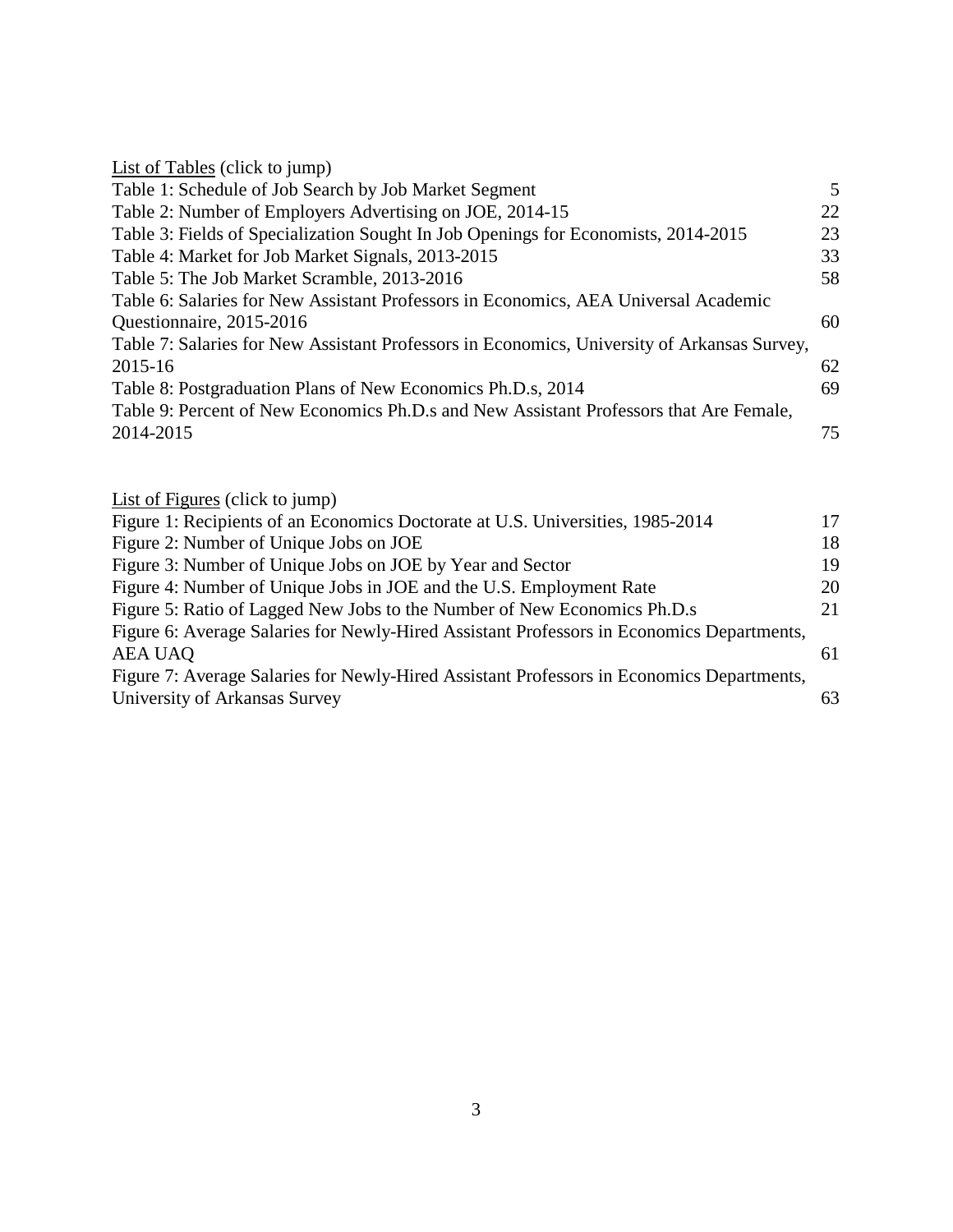### <span id="page-3-0"></span>Introduction

This document serves two purposes. First, it describes the U. S. academic job market for new Ph.D. economists; specifically: deadlines, what salaries and benefits have recently been offered, and what a job candidate should expect at different stages of the hiring process. Second, it offers advice on conducting an academic job search.

In offering advice, this document takes as given many of the most important factors that drive hiring decisions: the quality of your research, your graduate training, and the recommendations of your advisors. For this reason, following the advice in this guide cannot guarantee you a job. The advice herein focuses on presentation and etiquette, which at the margin may influence the hiring decision. I hope that you will find this guide helpful, but every job market search is different and the experiences reflected here may not match your own.

Most of this guide is outlined according to the chronology of a job search. The remainder is devoted to issues of diversity, dual job searches, and a brief summary.

The timing with which you will pass through stages of the job market depends on the market segments in which you participate. Carson and Navarro (1988) define three segments of the academic job market for new economists:

- 1. The pre-emptive market: conducted at an accelerated pace by departments seeking to interview prior to the Allied Social Science Association (ASSA) meetings the candidates they identify as a close match. Typically only a few candidates and highly-ranked departments participate in this market. Informal recommendation and scouting play a greater role in candidate selection in the pre-emptive market than in the two subsequent market segments.
- 2. The primary market: the largest of the three segments. Initial interviews take place at the ASSA meetings in early January.
- 3. The secondary market: used by employers if their top candidates in the primary market

4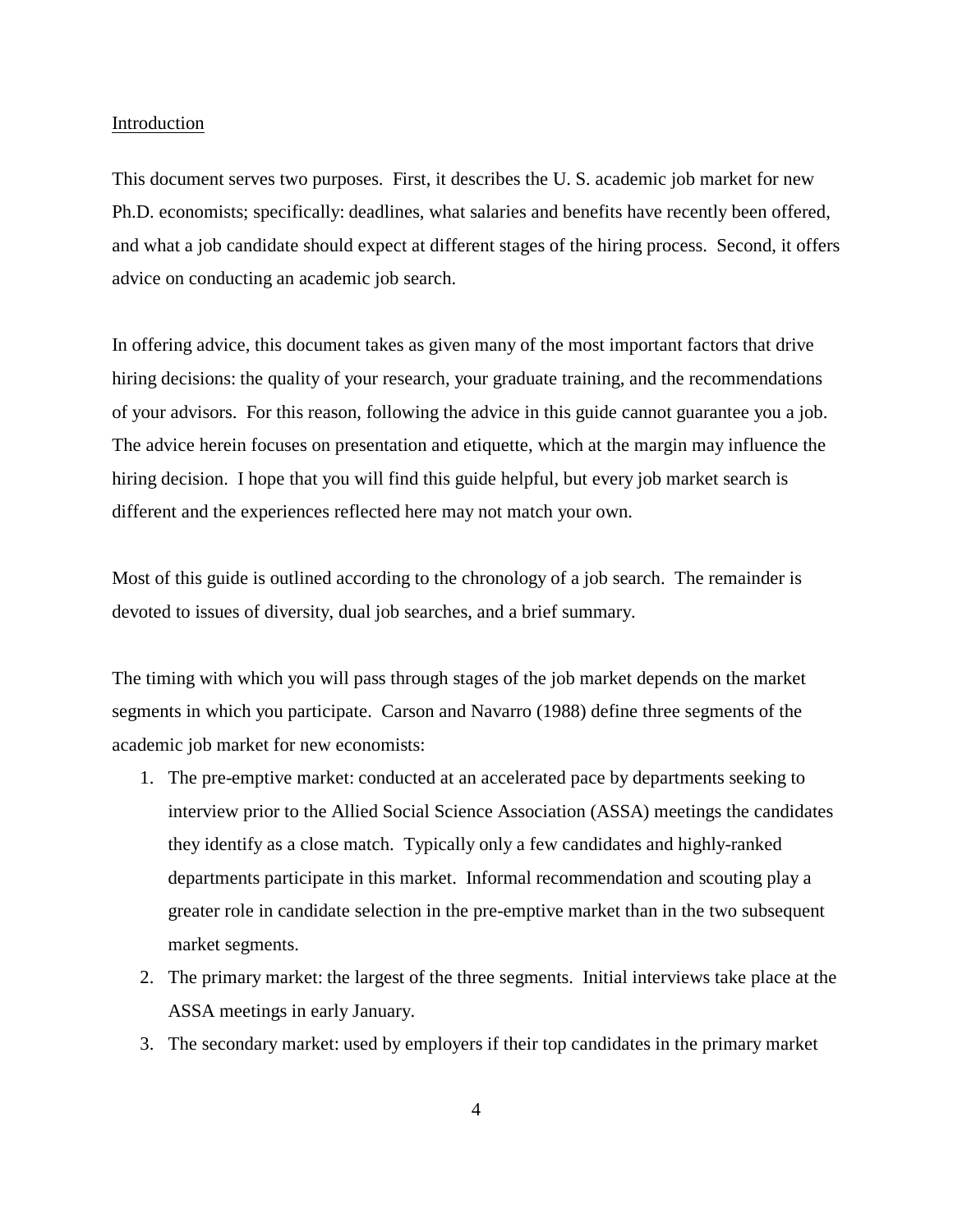proved to be poor matches or if they advertised a job opening too late to interview at the ASSA meetings. Campus visits in the secondary market begin after the primary market has begun to clear.

A rough schedule for each of the three market segments is listed in Table 1. Unless stated otherwise, the timing of events reported in this document is that for the primary market.

There are two major types of academic employers: research institutions and teaching institutions. Both types value proficiency in research and teaching, but in general, tenure decisions are more heavily based on research record and less heavily based on teaching proficiency at research universities than at teaching institutions. Much of the information in this guide applies to both markets, but the guide is primarily targeted to applicants to research universities.

<span id="page-4-0"></span>

| <b>Segment of</b><br><b>Market</b> | <b>Applying for</b><br><b>Jobs</b> | <b>First Interview</b><br><b>Conducted at</b> | <b>Campus Visits</b> | <b>Offers and</b><br><b>Negotiations</b> |
|------------------------------------|------------------------------------|-----------------------------------------------|----------------------|------------------------------------------|
|                                    |                                    | <b>ASSA Meetings?</b>                         |                      |                                          |
| Pre-Emptive                        | October-<br>November               | N <sub>0</sub>                                | December             | December                                 |
| Primary                            | October-<br>December               | Yes                                           | January-March        | February-March                           |
| Secondary                          | October-<br>February               | Maybe                                         | March-April          | March-May                                |

#### **Table 1: Schedule of Job Search by Job Market Segment**

Note: Segments are defined according to Carson and Navarro (1988).

The goal of your search is not to get a job in the highest-ranked department; it is to find a job in which your work is understood and appreciated, you find the work enjoyable and gratifying, and in which you can be productive and continue to grow and improve. In a job search, success is defined as a good match of applicant and department. In order for you to find a good match, it is crucial that you understand where you fit in the field of economics: you need to know in what field(s) of economics you will work, the type of research you will pursue, and your comparative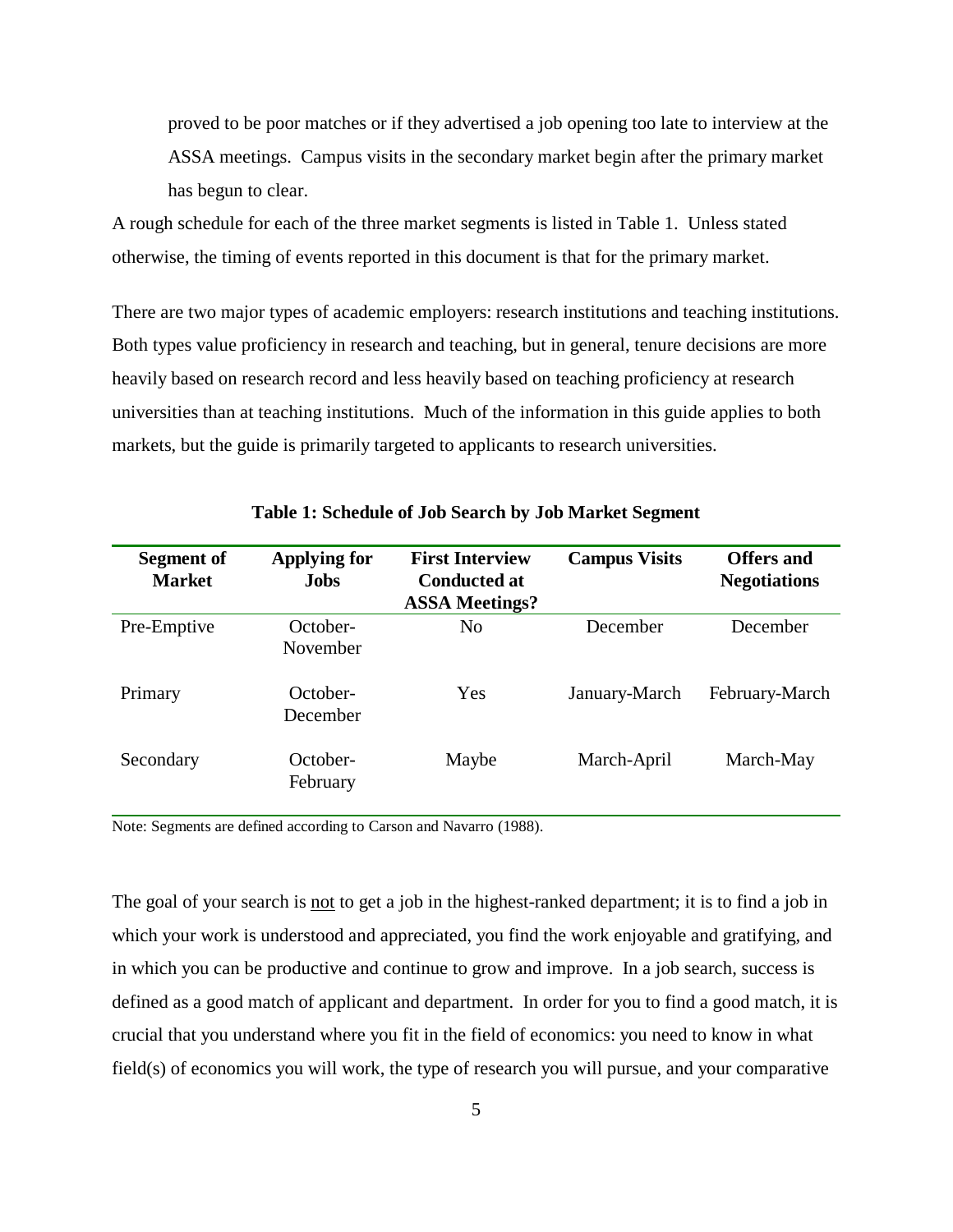advantages as a researcher. It may be difficult for you, as a graduate student, to know where you fit in the discipline, but that information will help you immensely on the job market. An important way that you can increase the probability of finding a good match is to be honest with your advisors and potential employers about your interests, skills, and what you are looking for in a match.

You should not think of other job market candidates as direct competitors; each of you is seeking a match that depends on your individual characteristics, preferences, and constraints. Be nice to others who are on the job market; share information and be supportive.

The most important determinant of your success on the job market is the quality of your job market paper and how well you present it. You should focus your time and effort towards improving your paper, your interview skills, and your job talk (your 90-minute seminar based on the job market paper).

During your search, keep in mind two basic facts about the job market for new economics Ph.D.s. The first is trickle down. Each year, almost every economics Ph.D. program produces more Ph.D.s than it can hire. As a result, candidates from the top departments trickle down, filling openings at lower-ranked departments, crowding most of the graduates of those departments to jobs in departments further down the rankings. Stock, Alston, and Milkman (2000) find that the vast majority of new economics Ph.D.s in 1995-96 moved to jobs in departments at least 50 ranks below their graduate department; excluding moves to unranked departments, the average drop was 59 ranks.

On the bright side, the second basic fact is that there is a strong demand for new economics Ph.D.s, and almost everyone lands a job that they like. In a survey of economics job candidates from 2007 to 2010 (McFall et al., 2015), job candidates received on average 16.8 interviews at the ASSA meetings, and subsequently an average of 5.7 flyouts and 2.9 job offers. By the end of summer, 92% of job candidates had accepted a job, 1.9% had received job offers but declined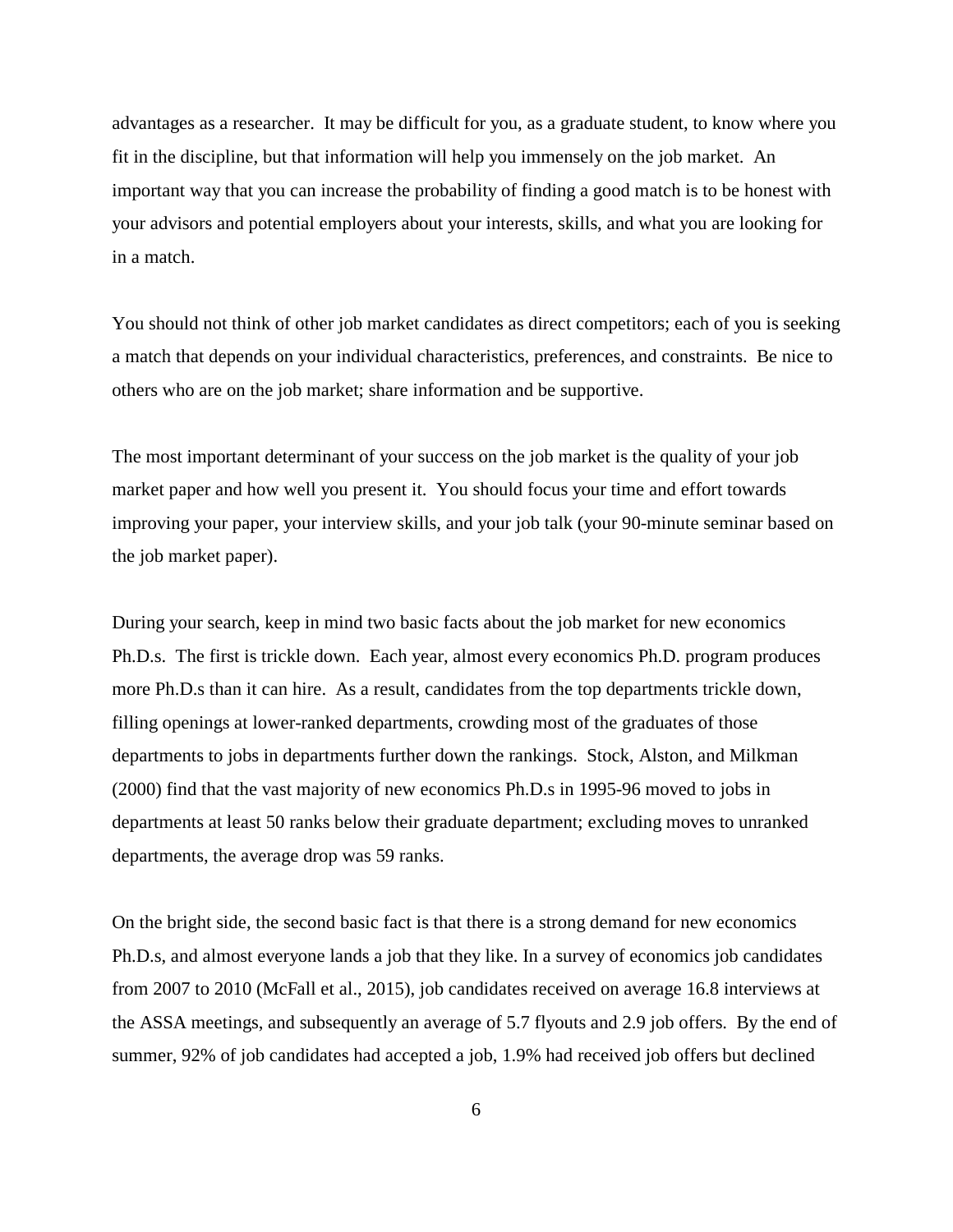them all, and only 6% received no job offers. Candidates also tend to get the type of job they want; in the McFall et al. (2015) sample, 64% of job candidates accepted an offer that matched the preference they reported before their job search (either four-year college, university, nonprofit/government, business/industry, or postdoc). Another 20% got their second choice, and only 7% placed into jobs they had ranked fourth or fifth out of the five types. In addition, more than two-thirds of respondents (69.1%) were either "very satisfied" or "extremely satisfied" with their placements; another quarter (24.4%) were "somewhat satisfied." Moreover, real (inflationadjusted) salaries of new assistant professors of economics in Ph.D.-granting institutions have risen over 25% in the past 15 years. In 2015-16, the salary offered to new assistant professors of economics by Ph.D.-granting institutions averaged approximately \$117,000 to \$120,000 (Scott and Siegfried, 2016; Jebaraj et al., 2016). Finally, National Science Foundation data indicate that Ph.D. economists have the [lowest unemployment rate \(0.9%\) of any doctoral field,](https://ncsesdata.nsf.gov/doctoratework/2010/html/SDR2010_DST4_1.html) as well as [one of the highest median salaries of any doctoral field.](https://ncsesdata.nsf.gov/doctoratework/2010/html/SDR2010_DST50.html)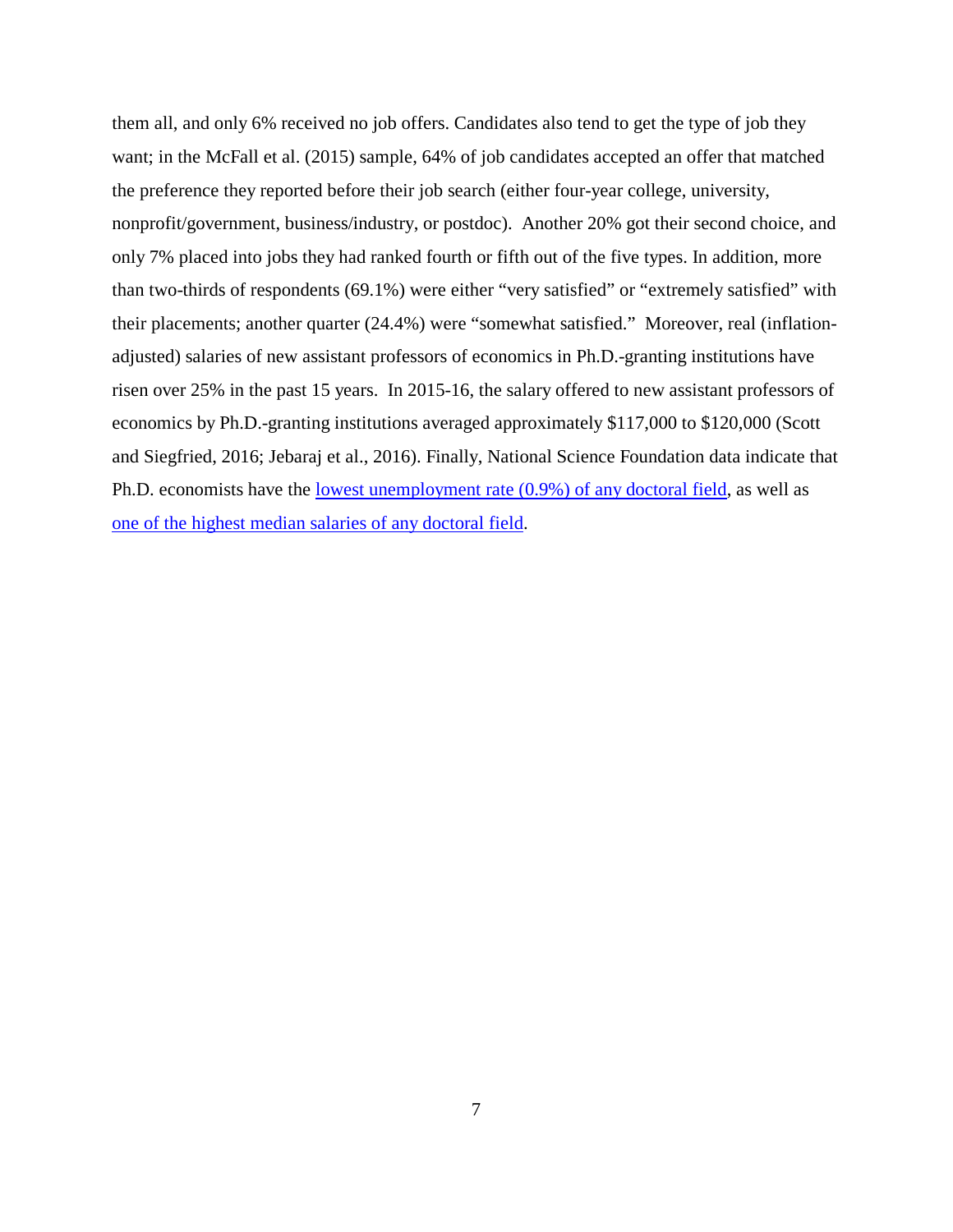### <span id="page-7-0"></span>Preparing to Go on the Job Market

This section is devoted to things you can do during the spring and summer to prepare for your job search. Your dissertation advisors will help you determine whether you are ready to go on the job market. It is more important whether your primary advisor thinks you're ready to be on the market than whether you think you're ready to be on the market. You should certainly not go on the market without your advisors' approval, and you should have that approval by the Spring before you will apply for jobs. The most important indicator of your readiness is whether you will have a good job market paper completed early in the Fall. A second indicator is whether the progress on the rest of your dissertation is such that you are likely to defend the following spring.

Sometimes graduate students who don't feel fully ready consider going on the market selectively, applying to only a few places, and then if necessary going on the market in earnest the next year. In my opinion, that is a bad strategy. There are high fixed costs (both money and time) to going on the market. Moreover, departments may notice that you have been on the market two years in a row and assume that you bombed on the market the first time and therefore you must be low quality. Make sure that you are ready and then conduct a full market search. Alternatively, apply for postdoctoral fellowships and then conduct a full market search in two years. (Sometimes circumstances change and people are forced to withdraw from the market. It is costless to do so before your department's placement webpage goes online. The later you withdraw, the greater the risk that some prospective employers may remember you as having been on the market and you may be viewed negatively the next time you go out.)

Prospective employers will overwhelmingly judge you by your job market paper and how well you present it. Try to complete your job market paper by the end of summer. Keep in mind [John Cochrane's Writing Tips for PhD Students.](http://faculty.chicagobooth.edu/john.cochrane/research/papers/phd_paper_writing.pdf) Another useful resource is Thomson (2001): *[A](https://www.amazon.com/Guide-Young-Economist-William-Thomson/dp/0262700794/ref=sr_1_3?ie=UTF8&qid=1479318555&sr=8-3&keywords=young+economist)  [Guide for the Young Economist: Writing and Speaking Effectively About Economics.](https://www.amazon.com/Guide-Young-Economist-William-Thomson/dp/0262700794/ref=sr_1_3?ie=UTF8&qid=1479318555&sr=8-3&keywords=young+economist)*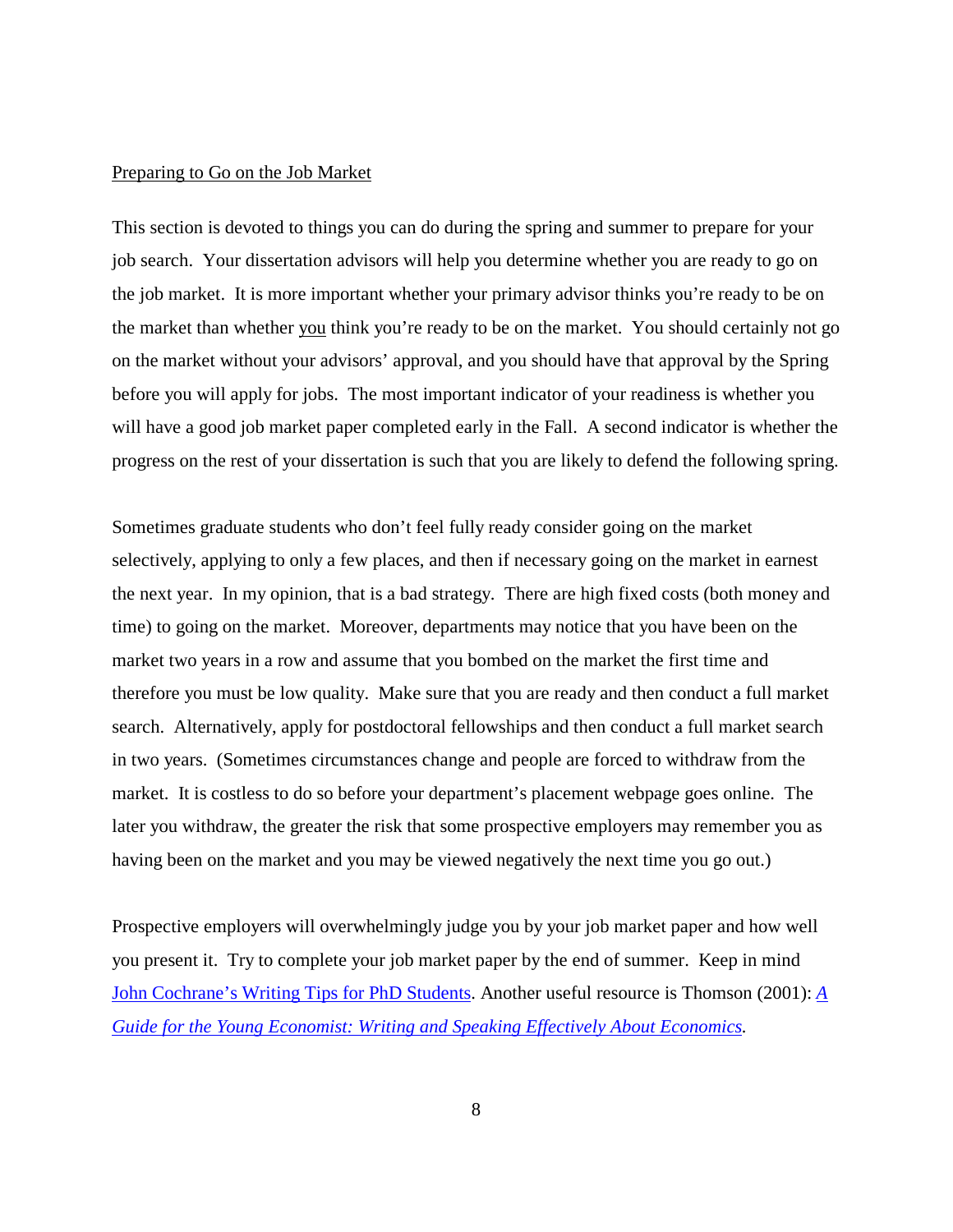The job search will likely consume more time than you anticipate (October to March), leaving you with less time to revise your paper than you might expect. Keep your advisors up-to-date with your research and think carefully about their critiques. You will likely have blind spots with respect to your research, so also ask faculty and fellow graduate students who have no previous exposure to your work to read and critique your paper. There are only so many times your advisors will read full drafts, so make sure that each one is a significant improvement on the last, and polished, before you turn them in.

Present your job market paper at seminars and conferences. You will quickly learn what other people think are the weak points; work to strengthen those areas. Practice will also enhance your presentation skills. Organize an informal workshop with the other graduate students who will be on the job market and practice presenting your job market paper. Submit your job market paper to be presented at the regional economics association conferences. The odds of acceptance are higher at these conferences than at the ASSA meetings. You are not restricted to the regional association that corresponds to the location of your graduate school; you can apply to present at the conference of any regional association. In general, attendance at the sessions of regional meetings is much lower than that at the ASSA meetings, but you will get practice, discussant comments, and some visibility for you and your work. The meetings of the [Eastern](http://www.easterneconomicassociation.org/conferences.html)  [Economic Association](http://www.easterneconomicassociation.org/conferences.html) and [Midwest Economics Association](http://mea.grinnell.edu/conferences) are in March, those of the [Western](http://www.weai.org/conferences.html)  [Economic Association](http://www.weai.org/conferences.html) are in June-July, and those of the [Southern Economic Association](https://www.southerneconomic.org/conference/) are in November.

Two summer workshops aim to help graduate students prepare for the job market.

• The Western Economic Association International (WEAI) sponsors a Graduate Student [Dissertation Workshop.](http://www.weai.org/gsw) Each department can nominate a few Ph.D. students who will be on the job market; a competitive selection process determines the final participants. Those selected receive: complementary membership in the WEAI, a grant to help cover airfare, and hotel accommodations during the workshop. During the workshop, participants give practice job talks and receive feedback from faculty mentors and fellow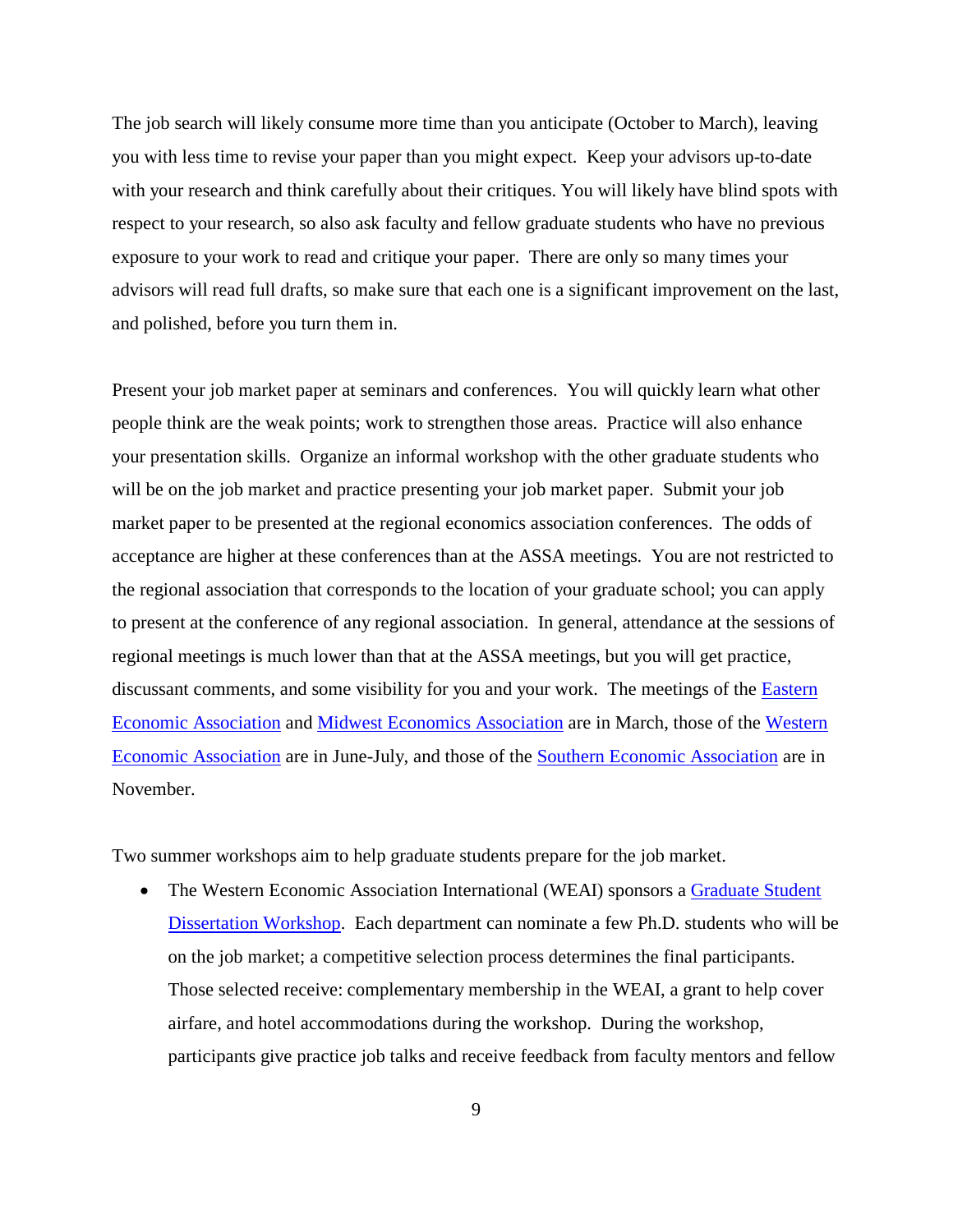participants. The faculty mentors also conduct mock interviews of candidates. Nominations are due in November the year before you will be on the market, with selections announced in February and rough drafts of job market papers due in April. I served as an advisor at the workshop in 2015 (when it was in Honolulu!) and will do so again in 2017 and highly recommend it to graduate students.

• In recent years, a handful of economics departments have sponsored [EconCon,](http://www.princeton.edu/%7Eeconcon/) a conference for Economics Ph.D. students to practice and receive feedback on their job talks. Papers are selected, and the conference is organized, by Ph.D. students.

Prepare your curriculum vitae (CV). It can take a surprisingly long time. To help you decide what information you should list, examine the CVs of last year's job candidates from top Ph.D. programs. The National Bureau of Economic Research (NBER) provides [links to the job](http://www.nber.org/candidates/)  [placement web pages](http://www.nber.org/candidates/) (which contain job candidates' CVs) for major economics departments in the U.S. Keep your CV current; the date your CV was revised should appear at the top of it. Keep detailed lists of every presentation, award, grant, and the journals for which you have refereed. Some of this may not appear on your current CV but you will modify your CV over time. List your mobile phone number on your CV. Your department should create a placement webpage from which prospective employers may download your CV and job market paper; Adobe Acrobat (PDF) is the best format for these documents.

Try to publish your research, whether it's your job market paper or other projects, before you go on the market. It is rare for a job candidate to have an article in a high-quality economics journal (defined as a good general-interest or a top field journal), so it really helps you stand out. For example, among job market candidates in 2007-2010, 72.7% of job applicants had zero published journal articles, 16.1% had one, 6.2% had two, and 4.9% had three or more (McFall et al., 2015). An accepted or forthcoming article is just as valuable as one that is in print in the same journal; what matters is that you've demonstrated that you can finish projects and that your work passes peer review. Having something merely under review carries no weight; anything could be under review. A revise and resubmit from a journal is promising but a less powerful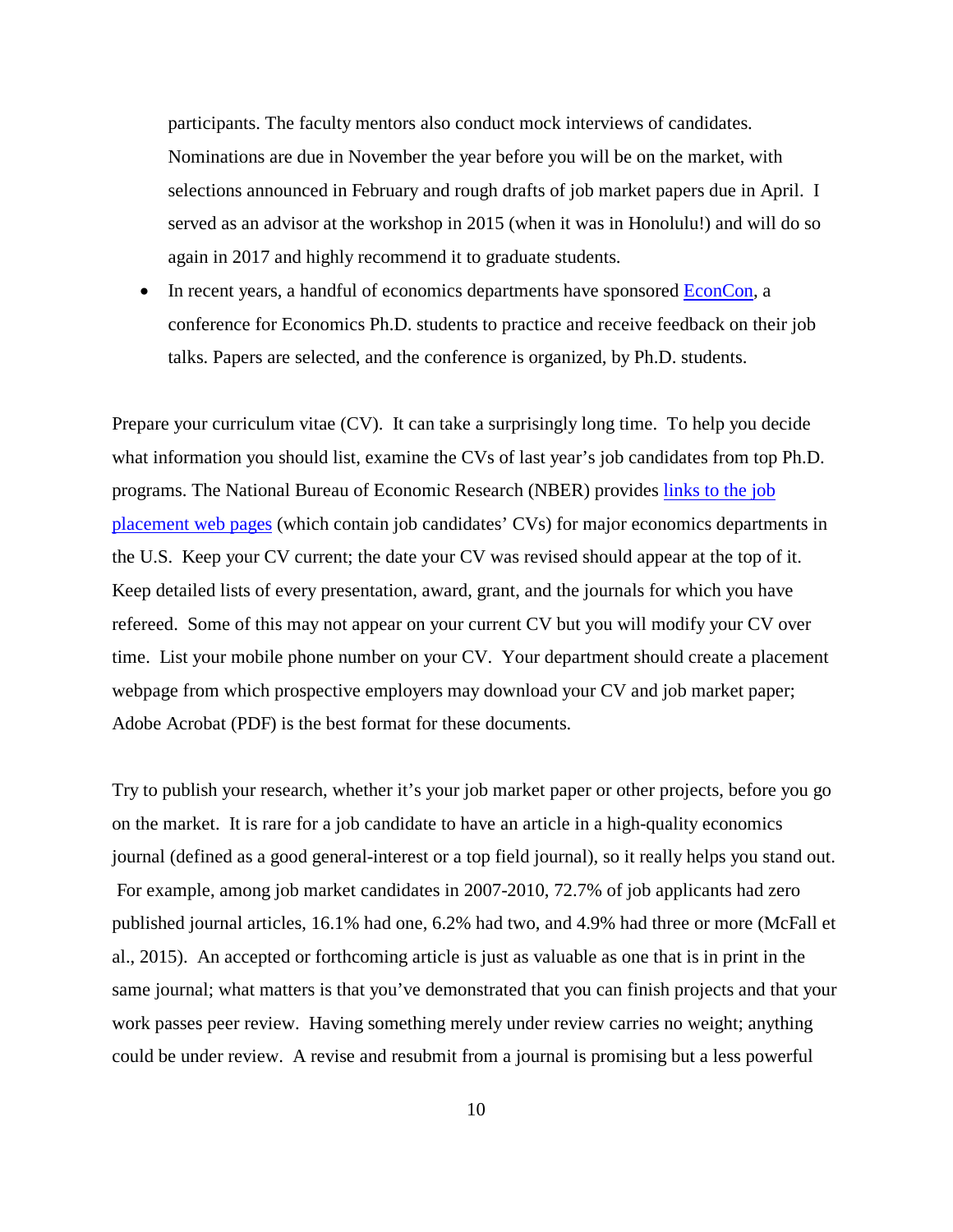signal than an acceptance.

Decide which faculty you will ask to write letters of recommendation and keep them informed of your research progress. All else equal, letters from senior faculty are more influential than those from junior faculty. All of your letter writers should know you and your work well.

Decide which types of jobs are the best match for you, in terms of field of specialization, type of department, and type of institution. Consider economics departments, business schools, and schools of public policy. Health economists will also want to consider schools of public health and medical schools. You may also want to consider searches in government (e.g. the Federal Reserve banks, the Bureau of Labor Statistics), international organizations (e.g. the World Bank, the IMF), contract research organizations or think tanks (e.g. RAND, Research Triangle Institute, Mathematica), and the private sector.

Several ASSA newsletters contain rich information about the diversity of jobs available to economists both within and outside academia, which will help you to better appreciate the richness of your job opportunities and better understand what types of employers may be the best match for you.

- The 2015 newsletter of the AEA Committee on the Status of Women in the Economics [Profession \(CSWEP\)](https://www.aeaweb.org/about-aea/committees/cswep) contains a series of [essays on the jobs of economists in the public](https://www.aeaweb.org/content/file?id=1914)  [sector](https://www.aeaweb.org/content/file?id=1914) (the Census Bureau, Congressional Budget Office, Antitrust Division, and Bureau of Labor Statistics).
- The Fall 2011 CSWEP newsletter contains essays on working in think tanks and [government](https://www.aeaweb.org/content/file?id=503) (e.g. Urban Institute, Brookings Institution, Congressional Budget Office)
- The Winter 2006 CSWEP newsletter includes articles on teaching economics in different [environments](https://www.aeaweb.org/content/file?id=580) (research university, liberal arts college, and business school):
- The Spring/Summer 2006 CSWEP newsletter includes articles on research careers for [economists outside of academia](https://www.aeaweb.org/content/file?id=562) (e.g. RAND, Upjohn, Federal Reserve, Bureau of Labor Statistics)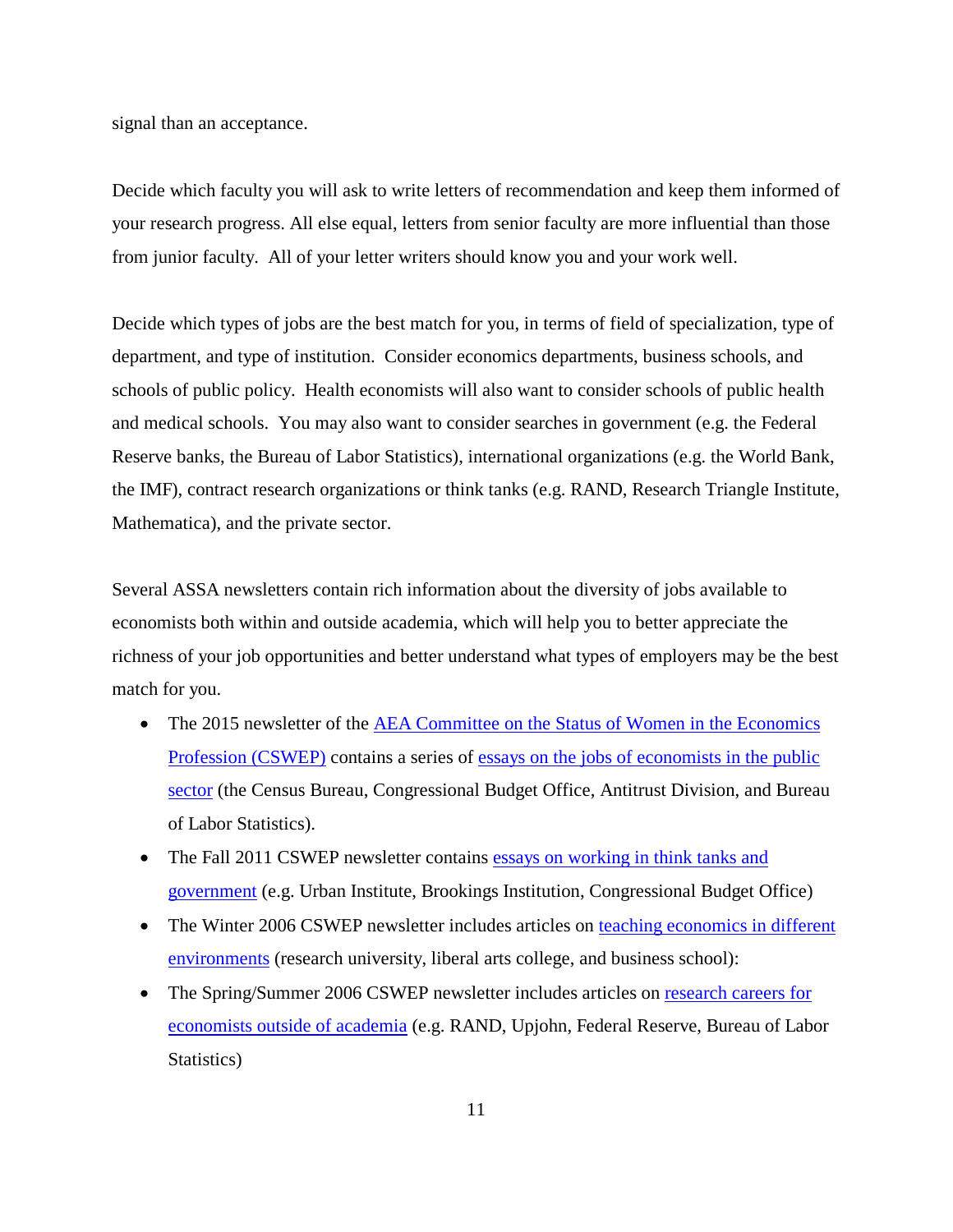- The [AEA's Committee on the Status of Minority Groups in the Economics Profession](https://www.aeaweb.org/about-aea/committees/csmgep) has a [newsletter](https://www.aeaweb.org/about-aea/committees/csmgep/resources) with a recurring column on "Economics Jobs Beyond Academia."
- The [newsletters of the American Society of Health Economists](http://ashecon.org/newsletter/) have included symposia on the diversity of jobs available to health economists.
	- o The Fall 2010 newsletter [has a symposium on "Academia Beyond Economics](http://ashecon.org/wp-content/uploads/2010/10/ASHEFall2010.pdf)  [\[Departments\]"](http://ashecon.org/wp-content/uploads/2010/10/ASHEFall2010.pdf) in which health economists working in schools of public health, public policy, medicine, and business describe their working environments and the advantages and disadvantages of each.
	- o In the [Spring 2010 newsletter,](http://ashecon.org/wp-content/uploads/2010/11/ashecon-spring2010.pdf) health economists in consulting, government, industry, and think tanks likewise discuss the nature of their jobs and employers.

Some of these newsletters also discuss the job market more generally; e.g.:

- A 2016 CSWEP newsletter contains a symposium on Managing a Job Search As a [Couple.](https://www.aeaweb.org/content/file?id=2327)
- The Fall 2014 CSWEP newsletter is devoted to [Navigating the Job Market.](https://www.aeaweb.org/content/file?id=506)
- CSWEP also maintains a [list of all Newsletter essays on the topic of the job market.](https://www.aeaweb.org/about-aea/committees/cswep/newsletters/topics%23jobmarket)

Buy at least two nice, conservative, professional outfits. You don't want to be frantically searching for appropriate outfits just before interviews. You probably also want to invest in a professional-looking dress coat; the AEA meetings are frequently in cold-weather cities.

Several items can make your job search easier.

- A smart phone with email access is a necessity for staying in touch with potential employers while you travel. List your cell phone number on your CV. Make sure the calendar function on your smart phone is synchronized with your desktop and laptop, so you can edit your schedule from anywhere.
- A laptop is useful while traveling for continuing to work on your dissertation. See if your university can install VPN software that will allow you to remote connect to your computer at your home institution, so you can access all of your files and continue to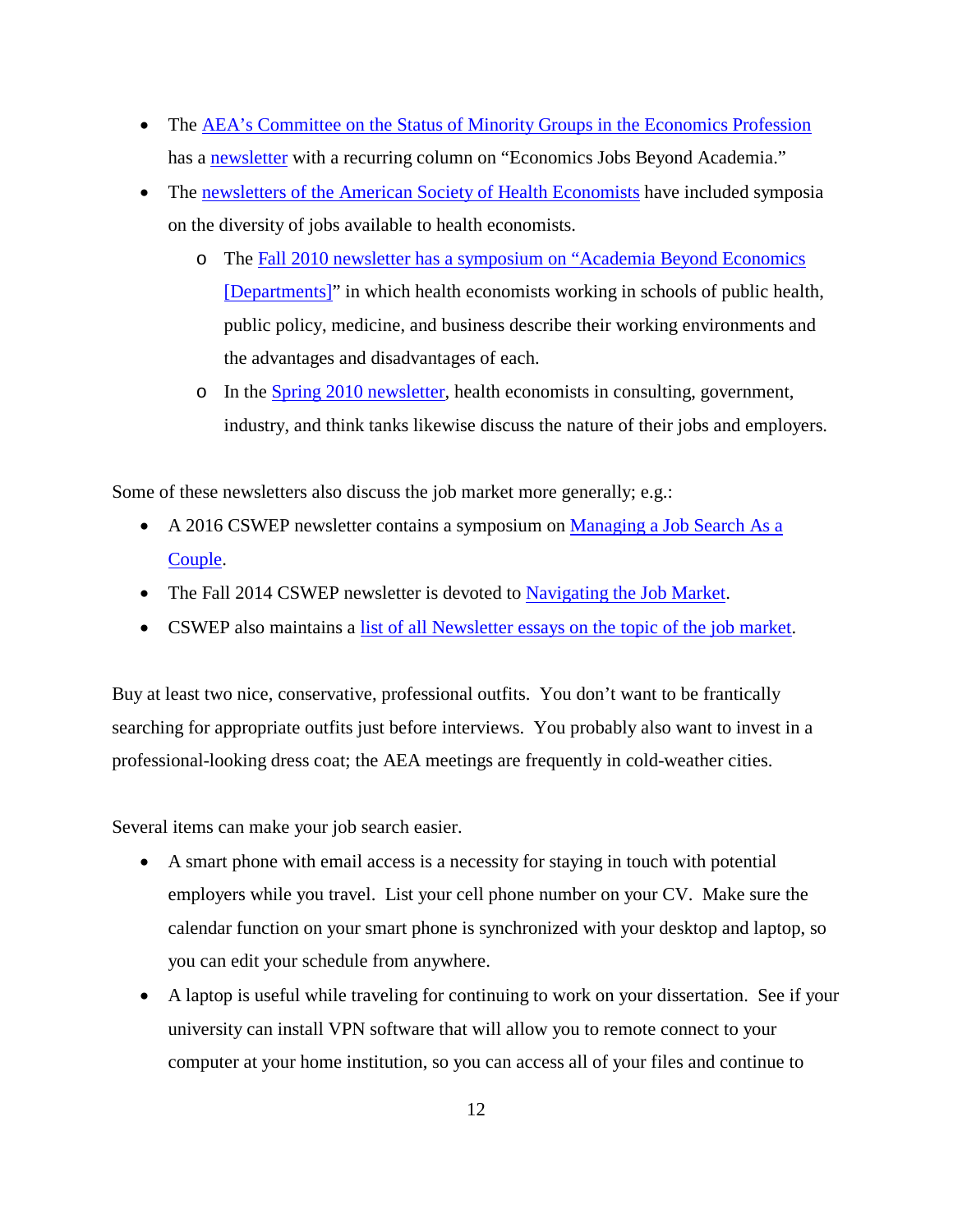estimate new models while traveling.

- Buy a wireless slide advancer / laser pointer for your presentations. It's awkward to have to rely on a keyboard to advance each slide.
- Buy a briefcase in which to carry copies of your CV, papers, and the materials that will be handed to you during interviews. Carrying a backpack to your interviews isn't as professional.
- A carry-on bag that has a "suiter" (which prevents wrinkling). A carry-on is useful because the risk of your luggage being lost is higher if you check it. (The first time my luggage was lost by an airline was on my first campus visit as a job candidate. Moreover, in the first interview that I helped to conduct, the applicant's luggage had been lost.)

Join airline frequent flier programs and hotel frequent stayer programs. You might as well collect the benefits for all the traveling you'll be doing!

Request increases on the limits for your credit cards. You will have to pay in advance for the flights to campus visits, and it may take the employer awhile to pay you back.

Find out which faculty member will serve as your department's Job Placement Coordinator and determine what the Coordinator does to assist job market candidates. Find out if your department ranks job candidates by field. Determine whether your department offers financial support to its job candidates; some departments subsidize travel to conferences for interviewing.

Determine all of the deadlines for your department: e.g. for CVs (to be compiled into a departmental mailing) and for requesting letters of recommendation. Your punctuality will help your department to help you with your job search.

If you will be working as a teaching assistant or research assistant during your job search, be sure that your supervisor and employer know in advance that you will be on the market. Plan in advance how to manage your work responsibilities while juggling the demands of the job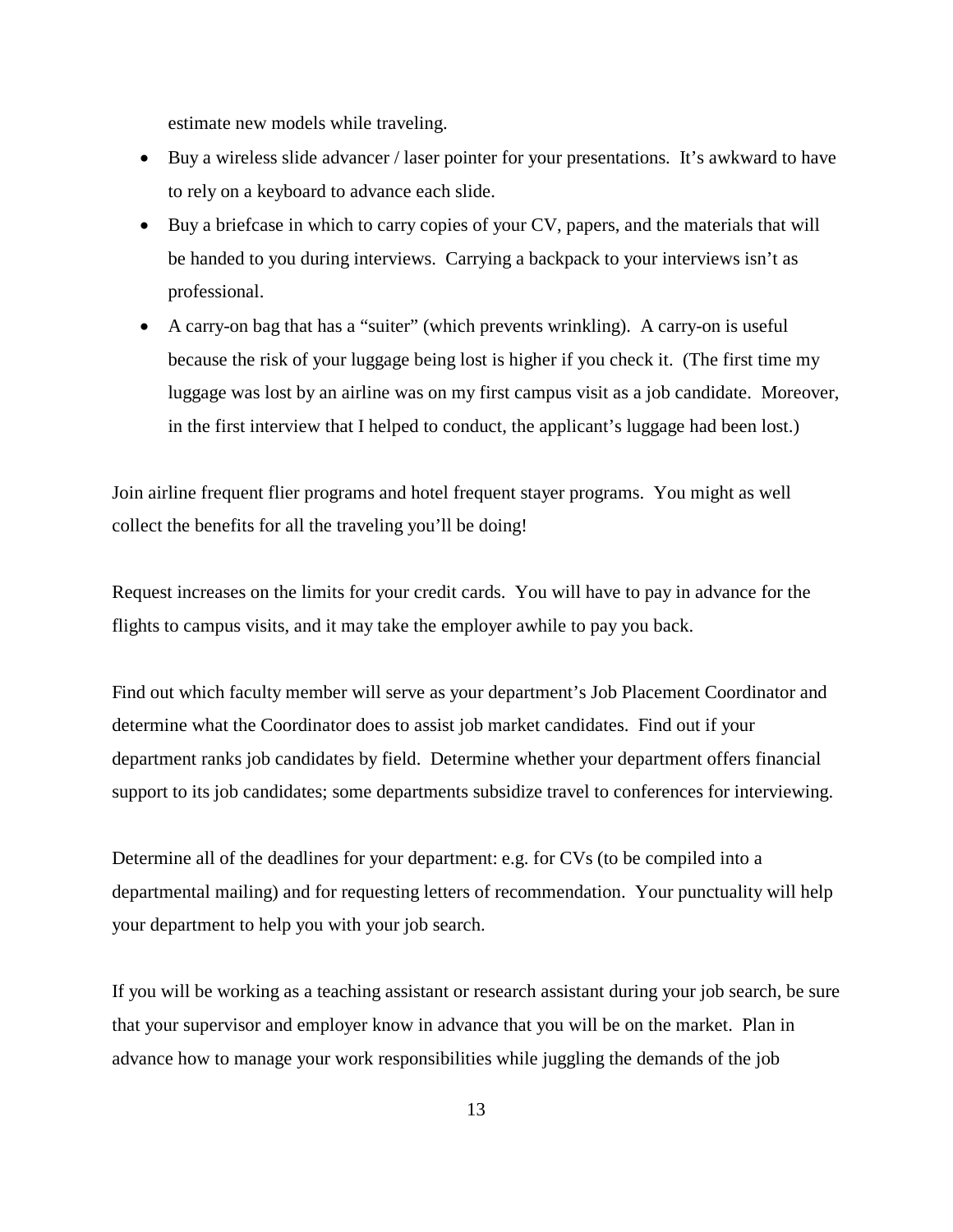market.

Manage your online profile. If your department sets up a website for its job candidates, make sure that your photo is professional. Think twice before including any links to private material on your job market webpage. Do not force people to access your CV or job market paper through Google Docs – prospective employers may be denied access if they aren't registered with and logged into Google.

This guide focuses on the U.S. academic job market. If you're interested in the academic job markets for other countries, you might want to read [Thomas Leeper's blog on the European job](http://thomasleeper.com/2016/11/different-here/)  [market for economists.](http://thomasleeper.com/2016/11/different-here/) (He's a political scientist trained in the U.S. who's now at the London School of Economics.) He makes many interesting points, including that Europe does not have a single job market – different countries and even schools within countries follow different timelines and have different norms. Another good resource is the Fall 2012 CSWEP newsletter devoted to [The International Job Market for Economists,](https://www.aeaweb.org/content/file?id=504) which covers Australia, China, Europe, and Japan.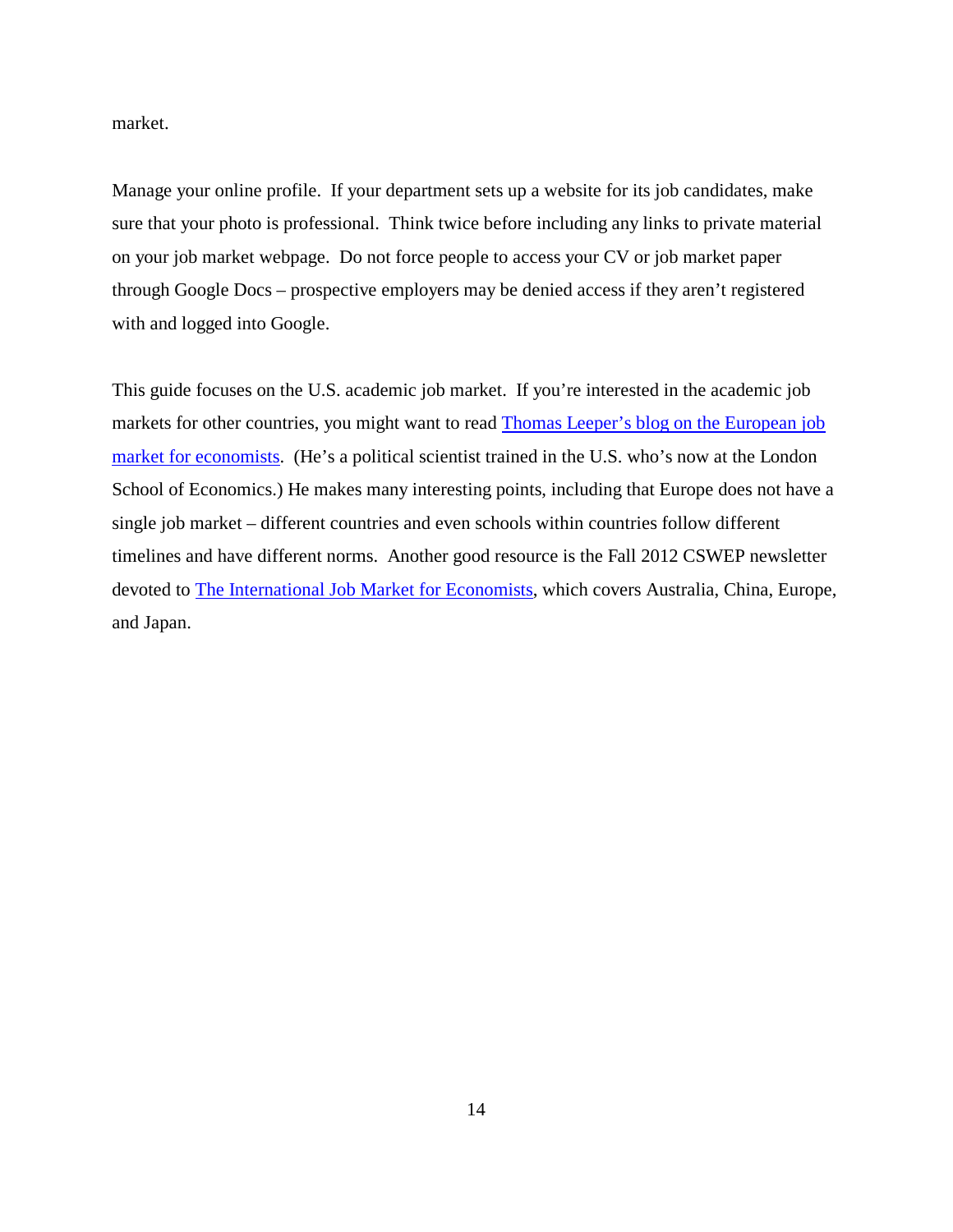# <span id="page-14-0"></span>Applying for Academic Jobs

In early fall, look for job openings that match your skills and interests. By far, the number one source of information about jobs for Ph.D. economists is [Job Openings for Economists \(JOE\).](https://www.aeaweb.org/joe/listings.php) Jobs are posted continuously; you can follow the [JOE twitter account](https://twitter.com/JOE_listings) to be notified when new listings are posted.

You may find some relevant job openings through sources other than JOE. You might wish to try:

- Field-specific organizations; e.g. the [International Health Economics Association](https://www.healtheconomics.org/networking/opening_search.asp)
- The Association of Public Policy Analysis and Management (APPAM) encourages its institutional members to post their jobs in public policy to the website [www.PublicServiceCareers.org](http://www.publicservicecareers.org/)
- [Chronicle of Higher Education:](https://chroniclevitae.com/job_search/new) New job listings are posted every business day, and remain online for 30 days. Most economics departments do not advertise their positions in the Chronicle, but you might find ads from small colleges or interdisciplinary departments.

In order to increase the efficiency of the job market for new Ph.D. economists, the AEA introduced an electronic clearinghouse called the [JOE Network](https://www.aeaweb.org/joe/) at the beginning of the 2014-15 job season.<sup>[1](#page-14-1)</sup> You should immediately **create an account**: You can upload to your account your CV, job market paper, and other materials. This new clearinghouse is integrated with the JOE job listings, so you can simply click to apply to jobs advertised in JOE ads. Through this system you can request recommendation letters from your references (who will upload their letters to a separate secure portion of the JOE Network, making it quick and easy for the letters to be sent to each prospective employer). You will not be able to read the letters that your advisors write

<span id="page-14-1"></span><sup>&</sup>lt;sup>1</sup> The AEA charged its Ad Hoc Committee on Job Market Systems Design and Implementation (Nancy Rose (chair), John Cawley, Peter Coles, Paul Milgrom, Jesse Shapiro, and Peter Rousseau) with developing the electronic job market clearinghouse.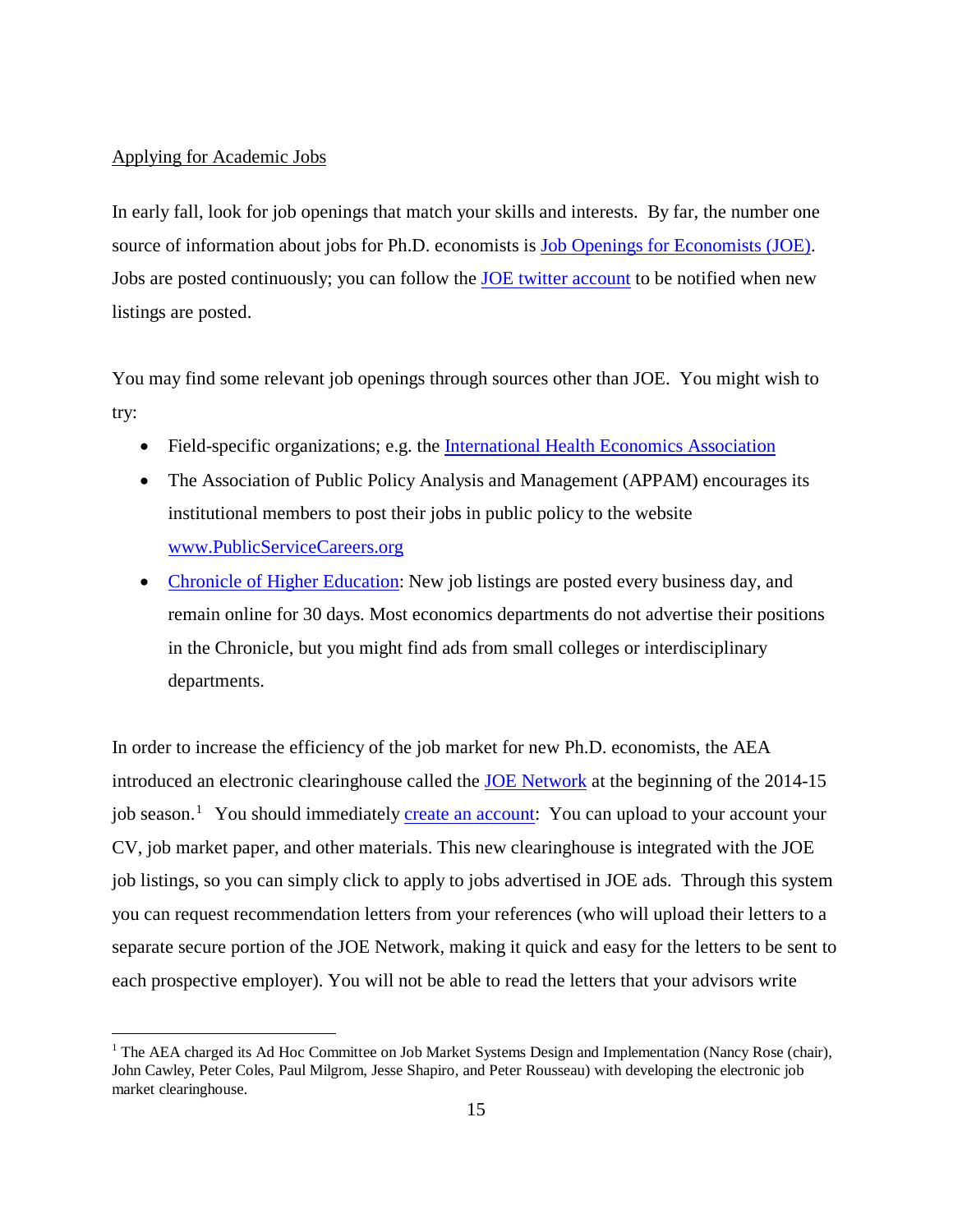about you, but you will be able to see that the letter has been submitted. Just as you can search for ads through JOE, employers will be able to search through the registered users to find you, so be clear and specific about your fields of research and other characteristics. The JOE Network is the official electronic clearinghouse of the AEA for new Ph.D. economists, and I expect that eventually the vast majority of applications will be submitted through this system. However, this is only its third year of operation, and some employers continue to request applications through other mediums, such as their institution's unique portal (some universities require that all of their departments receive applications through an institution-specific website), [EconJobMarket.org](https://econjobmarket.org/) (another electronic clearinghouse for the economics job market), email, or good old-fashioned snail mail.

During the 2016-17 job market season, the JOE Network will, for the first time, allow job candidates to include video clips as part of their profile. Unless you have something important to say, are extremely good on camera, and have figured out how to make it look professional instead of amateurish, I'd say don't take the risk. No employer will be requiring or expecting it, so you won't be penalized for lacking one.

It may be helpful to provide an overview of the market for new Ph.D. economists. Figure 1 displays the supply of new American Ph.D. economists using data from the National Science Foundation's Survey of Earned Doctorates, a census of all individuals receiving a research doctorate from a U.S. institution in an academic year, for 1985-2014 (the most recent data available). The number of Ph.D.s in economics produced in the U.S. fell during the late 1990s and remained lower for six years, but since 2004 has grown rapidly. In the year 2014, U. S. universities granted 1,194 Ph.D.s in economics; of the recipients, 65.6% were male, and 57.2% were non-U.S. citizens (temporary visa holders). The percent of new economics doctorates who are female has been increasing slowly and steadily over time.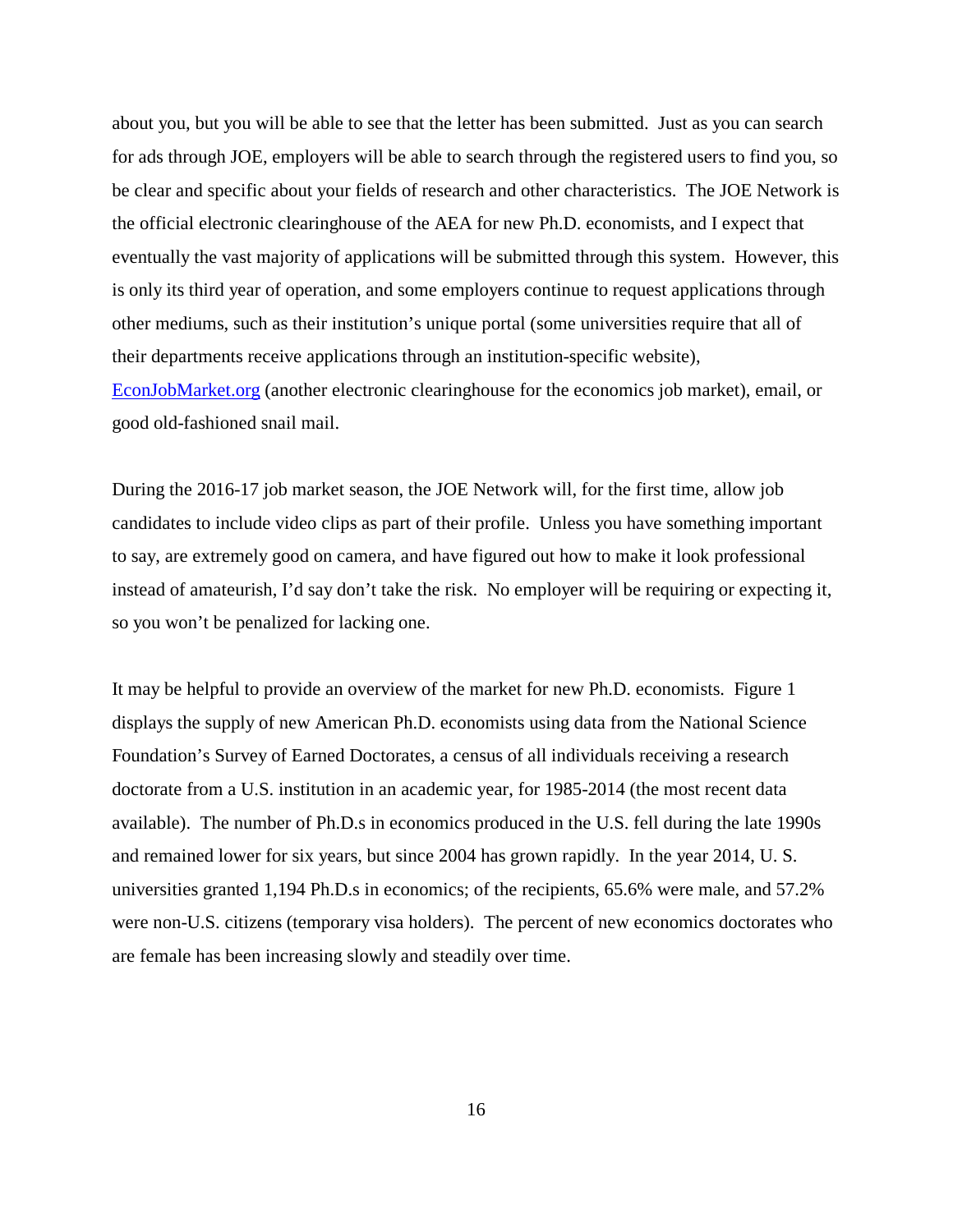<span id="page-16-0"></span>**Figure 1: Recipients of an Economics Doctorate at U.S. Universities, 1985-2014**



Source: NSF Surveys of Earned Doctorates, various years.

To complement Figure 1, which illustrates the supply of new economics Ph.D.s from American universities, Figures [2](#page-16-1) and 3 depict the demand for new economics  $Ph.D.s.$ <sup>2</sup> Specifically, Figure 2 shows the number of unique new jobs listed in JOE (both junior and senior, academic and nonacademic), and Figure 3 lists the number of new jobs listed in JOE, separately for academic and nonacademic jobs. There tend to be two to three times as many academic jobs as nonacademic jobs posted on JOE.

<span id="page-16-1"></span><sup>&</sup>lt;sup>2</sup> Although the total number of new academic jobs posted in 2008 was similar to that in previous years, there was an unusually large number of cancellations of advertised job searches due to the financial crisis. Specifically, in the Fall of 2008, 42 employers notified JOE that the search they had advertised was cancelled (for context, only 5 were cancelled in 2009 and 2 in 2010); it is unknown how many searches in 2008 were suspended or cancelled without the employer contacting JOE. Another issue when comparing the number of JOE ads over time is that JOE moved from being monthly (with no January issue) to having continuous postings in 2013; this creates a potential discrepancy in how ads are counted between 2013 and 2014; see Siegfried (2016).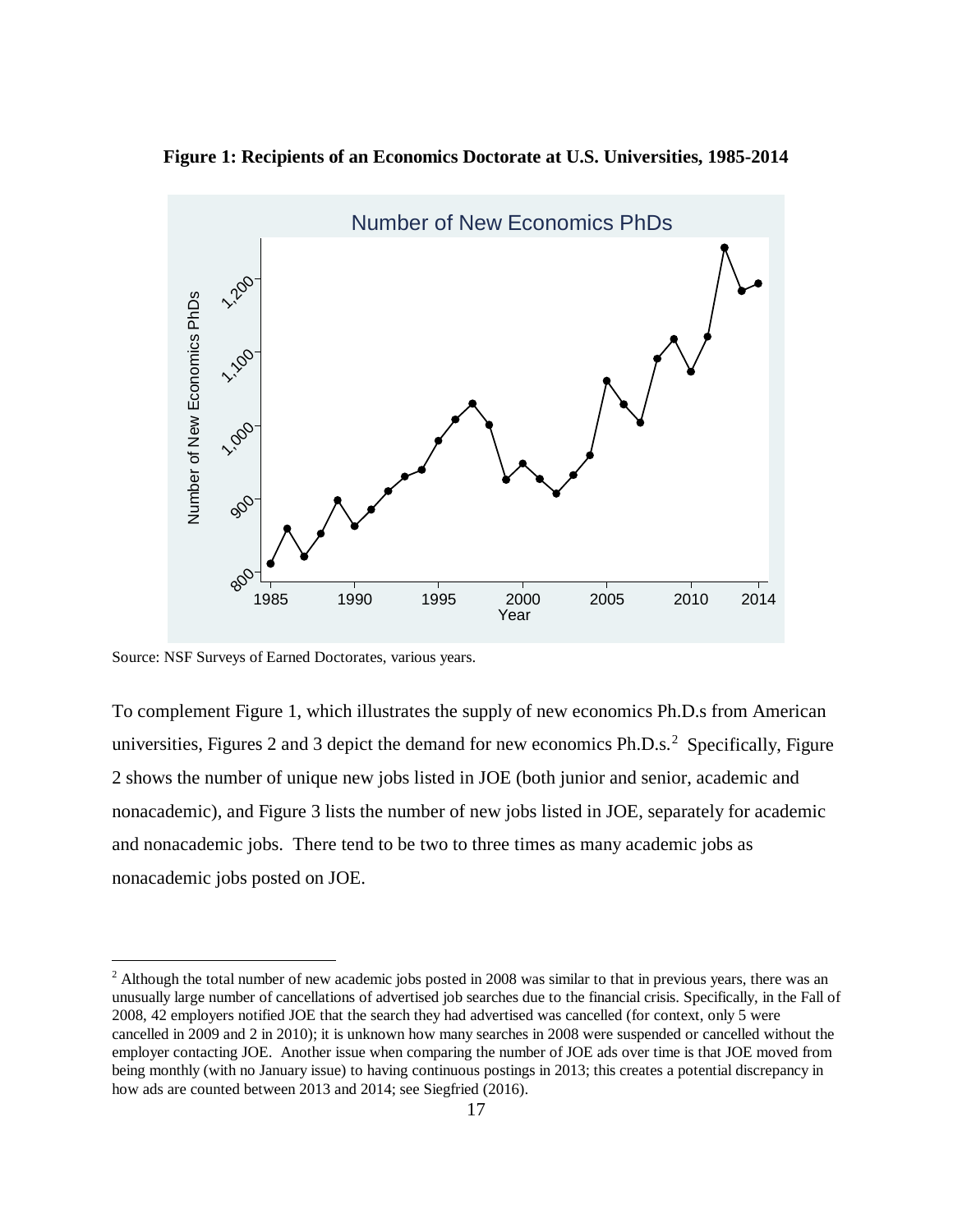

<span id="page-17-0"></span>

Notes: Includes both junior and senior openings.

Sources: Report of the Director of Job Openings for Economists, AER P&P, various years. See, e.g. Siegfried (2016).

.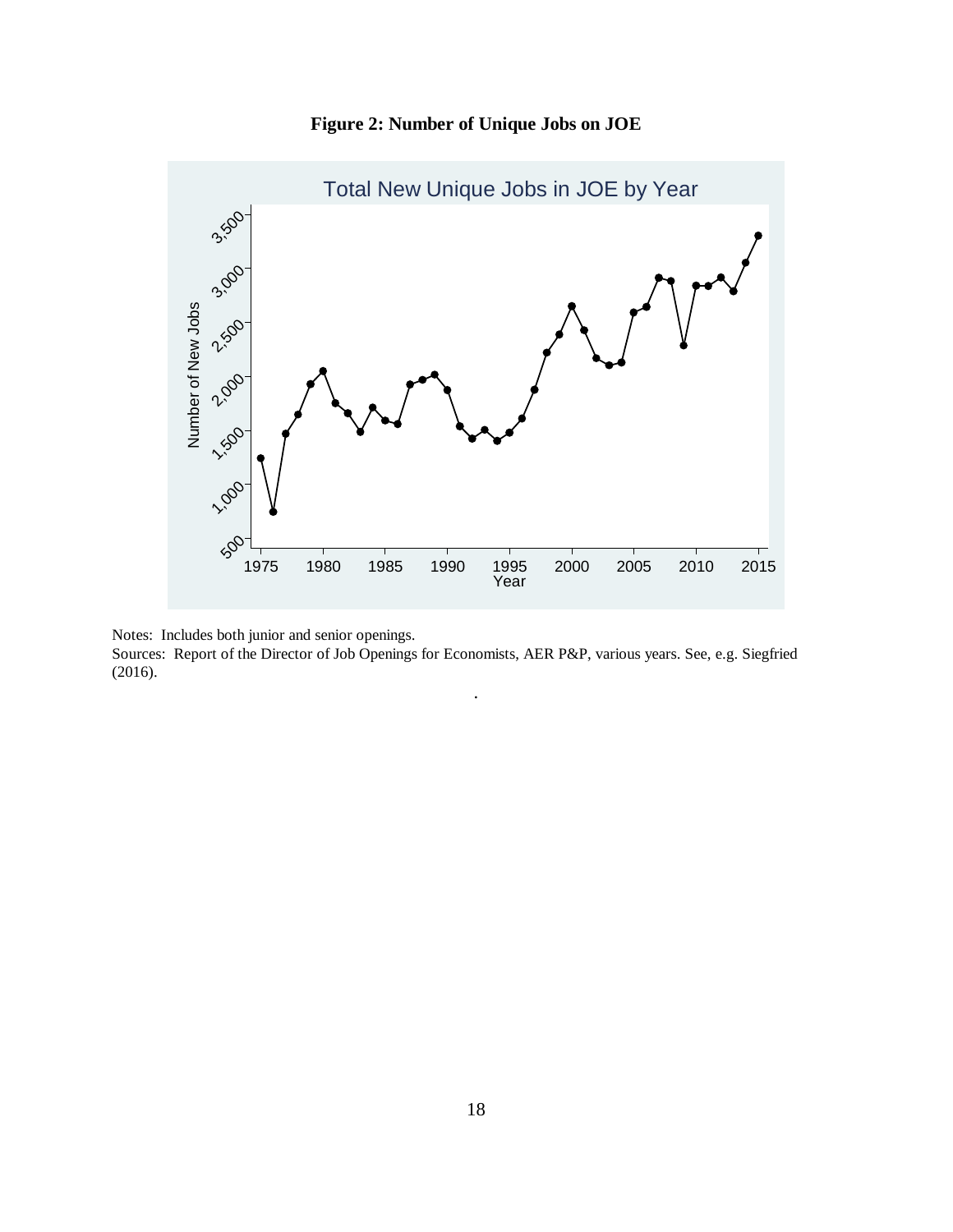<span id="page-18-0"></span>

**Figure 3: Number of Unique Jobs on JOE by Year and Sector**

Sources: Report of the Director of Job Openings for Economists, AER P&P, various years. See, e.g. Siegfried (2016).

The number of advertised jobs in JOE is, predictably, pro-cyclical. Figure 4 plots the number of advertised jobs on JOE against the employment rate for the U.S. This matters because candidates who graduate in a worse macroeconomy get jobs at lower-ranked institutions, and [initial career placement has lasting effects on productivity and future job placement](https://www.aeaweb.org/articles?id=10.1257/jep.20.3.143) (Oyer, 2006).

Notes: Includes both junior and senior openings.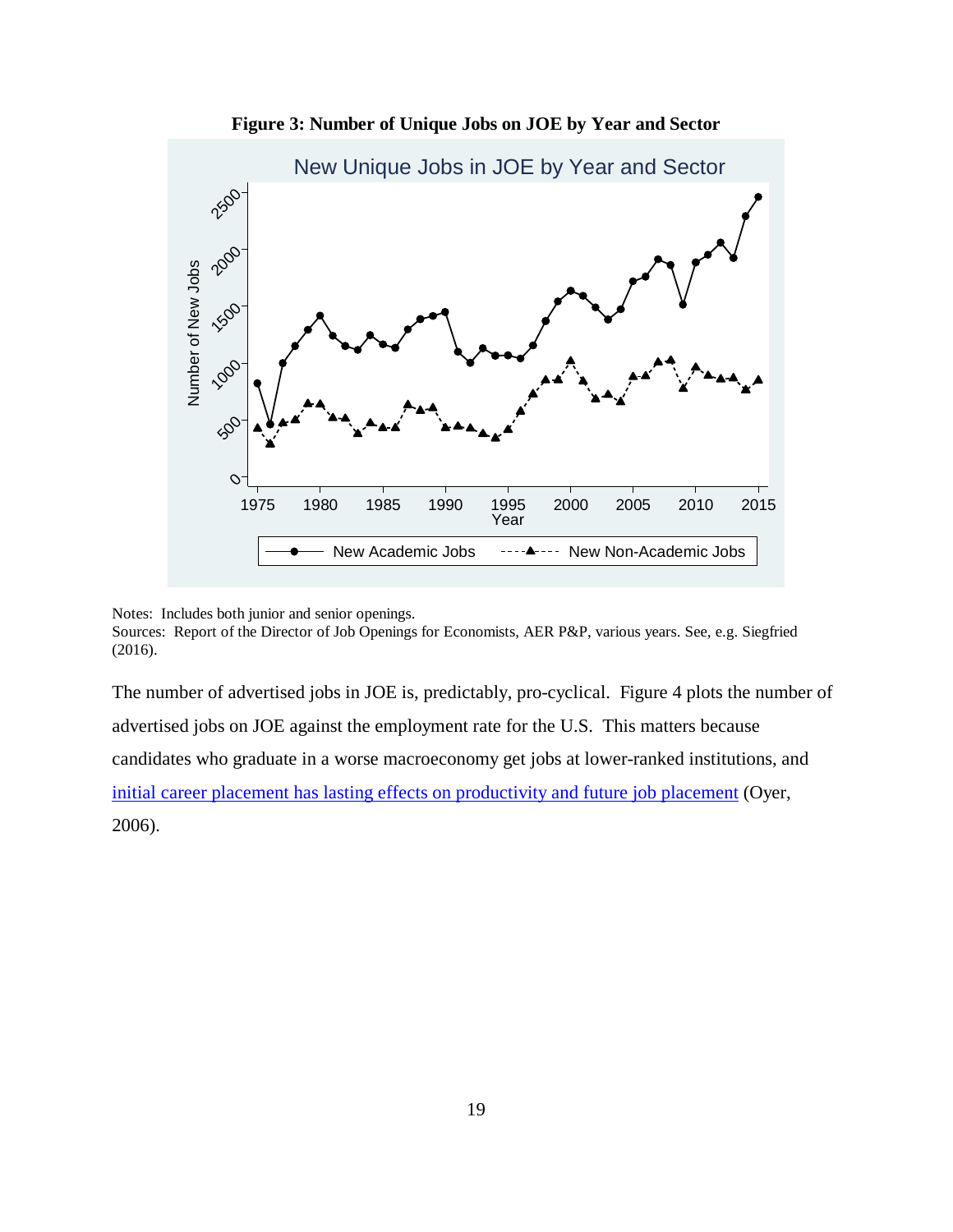<span id="page-19-0"></span>

**Figure 4: Number of Unique Jobs in JOE and the U.S. Employment Rate**

Notes: Includes both junior and senior openings. Employment rate is one minus the unemployment rate. Sources: Report of the Director of Job Openings for Economists, AER P&P, various years. See Siegfried (2016). Also, Bureau of Labor Statistics' seasonally adjusted unemployment rate for January of each year.

Combining information on the supply and demand for new Ph.D. economists, Figure 5 depicts the ratio of the lagged number of unique new jobs listed in JOE to the number of new economics Ph.D.s. (I use lagged number of jobs because people apply for jobs the year before they graduate with their Ph.D.) In recent years, there have been roughly 2 to 2.5 new jobs advertised in JOE for each new economics Ph.D. (Even in the worst years there are roughly 1.5 advertised jobs for each new economics Ph.D.) However, this does not necessarily mean that many jobs go unfilled. The count of jobs advertised in JOE includes not just openings for new assistant professors but also ones at the senior level. Furthermore, the set of people competing for the jobs posted in JOE includes not just those about to receive their economics Ph.D. from a U.S. university but also those who are earning their economics doctorate in other countries, as well as some current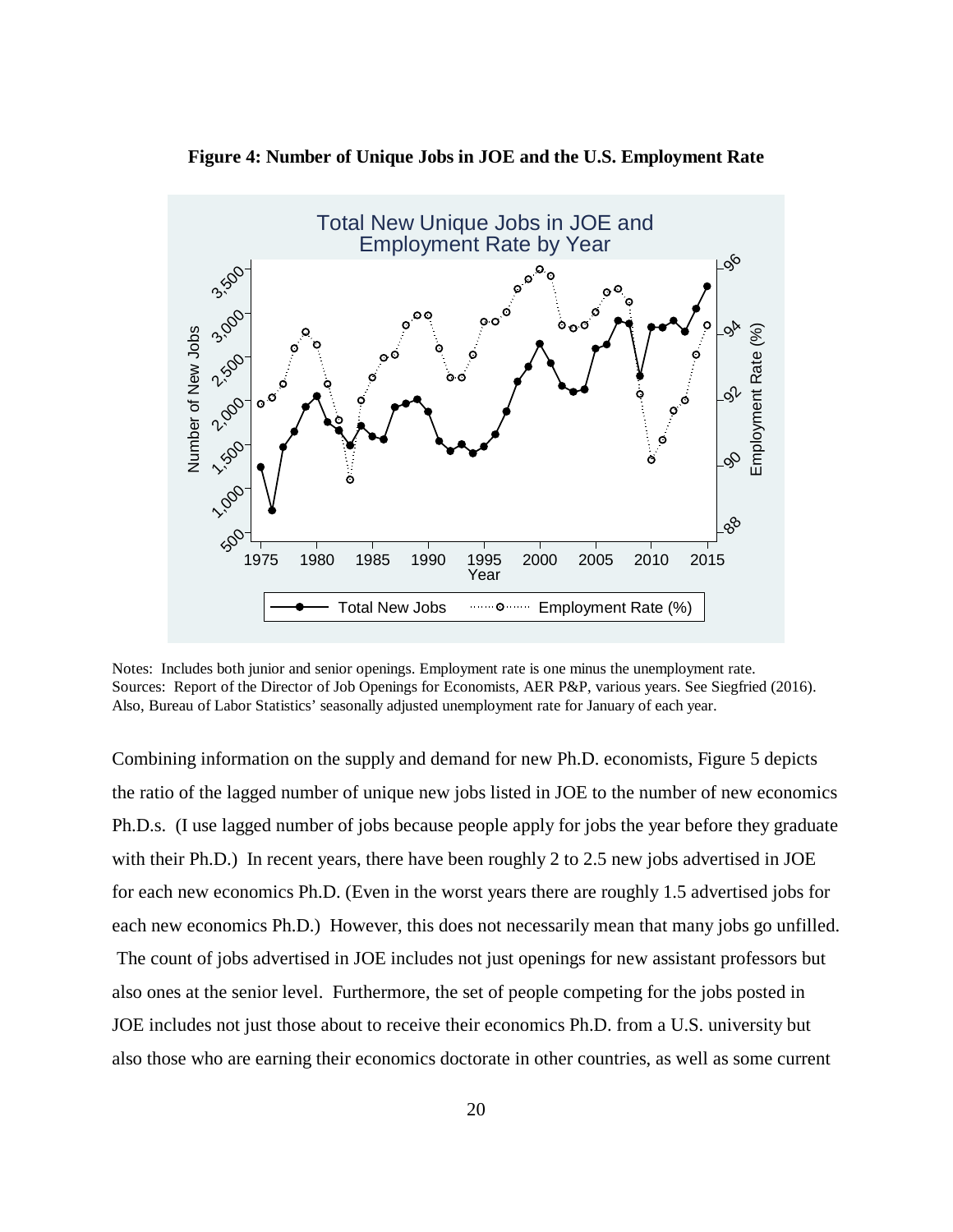junior faculty and postdoctoral fellows seeking new jobs, and to some extent those who earned a Ph.D. in business, public policy, or another related field.

<span id="page-20-0"></span>

**Figure 5: Ratio of Lagged New Jobs to the Number of New Economics Ph.D.s**

Notes: Includes both junior and senior openings.

Sources: Report of the Director of Job Openings for Economists, AER P&P, various years; NSF Surveys of Earned Doctorates.

Table 2 lists the number of academic employers that advertised on JOE in recent years. The modal employer advertising on JOE is a college or university; more specifically, the majority are universities with a graduate program in economics (61.9% of advertising employers in 2014).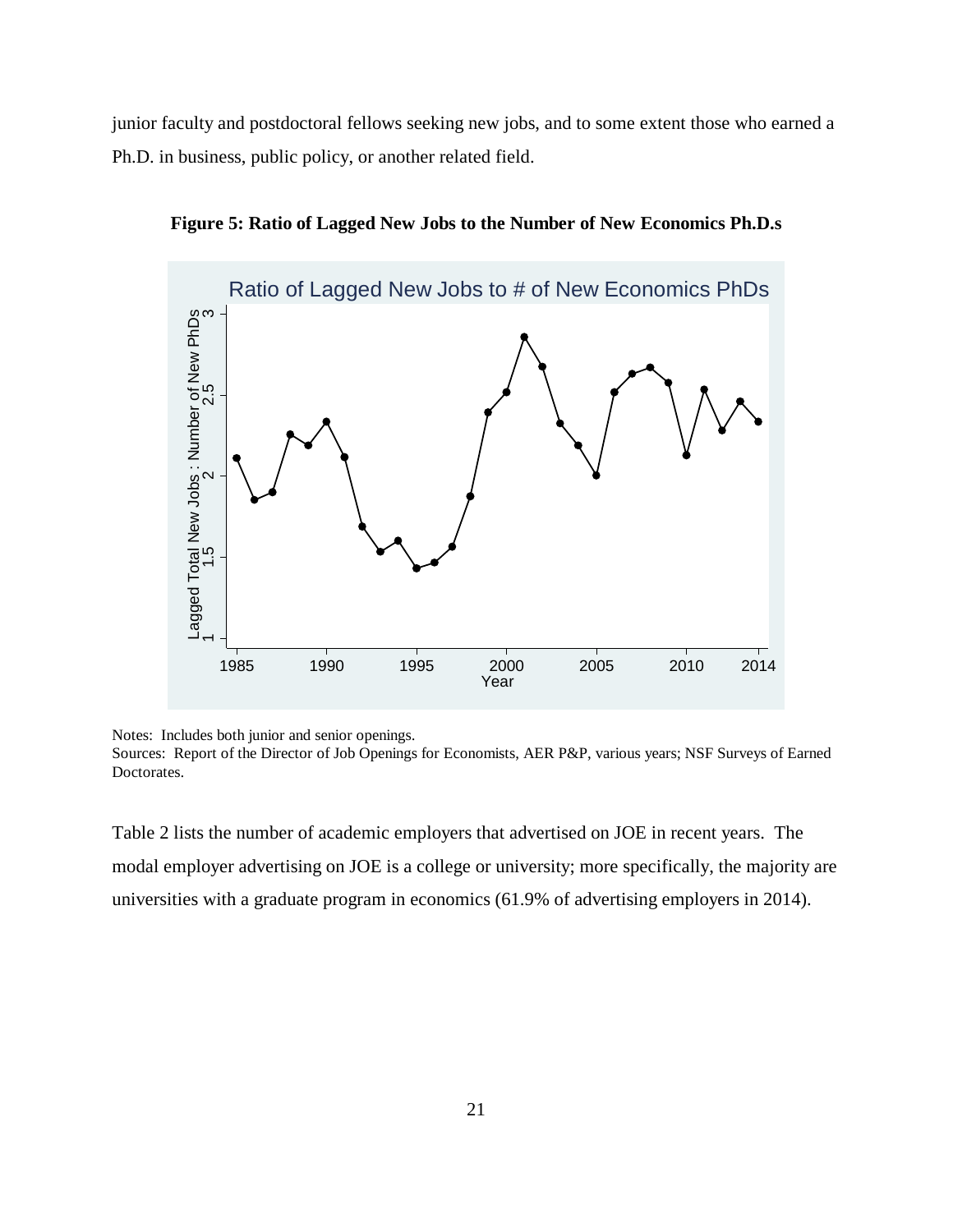| <b>Type of Employer</b>     | 2014  | 2015  |
|-----------------------------|-------|-------|
| Colleges and Universities   | 1,379 | 1,502 |
| Federal government          | 89    | 82    |
| State / local government    | 21    | 22    |
| Banking or finance          | 77    | 75    |
| <b>Business or industry</b> | 47    | 59    |
| Consulting or research      | 136   | 170   |
| Other                       | 86    | 70    |
| Total                       | 1,835 | 1.980 |

<span id="page-21-0"></span>**Table 2: Number of Employers Advertising on JOE, 2014-15**

Notes: Includes both junior and senior openings.

Source: Report of the Director of Job Openings for Economists; see e.g. Siegfried (2016).

Table 3 lists the number of times in recent years that JOE listings have specified certain fields of economics as the focus of the search. (Advertisements may list more than one field of specialization in their ads, so each ad may be counted multiple times in Table 3.) Consistently, the fields most often sought by employers are: Mathematical and Quantitative Methods, Microeconomics, Macroeconomics and Monetary Economics, and Financial Economics. "Any Field" is also commonly listed, especially by major research universities.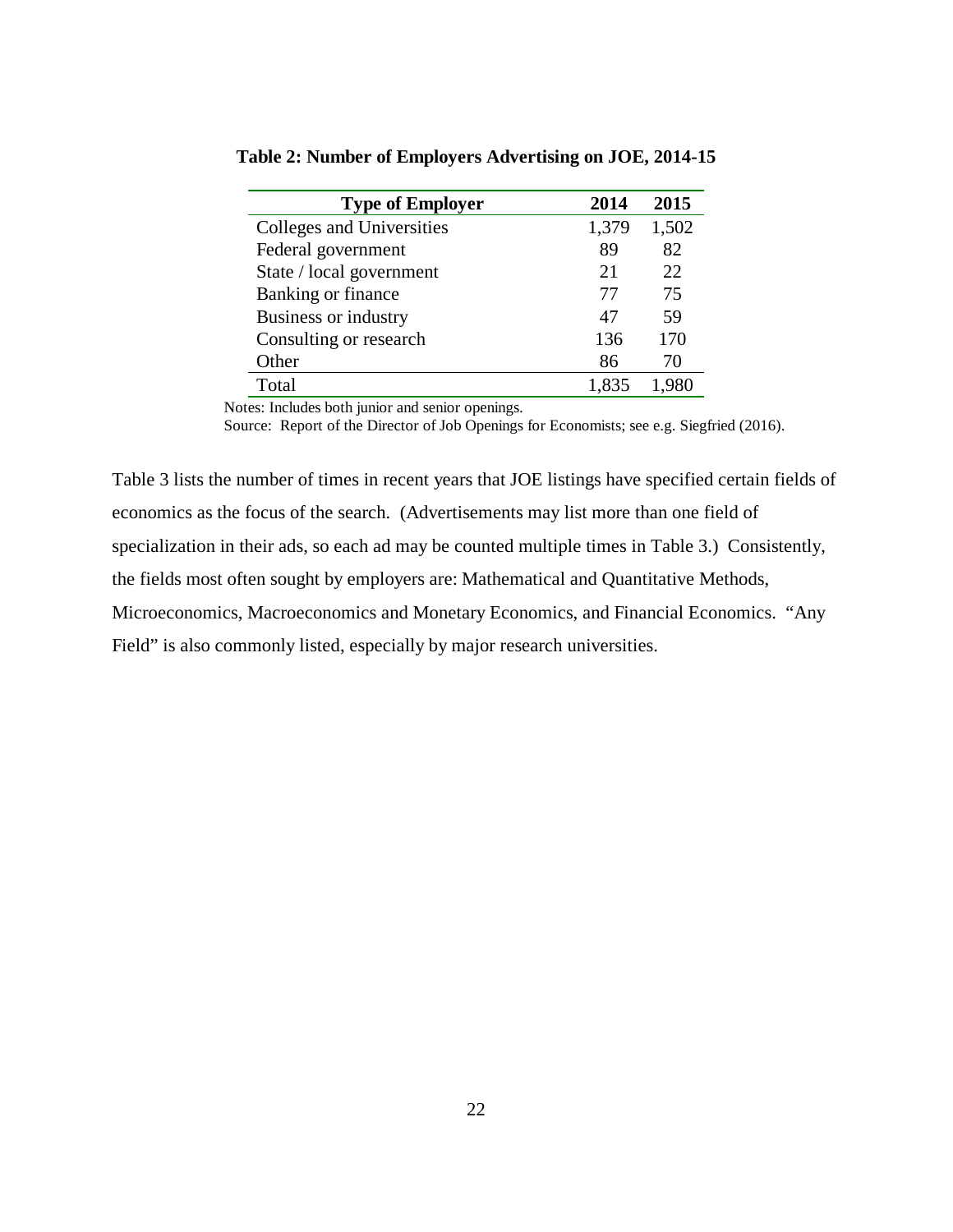| <b>JEL</b><br>Code | <b>Field of Specialization Sought</b>    | 2014       | 2015  |
|--------------------|------------------------------------------|------------|-------|
| A                  | General Economics and Teaching           | 269        | 217   |
| B                  | Methodology and History of               | 20         | 10    |
|                    | <b>Economic Thought</b>                  |            |       |
| $\overline{C}$     | Mathematical and Quantitative            | 357        | 331   |
|                    | Methods                                  |            |       |
| D                  | Microeconomics                           |            | 274   |
| E                  | Macroeconomics and Monetary              | 328<br>302 | 269   |
|                    | Economics                                |            |       |
| $\mathbf{F}$       | <b>International Economics</b>           | 264        | 221   |
| G                  | <b>Financial Economics</b>               | 309        | 301   |
| H                  | <b>Public Economics</b>                  | 189        | 173   |
| I                  | Health, Education and Welfare            | 263        | 190   |
| $\bf J$            | Labor and Demographic Economics          | 189        | 164   |
| K                  | Law and Economics                        | 53         | 61    |
| L                  | <b>Industrial Organization</b>           | 194        | 171   |
| M                  | <b>Business Administration; Business</b> | 101        | 88    |
|                    | Economics; Marketing, Accounting         |            |       |
| $\mathbf N$        | <b>Economic History</b>                  | 37         | 38    |
| O                  | Economic Development,                    | 176        | 174   |
|                    | <b>Technological Change</b>              |            |       |
| $\mathbf{P}$       | <b>Economic Systems</b>                  | 15         | 20    |
| Q                  | <b>Agricultural and Natural Resource</b> | 199        | 193   |
|                    | Economics                                |            |       |
| $\mathbf R$        | Urban, Rural, and Regional               | 73         | 72    |
|                    | Economics                                |            |       |
| Y                  | Miscellaneous categories                 | 28         | 28    |
| Z                  | <b>Other Special Topics</b>              | 21         | 39    |
| AF                 | Any Field                                | 673        | 823   |
|                    |                                          |            |       |
|                    | Total                                    | 4,060      | 3,857 |

<span id="page-22-0"></span>**Table 3: Fields of Specialization Sought In Job Openings for Economists, 2014-2015**

Notes: Includes both junior and senior openings, and nonacademic as well as academic jobs. Advertisements may list more than one field of specialization.

Source: Report of the Director of Job Openings for Economists, AER P&P, various years. See, e.g. Siegfried (2016).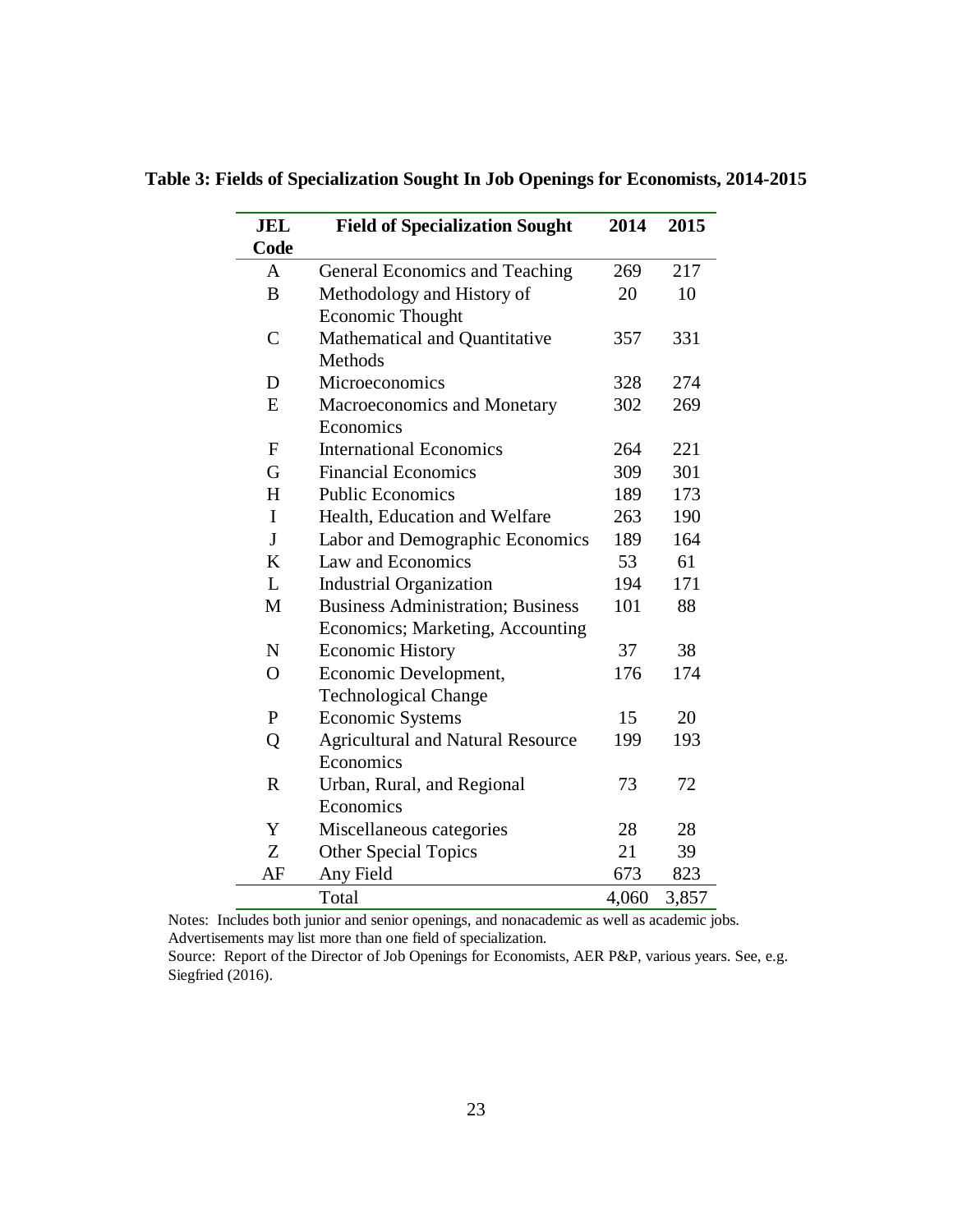Assess how well each JOE job listing satisfies your preferences and constraints. It is expected that you will apply for some jobs you are unsure about; the job market is a learning process for both applicants and employers with interviews and campus visits used to gather information about the quality of match. However, do not apply for jobs that you are certain you would not accept; it is a waste of resources for you and the employer. Moreover, there is no point applying if your field is not close to any of those listed. Search committees roll their eyes and disregard applications from people whose work is unrelated to the advertised fields. Trust employers to accurately describe the scope of their search in the JOE ad.

For how many jobs should you apply? That depends on how many job listings appear to be a good match with your preferences and constraints. In a study of economics job candidates from 2007 to 2010 (McFall et al., 2015), job candidates submitted an average of 107 applications.

You might find the following information about departments to be useful for focusing your search.

• **[IDEAS/RePEc](https://ideas.repec.org/)** is an online service that allows economists to register and "claim" their working papers and publications. Thereafter, the service tracks citations to those papers. This information is used to generate [rankings of individual economists](https://ideas.repec.org/top/top.person.all.html) as well as [rankings of departments](https://ideas.repec.org/top/top.inst.all.html) on a wide variety of metrics, including number of distinct works, number of citations, number of online abstract views, and number of downloaded papers. The [methodology for these rankings is described here.](https://ideas.repec.org/t/ranking.html) There are also rankings of departments and individuals [by subfield of economics.](https://ideas.repec.org/top/%23instsfield) You should review the rankings in your areas of research; sometimes departments with unremarkable overall rankings are very strong in a certain field. You can even use the IDEAS/RePEc data to [construct your](https://ideas.repec.org/cgi-bin/newrank.cgi)  [own rankings.](https://ideas.repec.org/cgi-bin/newrank.cgi) A strength of this service is that new information is continually added (although citations may be entered with a lag of 6 months or more). A limitation is that it includes only the economists who have registered.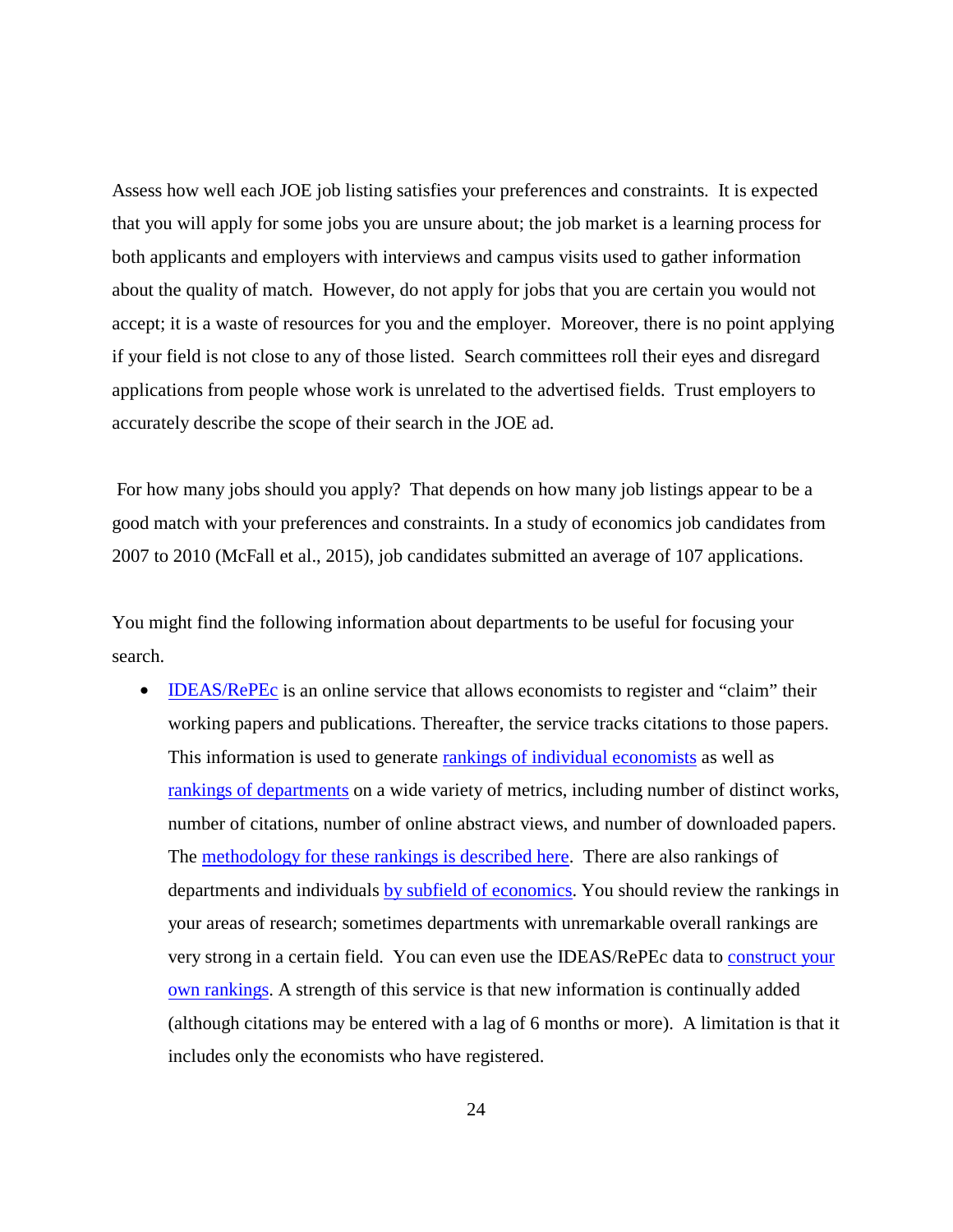• The rankings of the National Research Council (NRC) were intended to be the gold standard; they reflect faculty publications, grants, and awards; student GRE scores, financial support, and employment outcomes; and program size, time to degree, and faculty composition. The NRC's latest rankings (based on data from 2005-06 and released in 2010 after a delay of three years) were eagerly anticipated, as there had been no NRC rankings since 1995 (NRC, 2010). However, the result was disappointing, as the NRC offered two rankings with different methodologies, and moreover within each ranking programs did not receive a single score but instead a range, making it difficult to make comparisons or draw strong conclusions. (You can read about the [methodology of](https://www.nap.edu/catalog/12676/a-guide-to-the-methodology-of-the-national-research-council-assessment-of-doctorate-programs%23toc)  [the rankings here.](https://www.nap.edu/catalog/12676/a-guide-to-the-methodology-of-the-national-research-council-assessment-of-doctorate-programs%23toc)) In response to the complexity of the NRC rankings, many institutions seem to have shrugged them off. You can examine the rankings of economics departments by <u>downloading the excel spreadsheet</u>. The website PhDs.org, which is not affiliated with the NRC, has taken the data and created a web-friendly interface that allows you to prioritize criteria and produce your own rankings; [here is the webpage for](http://www.phds.org/rankings/economics)  [economics programs.](http://www.phds.org/rankings/economics)

Show your letter-writers the list of jobs for which you plan to apply and ask their advice. Make sure they are aware of the types of jobs you think are the best match and of any restrictions on your search. You might ask if they would be able to write a better letter if you limited your search to certain departments. Give them copies of your CV and cover letter so they can see how you are marketing yourself. Ask your advisors to call any contacts they may have in departments you have identified as a particularly good match and vouch for you. (While such informal contacts can help you get an initial interview, after that you are on your own. Nobody can get the job for you -- you have to perform well in the interviews and in your job talk.) If your committee refuses to make any calls or send any emails on your behalf, don't worry -- you will still get interviews.

You may want to have more letter-writers than is required. That way, even if one is late, the consideration of your application is not delayed.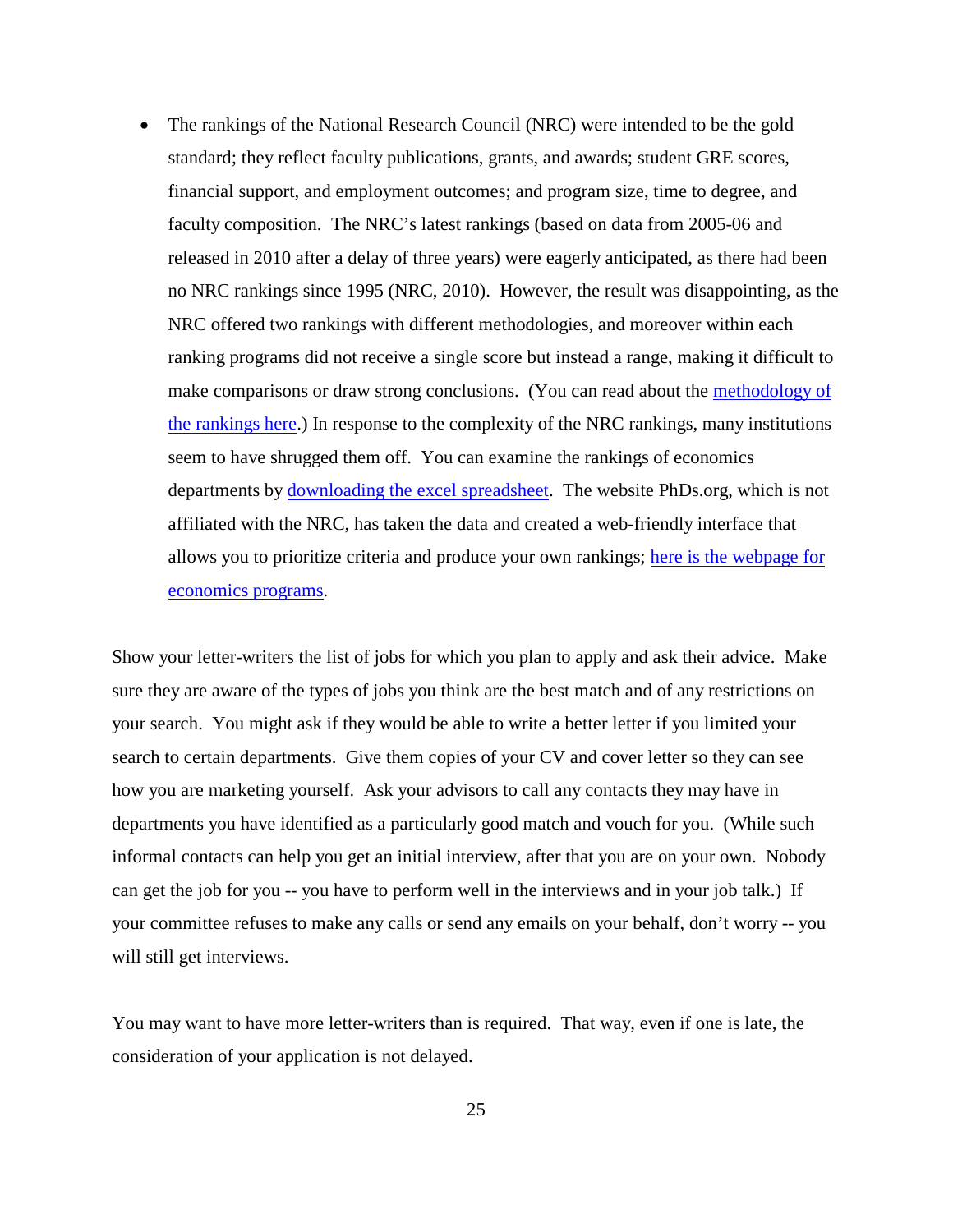If you are particularly interested in public policy, you may wish to interview at the [conference of](http://www.appam.org/fallresearchconference/) [the Association of Public Policy Analysis and Management \(APPAM\),](http://www.appam.org/fallresearchconference/) which is usually scheduled in late October or early November. APPAM, in cooperation with the national associations for schools of public affairs and public administration, created the website [www.PublicServiceCareers.org,](http://www.publicservicecareers.org/) where you can search for positions (academic, government, nonprofit, NGO, consulting, or research) and post your CV. Public policy departments are more likely than economics departments to interview at the APPAM meetings.

In mid-September AEA members receive an email with information on how to register and reserve hotel rooms for the **ASSA Annual Meeting.** You will not be able to make hotel reservations until you register for the conference. Make your hotel reservations as early as possible; hotel choices diminish as the conference nears, so if you wait too long you may be forced to stay in a non-conference hotel far from your interviews. When making hotel reservations, you may want to ask for a room close to ground level; that way, if elevators are slowed by the huge traffic of job candidates you can take the stairs. Most years, the ASSA reserves one or more all-suite hotels for interviews; you might want to reserve a room near (but not in) an all-suite interview hotel. Do not reserve a room in the all-suite hotels because they are intended for employers. While candidates might gain personally from staying in the interview hub, a lot of social welfare will be lost from all the other candidates having to travel to additional hotels for interviews, and from candidates and interviewers having to meet in tiny stuffy single rooms.

Plan to arrive a day before your interviews begin so that you can scout hotel locations and register for the conference. This will also help avoid disaster if your flight is delayed. Expect that you may have your first interviews the day before the conference sessions begin.

Try to transmit all of your application materials by mid-November, Thanksgiving at the latest. Submit your materials as soon as possible for any new positions posted on JOE in early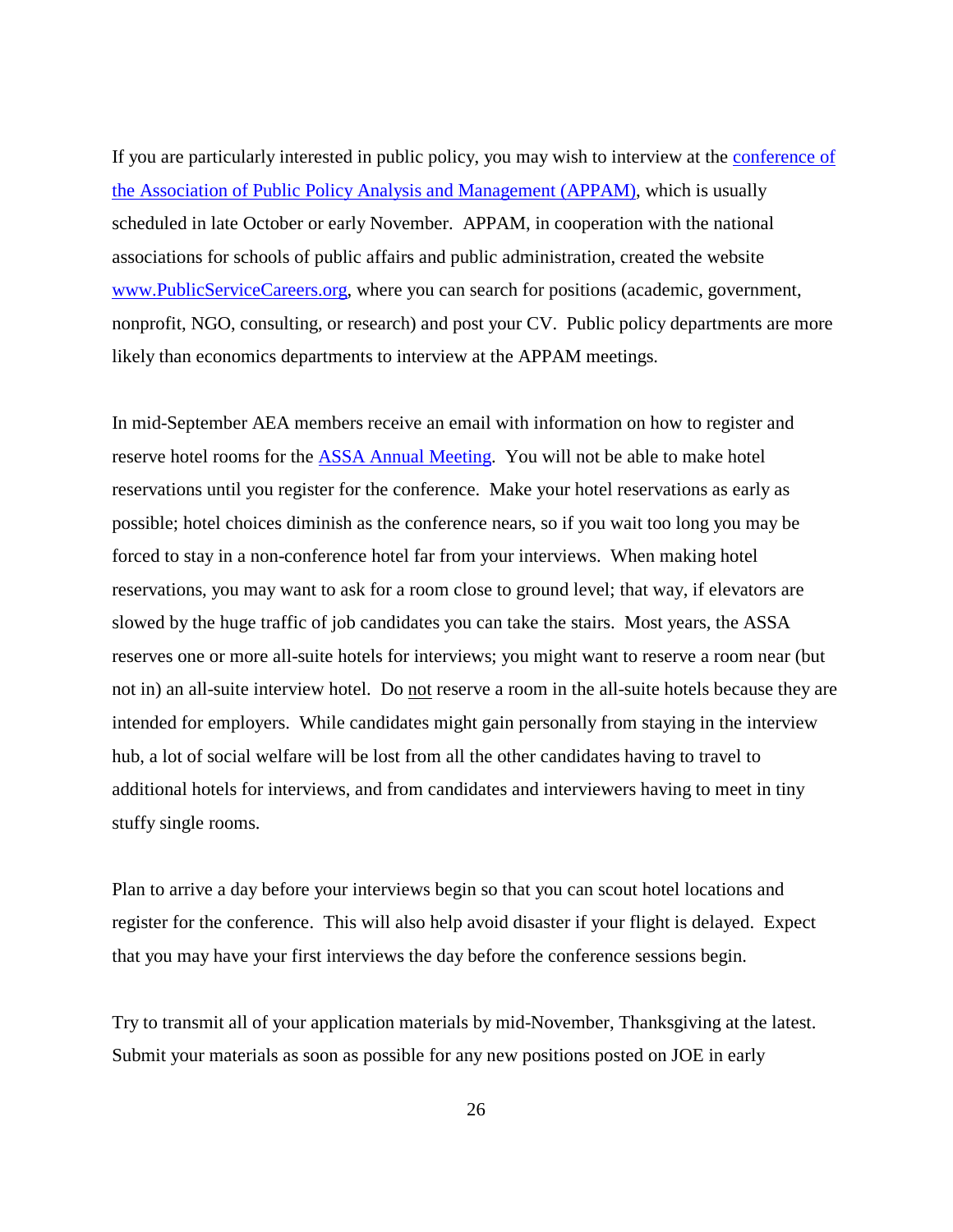December. The materials you transmit must include a cover letter, your CV, and your job market paper. Rarely, a job listing will also request your graduate school transcript. You have the option to send other papers in addition to your job market paper, but only do this if it strengthens your application. Papers published in a high-quality journal should be sent; partially completed working papers should not. For jobs that are a particularly good match, you should tailor your cover letter to explain why; liberal arts colleges in particular may be looking for signals of applicant interest and match; see Holmes and Colander (2007). You do not have to tailor every cover letter; most can simply state that you are applying for the job they advertised, explain your research fields and job market paper topic, and state that you would welcome an opportunity to meet with their search committee at the ASSA/AEA meetings.

If you are targeting teaching institutions in your search then you should also submit a teaching portfolio, which should include a statement of teaching philosophy and the evaluations associated with your teaching (as a lecturer and/or teaching assistant). If you will participate in this market, ask for advice on assembling a teaching portfolio from professors in your department, and for more detailed assistance contact your graduate school placement officers or any teaching centers on campus. Shively, Woodward, and Stanley (1999) write that the best signal of teaching ability is to have received favorable teaching evaluations for an independently taught course. In ["The Hiring of an Economist: A Case Study,](http://aex.sagepub.com/content/51/1/54.refs)" Holmes and Colander (2007) describe the methods they used, in their search for an assistant professor of economics for Middlebury College, to screen applicants for interest and aptitude in teaching. [Owens \(2008\)](https://poole.ncsu.edu/documents/Owens-SearchforanEconomicsJobWithATeachingFocus.pdf) offers advice tailored to those seeking academic jobs with a teaching focus.

You may receive unsolicited email requests for your job market paper. Even if you have already transmitted your job market materials to that department through the JOE Network, email an electronic copy to any individual requesting it.

The **IllinoisJobLink** (IJL) is a free job placement service at the ASSA meetings. IJL offers online job listings, and applicants are encouraged to contact employers prior to the ASSA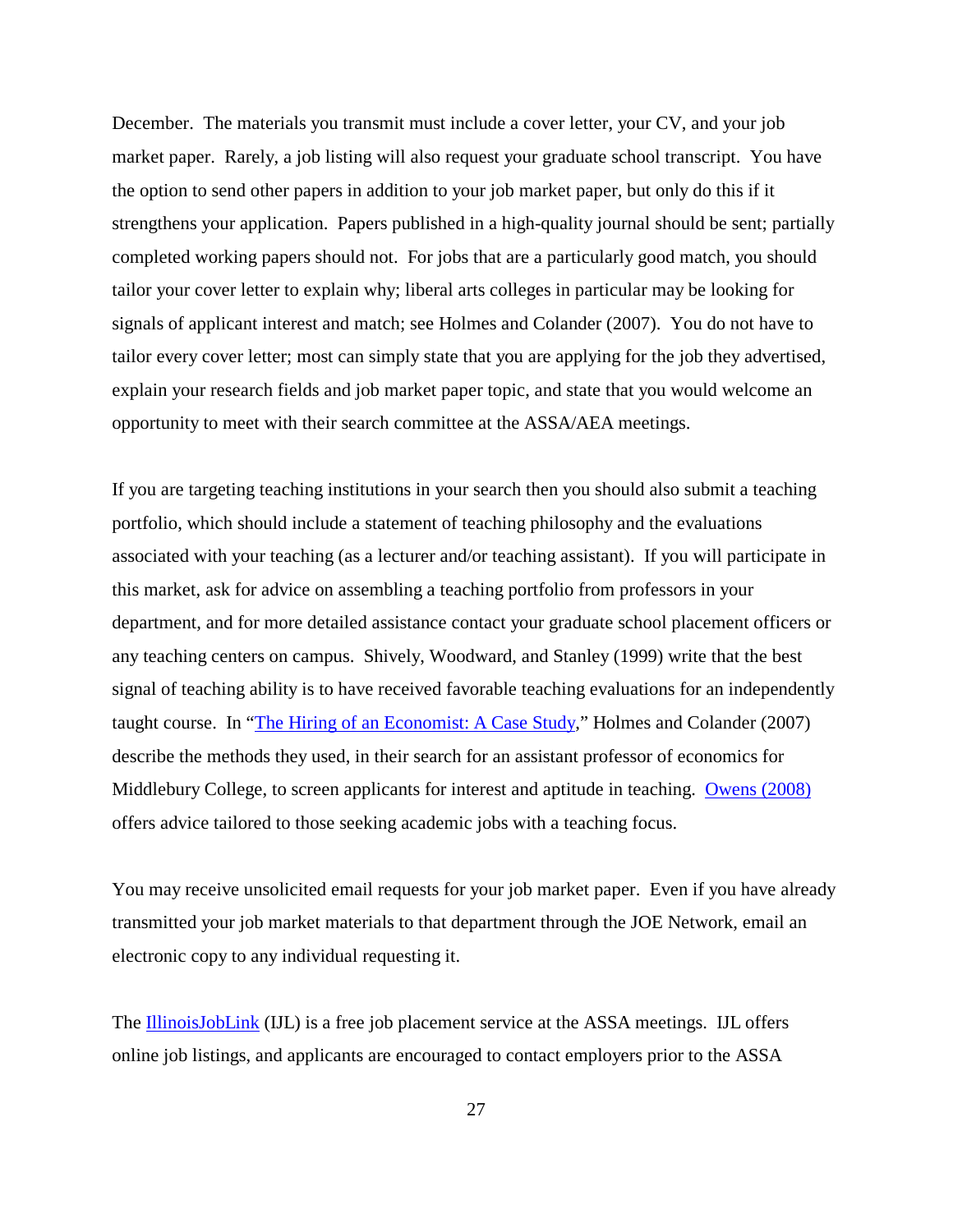meetings in order to schedule interviews. IJL is open to all employers but tends to accommodate primarily government, the private sector, and non-U.S. universities. In contrast to most academic interviews, which take place in hotel suites, interviews arranged through the IJL take place in a large hotel ballroom in which each employer is assigned a table. Many academic economists are unaware of the IJL, but it is a large market. In recent years, 150 tables of interviewers have participated (Coles et al., 2010). Information about how to participate in the IJL service can be found in the registration materials for the ASSA meetings.

You should be very nice to, and appreciative of, the faculty and staff in your department who are facilitating your job search. Your advisors will be writing letters. Your department may have a placement committee that disseminates information about you and your fellow candidates to other institutions. Administrative staff may set up a placement webpage, and administrative assistants may have to organize and submit many letters of recommendation. It's natural to be focused on your own experiences during the job market, but it's nice if you take a moment to thank the individuals facilitating your search.

You will likely spend a lot of time waiting for prospective employers to call. For the primary market, expect to get your first requests for interviews shortly after Thanksgiving and most of them in the first through third weeks of December. Your interview schedule will probably be virtually complete shortly before Christmas, although the occasional request can arrive just a few days before the meetings.

When you receive a call requesting an interview, make sure that in the course of the conversation you record the following information:

- The name of the person calling and their contact information (email address, phone number)
- Their department and institution
- For which position you are being interviewed (the department may be conducting multiple searches)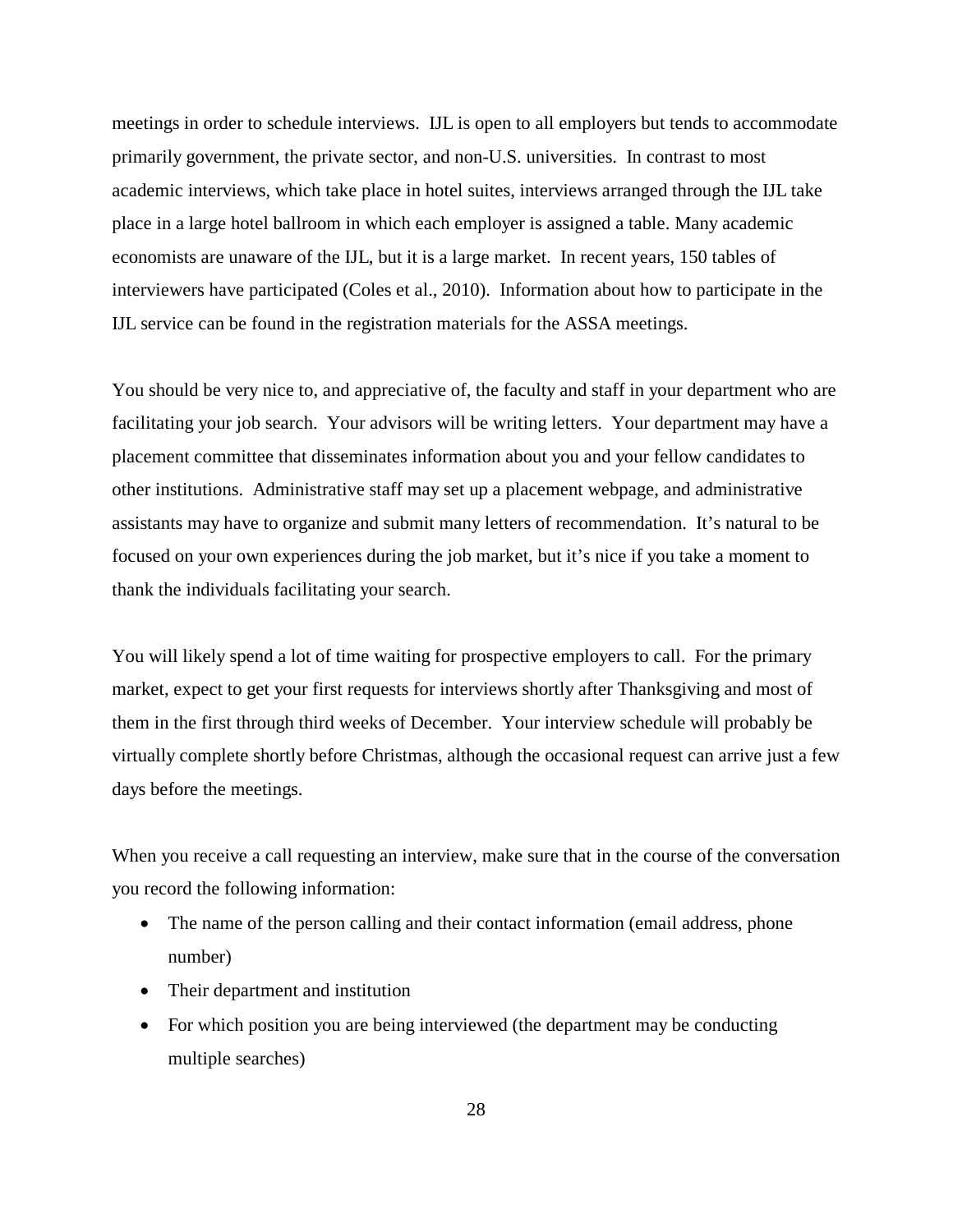- The date, time, and length of the interview
- The hotel in which the interview will take place
- Their AEA Disclosure Code, so you can later determine the hotel room of the interview
- Which faculty members will be conducting the interview (this information may not yet be available)
- Who is on the search committee (in particular, who is the chair)

As you begin to receive requests for interviews, be respectful of other candidates on the job market. Share information with other candidates but don't flaunt your successes.

A recent study called the Job Seekers' Project, provides information on how many interviews you should expect. McFall et al. (2015) surveyed new economics Ph.D.s on the job market between 2007 and 2010 (N=905).<sup>[3](#page-28-0)</sup> Job candidates submitted an average of 107 applications, and received an average of 16.8 initial job interviews. On average, candidates received initial interviews for 19.4% of the jobs to which they applied. Keep in mind, however, that these candidates applied to jobs they thought were the best match, so applying to additional jobs that are not a good match is unlikely to yield many more interviews. McFall et al. (2015) also find that job candidates from higher-ranked graduate programs, and those with three or more publications, convert a higher percentage of applications to job interviews.

In December, give your primary advisor weekly email updates on your list of interviews. If you aren't getting any calls by the second week of December then ask your advisors if there is anyone they can email or call on your behalf.

Should you ever decline an interview? Yes, if you are certain that you would not accept the job; in that case, don't waste your time and theirs. Do not accept interviews solely because you think

<span id="page-28-0"></span><sup>&</sup>lt;sup>3</sup> The sample frame consisted of job candidates who appeared on job placement websites of their graduate departments that were listed on the NBER's job candidates website. Most of these programs are in economics, but it also includes some programs in business, agricultural economics, and public policy. For more detail, see McFall et al. (2015).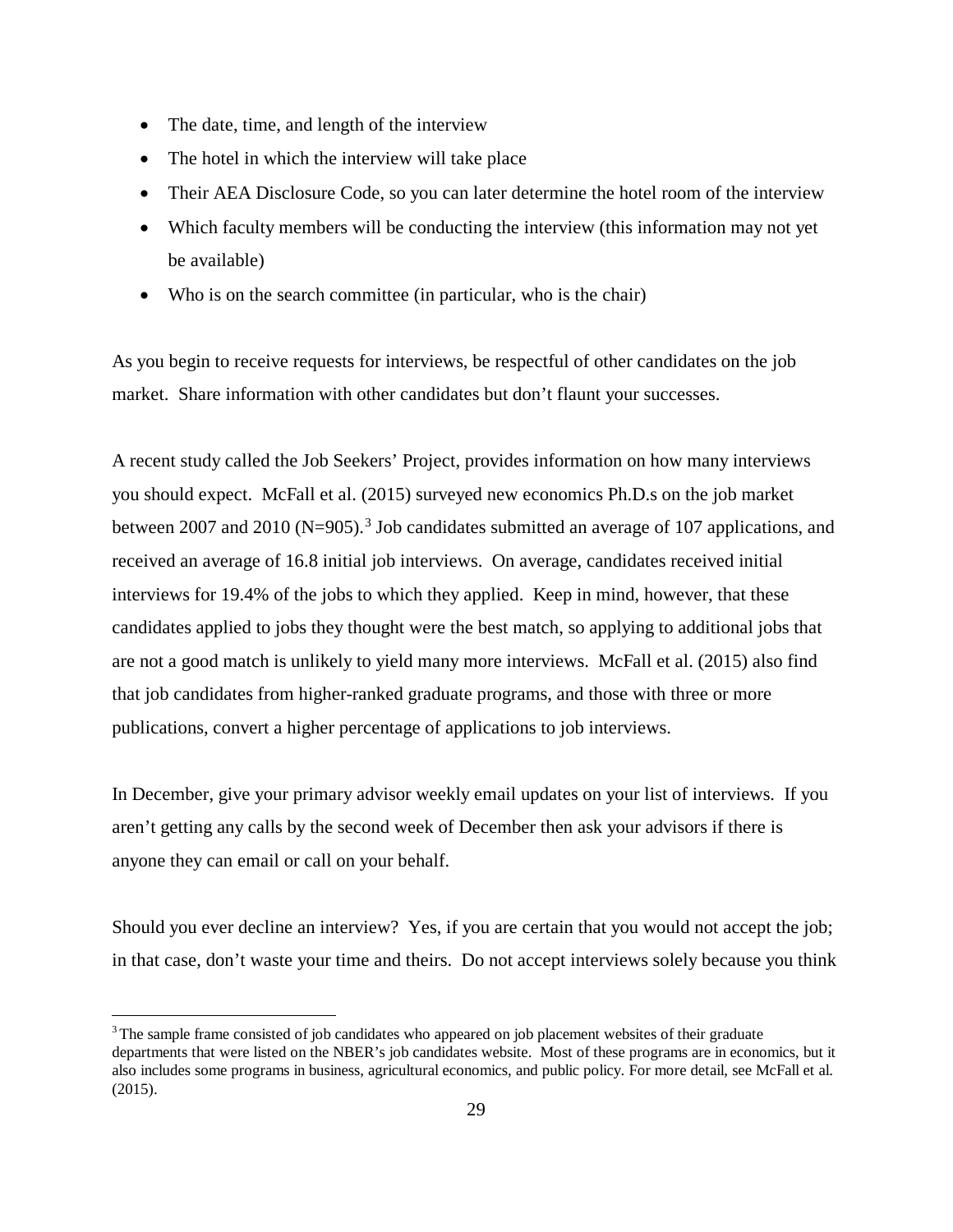"it will be good practice." It won't be good practice if it's obviously a bad match.

Interviews at the AEA meetings generally last 30 or 45 minutes. When scheduling interviews, leave a minimum of 15 minutes between them so you can move from room to room and hotel to hotel. You might want to study a map of hotel locations in the convention city and try to schedule interviews in the same hotel in adjacent time slots and leave extra time between interviews that are distant.

There is learning by doing in interviews. For this reason you might want to schedule your most important interviews for the middle of the conference (and the middle of the day), and schedule your lower-priority interviews for the beginning of the conference (and the beginning of the day).

Ask your placement officers if they will conduct mock interviews so you can practice.

Before you depart for the ASSA meetings, have your job talk ready; you may be invited for campus visits immediately after the ASSA meetings. Also, follow the [twitter account for the](https://twitter.com/ASSAMeeting)  [ASSA meeting](https://twitter.com/ASSAMeeting) to get updates related to the conference. You can also use the hashtag [#ASSA2017](https://twitter.com/hashtag/ASSA2017?src=hash) to track tweets about the conference.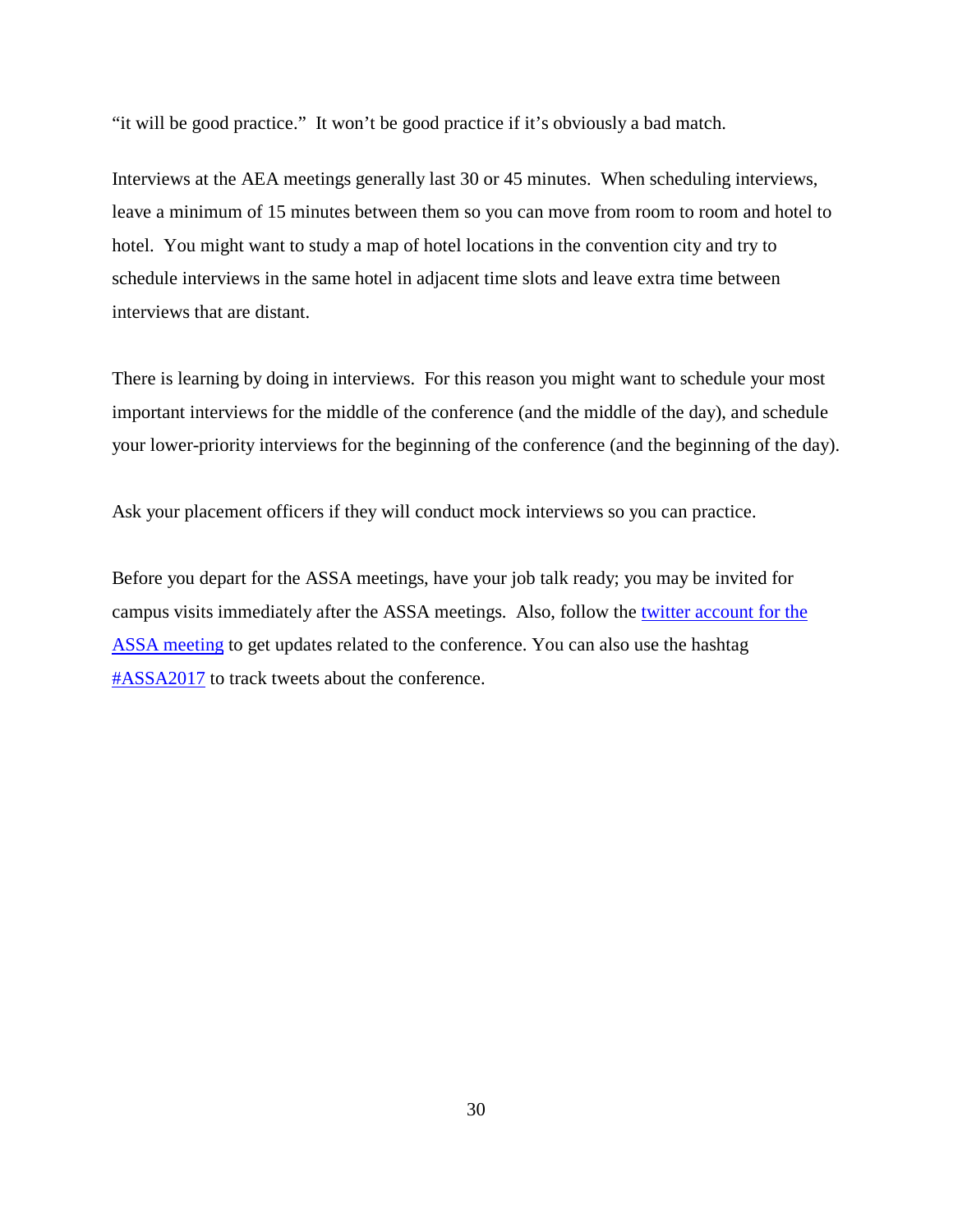# <span id="page-30-0"></span>Signaling

Roughly ten years ago, the AEA's Ad Hoc Committee on the Job Market<sup>[4](#page-30-1)</sup> was formed to consider inefficiencies in the job market for new economics Ph.D.s and offer possible solutions. One inefficiency that the committee identified is imperfect information among employers about the interest of job applicants. Employers receive applications from far more candidates than they can interview at the ASSA meetings<sup>[5](#page-30-2)</sup>, and a lack of information about the interest of otherwise-similar applicants can lead to suboptimal interviewing schedules. Although applicants attempt to signal their interest through cover letters and other communication, such signals may not be credible because applicants can send an unlimited number of them (i.e. they could carefully tailor a hundred cover letters without regard to quality of match in an attempt to maximize their number of interviews). To address this problem of imperfect information the AEA implemented in 2006 a mechanism through which applicants can credibly signal their interest in interviewing with a specific employer. This section describes that signaling process.

From mid-November until early December, each applicant on the economics job market can send through the [JOE Network](https://www.aeaweb.org/joe/) a signal of interest to up to two JOE advertisements. What makes these signals credible and interesting to employers is the fact that each applicant can send no more than two. (The AEA enforces that each applicant sends no more than two signals.) Up to midnight Eastern Time on the deadline in early December (see the JOE Network page for the exact date), applicants can decide which two employers should receive their signals of particular interest. Through the dashboard of the JOE Network, applicants will indicate the two JOE ads they wish to signal. (If the job was not advertised in JOE, applicants can provide the information such as employer name and email address so the AEA can transmit the signal.) Applicants have the option of sending with their signal a brief message, which could be used, for example, to indicate for which of the multiple jobs in a particular JOE ad the signal is intended

<span id="page-30-1"></span> <sup>4</sup> The members of the Ad Hoc Committee on the Job Market were: Alvin Roth (chair), John Cawley, Peter Coles, Phillip Levine, Muriel Niederle and John Siegfried.

<span id="page-30-2"></span><sup>5</sup> During the 2011-12 job search season, job ads on the EconJobMarket.org website received an average of 242 applications, with a standard deviation of 212 and a maximum of 775 (Bandyopadhyay et al., 2013). By country, the mean number of applications received per advertisement was 262 for jobs in the U.S., 256 for jobs in Canada, and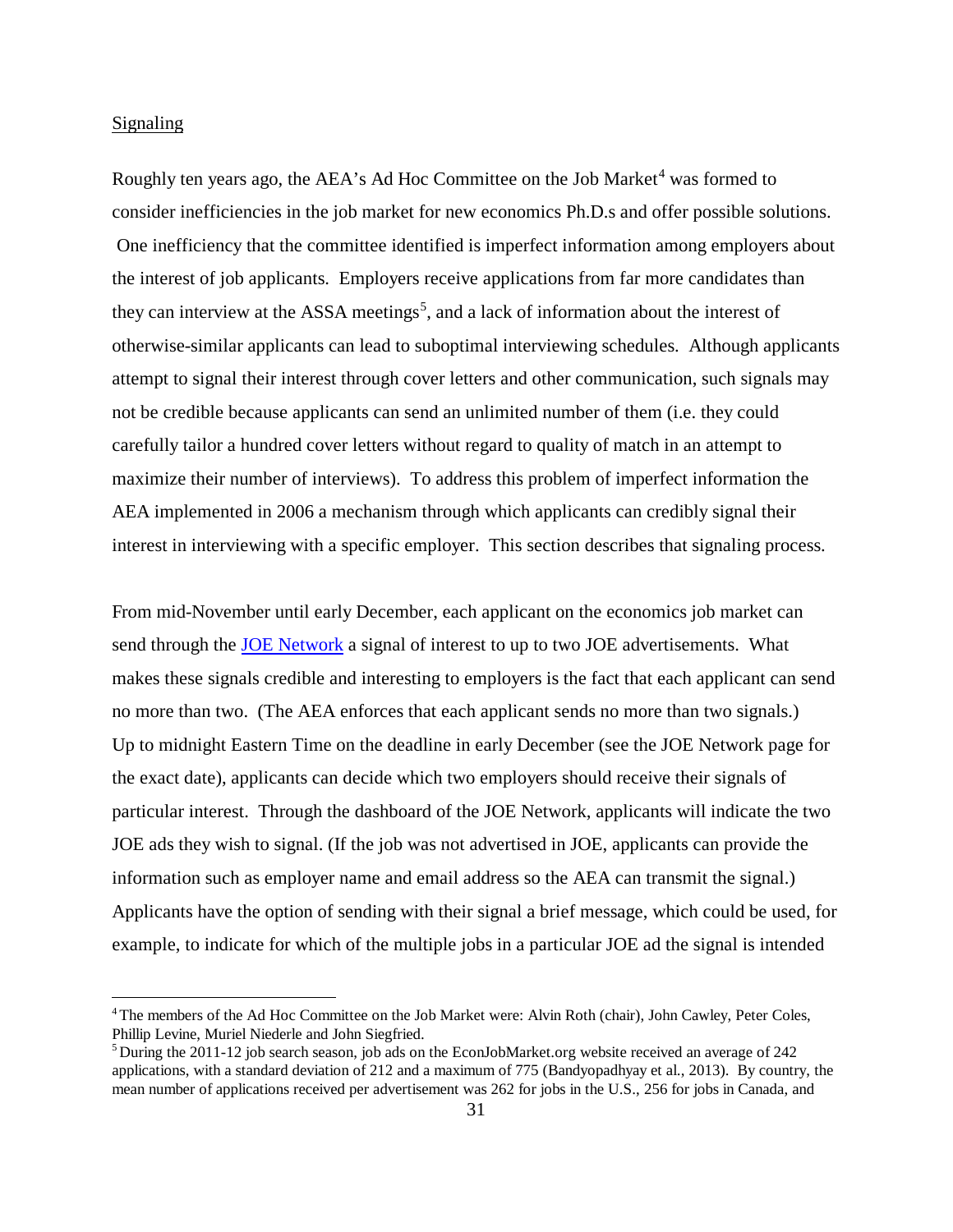or to explain the reasons it is a particularly good match. All signals sent to the same job listing will be aggregated and sent simultaneously shortly after the deadline. Do not contact the employer to ask if they received your signal.

Deciding which jobs to signal is a healthy process, because it forces you to think hard about the type of job you want, the qualities of an employer that you value, and where you want to live.

Use your signals carefully in order to maximize the probability of a good match on the job market. Consider sending your signals to departments that: a) are a good match for you; and b) will add you to their interview schedule as a result of your signal. Obviously you do not know with certainty which departments fit that description, but here are some general guidelines. There is little benefit in sending a signal to a department that already knows of your interest (for whom the signal provides no new information), one that is likely to interview you even in the absence of your signal, or one that would be unlikely to interview you even if they knew of your interest. Nor is there much benefit in sending a signal to a department that you are sure is a bad match for you, even if it greatly increases the chances of an interview.

Read the JOE ads carefully before you signal! Make sure your job market paper fits the focus of their search. As a search committee chair and member, I've received signals from candidates whose research fields did not at all match our ad. Do not make this mistake; it's a waste of your signal. Exercise the option to send a brief message with your signal, explaining why you see the position as a good match.

Do not worry that you will be hurt by being limited to two signals. The AEA reminds employers that, because applicants can send only two signals, there is essentially no information to be gleaned from *not* receiving a signal from an applicant.

In December 2015, 1,770 job applicants (including the vast majority of new Ph.D.s in

 $\overline{a}$ 

<sup>393</sup> for jobs in the U.K.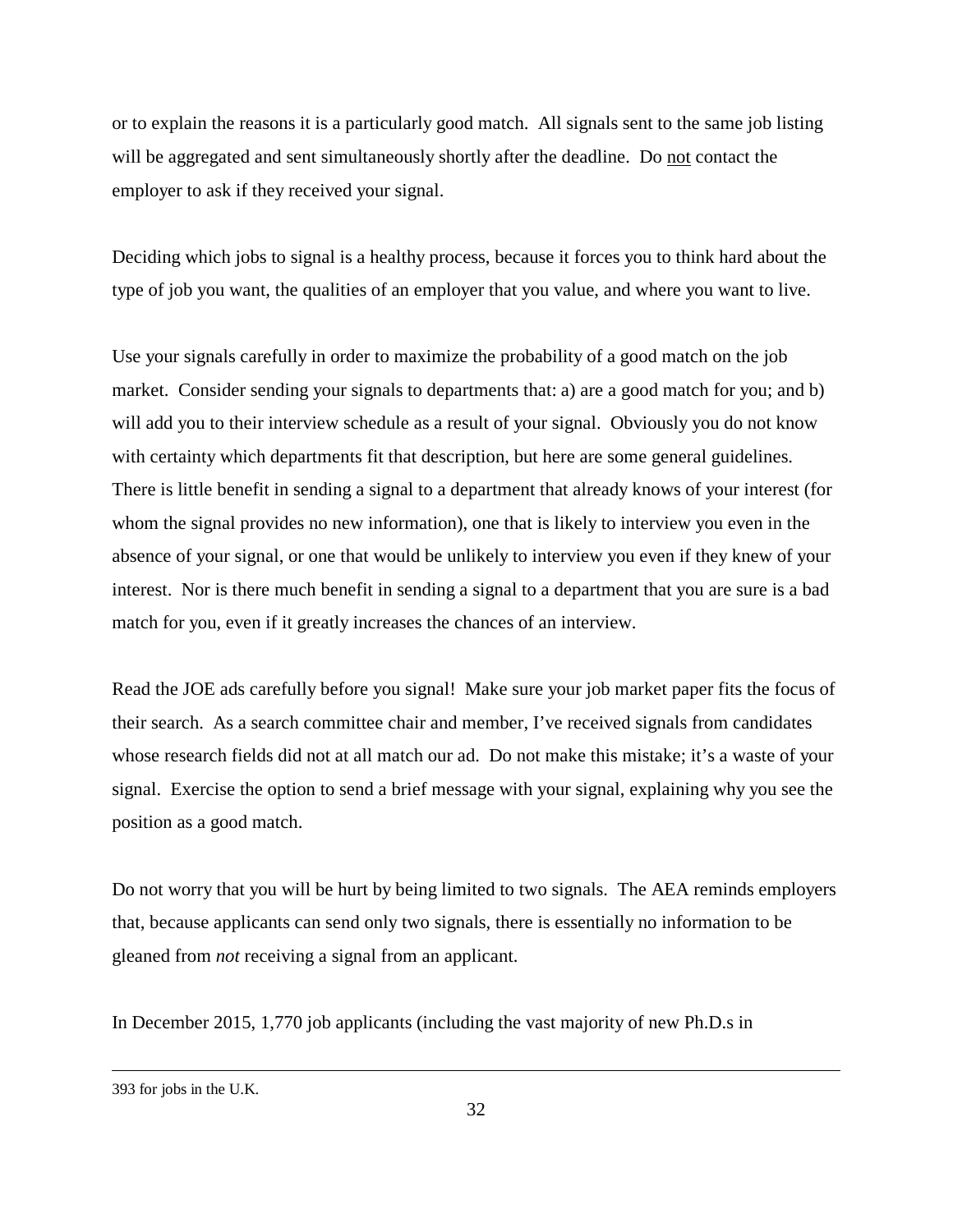<span id="page-32-0"></span>economics) used the signaling mechanism (see Table 4). Virtually every participating candidate sends two signals. Roughly 700 employers received at least one signal.

|                                       | Dec<br>2013 | Dec.<br>2014 | Dec<br>2015 |
|---------------------------------------|-------------|--------------|-------------|
| Number of candidates sending signals  | 1,260       | 1,475        | 1.770       |
| Number of employers receiving signals | 715         | 737          | 707         |
| Number of signals sent                | 2.474       | 2.891        | 3.425       |

**Table 4: Market for Job Market Signals, 2013-2015**

Source: Report of the Director of Job Openings for Economists, AER P&P, various years. See, e.g. Siegfried (2016).

Consistently, many of the top signal recipients are concentrated in large cities such as Boston, New York, and Washington D.C., perhaps because dual job searches necessitate searching in large cities, or applicants simply want to live in big cities for other reasons.

A survey conducted by the AEA Ad Hoc Committee on the Job Market during the 2008-09 job market season found that 53% of employers reported gaining useful information from the signals they received, and that 41% of employers offered an interview to a candidate in part because of receiving a signal (Coles et al., 2010).

The AEA Ad Hoc Committee on the Job Market wrote a paper that summarizes the signaling [data for 2006-2009.](https://www.aeaweb.org/articles?id=10.1257/jep.24.4.187) In particular, the Committee estimated the effect of sending a signal on the probability of interview. First, survey data were collected; candidates who participated in the process were asked, "If you could have sent a third signal, where would you have sent it?", and candidates who did not participate in the process were asked, "If you had used the signaling mechanism, where would you have sent your signals?" Coles et al. (2010) analyze the sample of employers that were signaled, and those that would have been signaled according to the earlier questions, under the assumption that in all cases the applicant and the job are roughly equally good matches and the only meaningful characteristic that differentiates them is the presence or absence of a signal. Regression analysis indicates that employers who were signaled were 6.8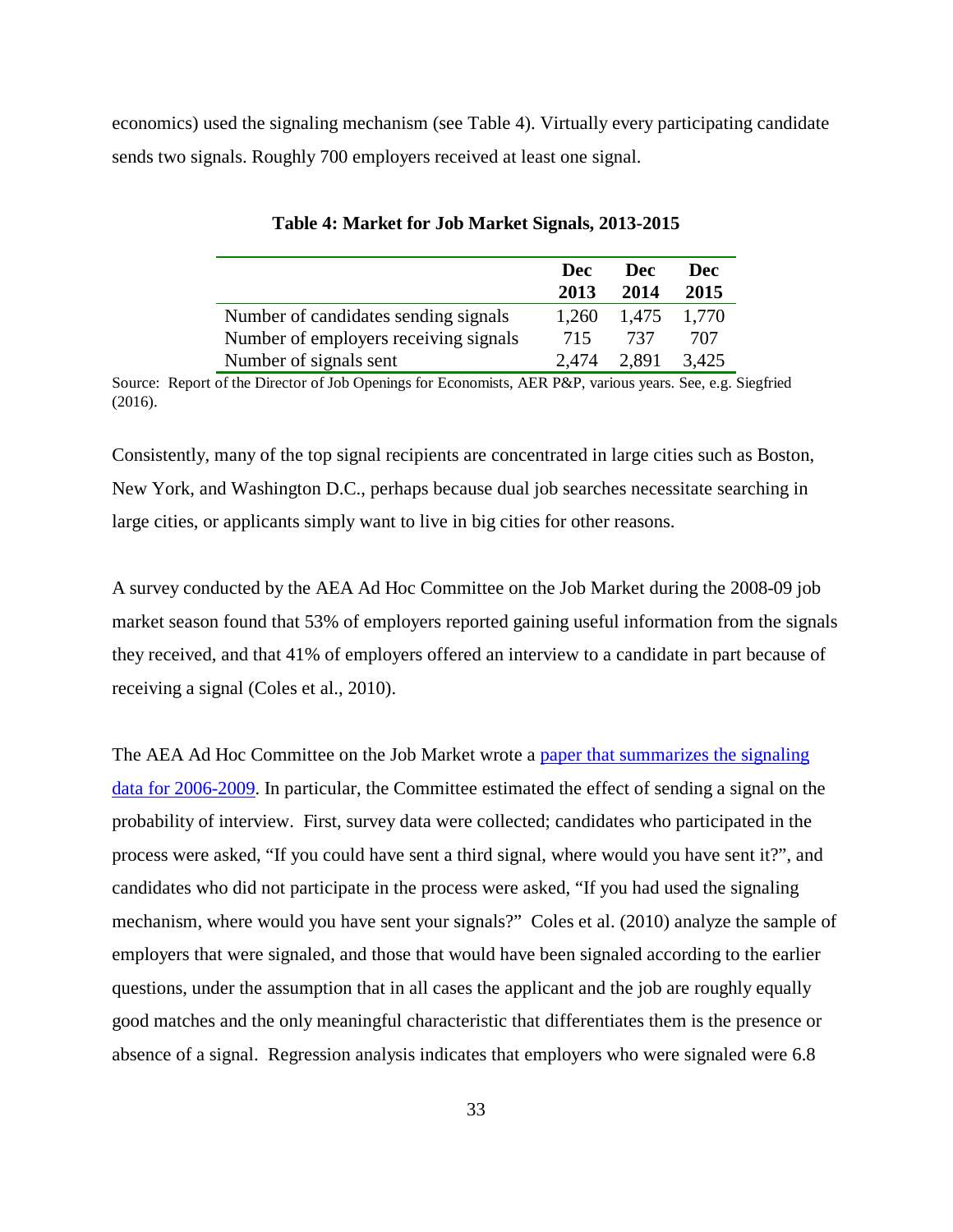percentage points more likely to interview the applicant. When analyzed by types of employers, the effectiveness of signals appears particularly high for liberal arts colleges, schools in small towns, and departments ranked lower than 480. However, the Committee cautions: "[T]hese results should be interpreted with care…these results should be interpreted as showing that signaling was associated with a higher probability of receiving an interview *for the particular candidates who signaled these particular employers*. Candidates deciding where to signal should choose employers appropriate for themselves." (Coles et al., 2010, p. 200).

If you receive an email from the AEA asking you to complete a survey about the job market in general, or signaling in particular, please do complete the survey. The ability of the AEA to monitor and improve the signaling mechanism, as well as the functioning of the overall job market, depends on your cooperation.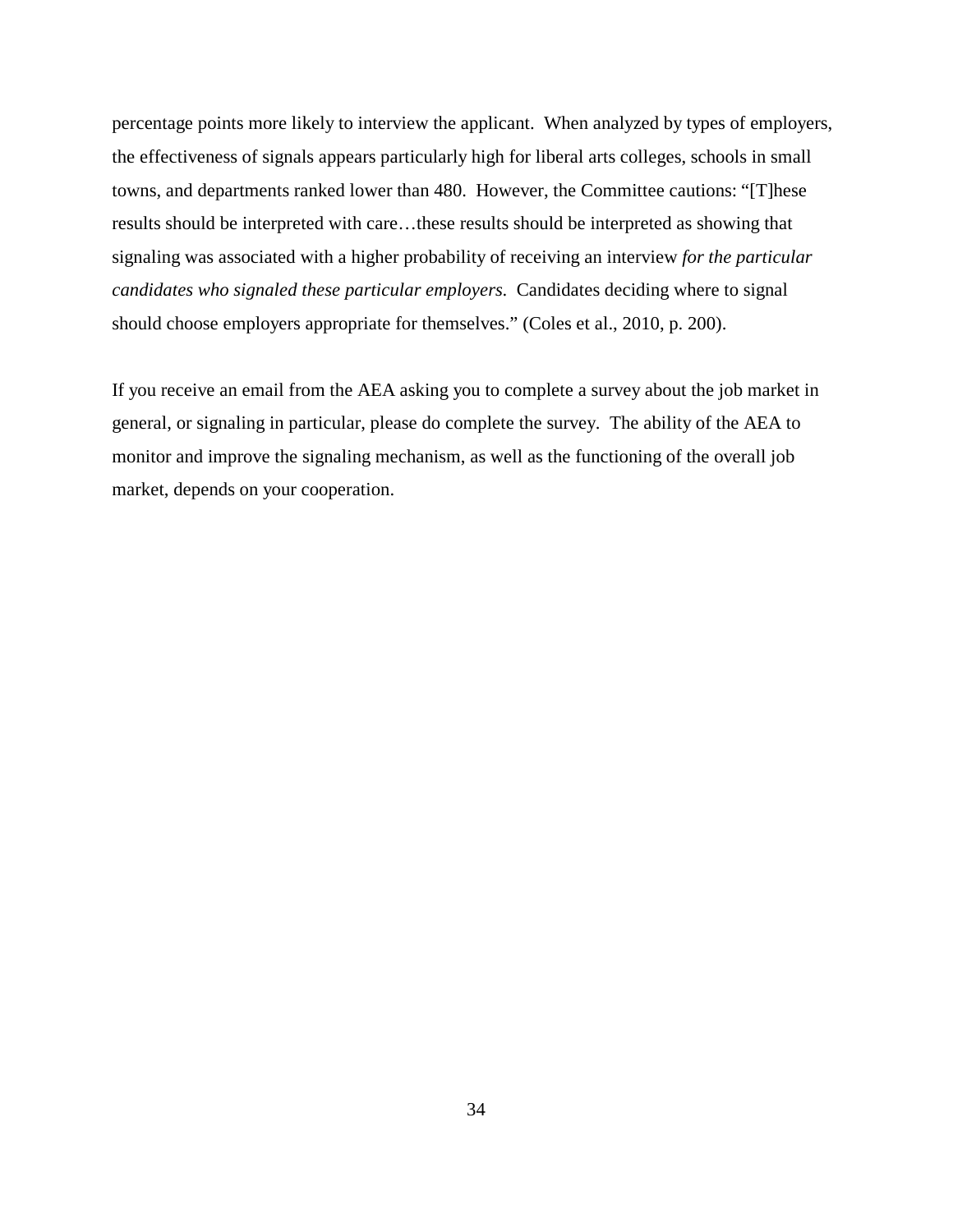#### <span id="page-34-0"></span>Interviewing at the ASSA Meetings

The vast majority of interviews for economists on the academic job market take place at the Allied Social Science Associations (ASSA) Annual Meeting. Prospective employers rent a hotel room or suite into which applicants stream for tightly scheduled 30-60 minute appointments throughout the meetings. Occasionally departments will interview at a table in a ballroom or in a restaurant over a meal. Interviews held in small hotel rooms may feel quite crowded, with interviewers perched on beds or leaning against walls. In the course of the ASSA meetings, departments may interview several dozen applicants for each job; the search chair (or entire committee) may sit in on every interview and as a result your interviewers may be more fatigued than you.

Before the meetings, review your interviewers' publication records and research interests. Take careful note of any papers in your area; understand how your work relates to theirs. Also, learn about other members of the department, the department itself, and the University. The internet makes this easy! Know what degrees the department offers and the relevant units on campus. Be prepared for the fact that interviewers may refer to university-specific programs or administrative units using acronyms.

Arrive a day before your interviews begin so that you can scout hotel locations. Another reason to arrive early is so you can register for the conference well before any interviews. Keep your conference name badge with you at all times; you need to wear it to access areas of the conference, including the Job Placement Center (the location of the IllinoisJobLink). In past years, candidates have missed interviews when security would not allow them into the Job Placement Center because they lacked a conference badge.

Even though you may not attend any sessions or visit the Job Placement Center, you are required by the ASSA to register for the conference. (Don't worry – it's cheap; \$55 for the  $2017$ conference). Wear your name tag during interviews; interviewers will be talking with a few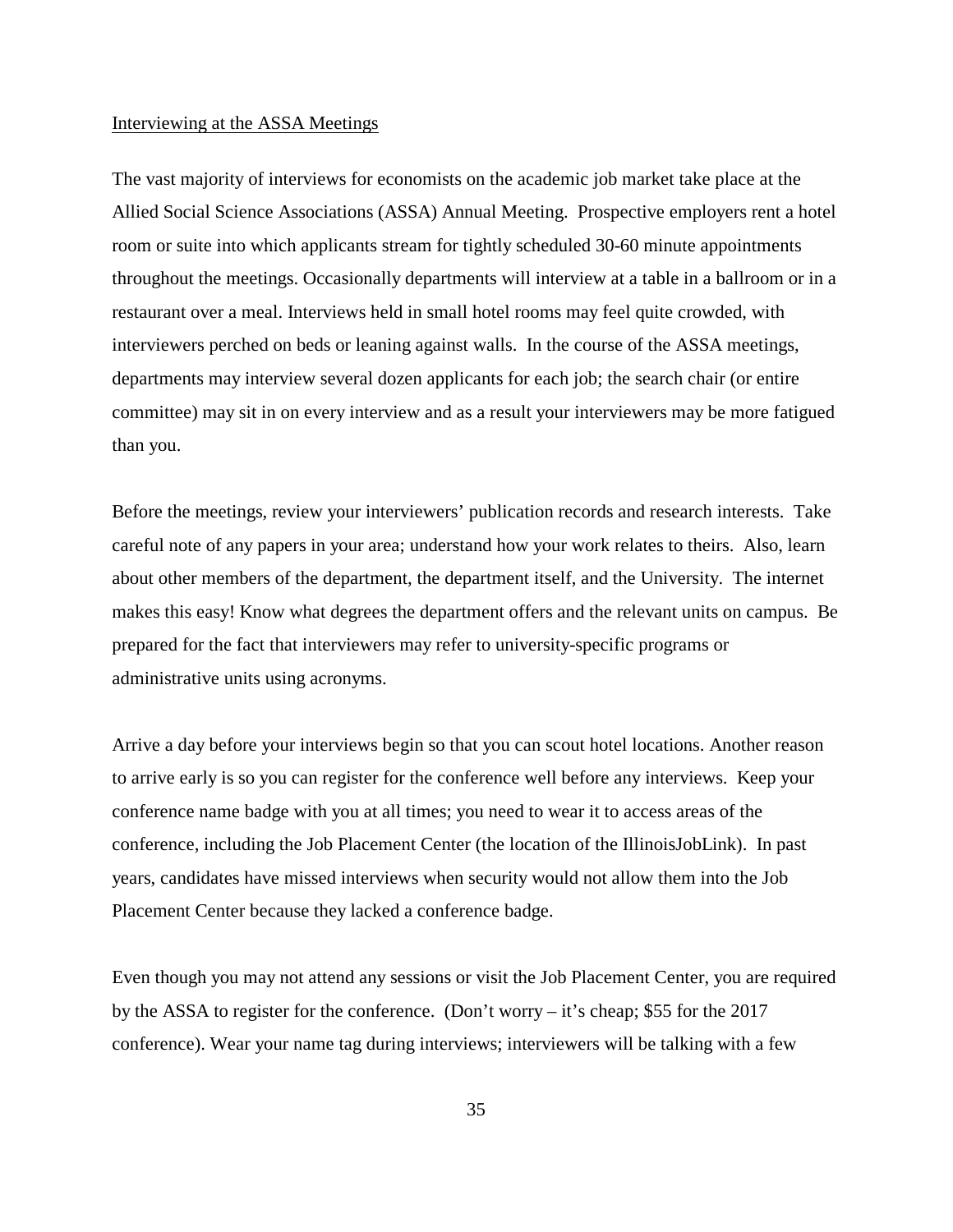dozen candidates and your badge can help them remember to whom they are talking.

The ASSA [maintains a website which lists Disclosure Codes](https://conf.aeaweb.org/employers/codes.php) (which should have been given to you by prospective employers when they scheduled your interview) and the hotel names and room numbers associated with them. Unfortunately, it is not always possible to learn the locations of all of your interviews before the conference starts. The reason is that your interviewers must check into their hotels and then submit the room number before they can be included on the list. Don't be surprised if one or two of your prospective employers are tardy in submitting this information.

Interviewing at the ASSA meetings will be physically, mentally, and emotionally demanding. Try to minimize the strain by keeping to your regular schedule as much as possible. If you exercise, keep to your usual regimen. If you tend to eat a light breakfast, do the same at the meetings. If you drink the same tea every morning, you may find it reassuring to bring some with you. Don't overindulge in caffeine; you may not find convenient bathrooms. You will be running between hotels so before each interview glance in a hallway or lobby mirror to make sure that your appearance is neat. If you have a lot of interviews, you may have little time to eat or drink. Moreover, restaurants and coffeeshops in conference hotels will have long waits. Bring granola bars or other portable snacks with you in your briefcase and eat between interviews. You may want to carry a bottle of water in your bag; sometimes you will have to dash between hotels and even take the stairs because of longs lines for the elevators. Be sure to eat and stay hydrated in order to remain responsive, cheerful, and relaxed.

Occasionally interviewers will be running late and may ask you to stand waiting in the hotel corridor.

Begin the interview by introducing yourself and shaking hands with your interviewers. Interviewers are looking for a pleasant colleague. Make eye contact, smile, and be friendly.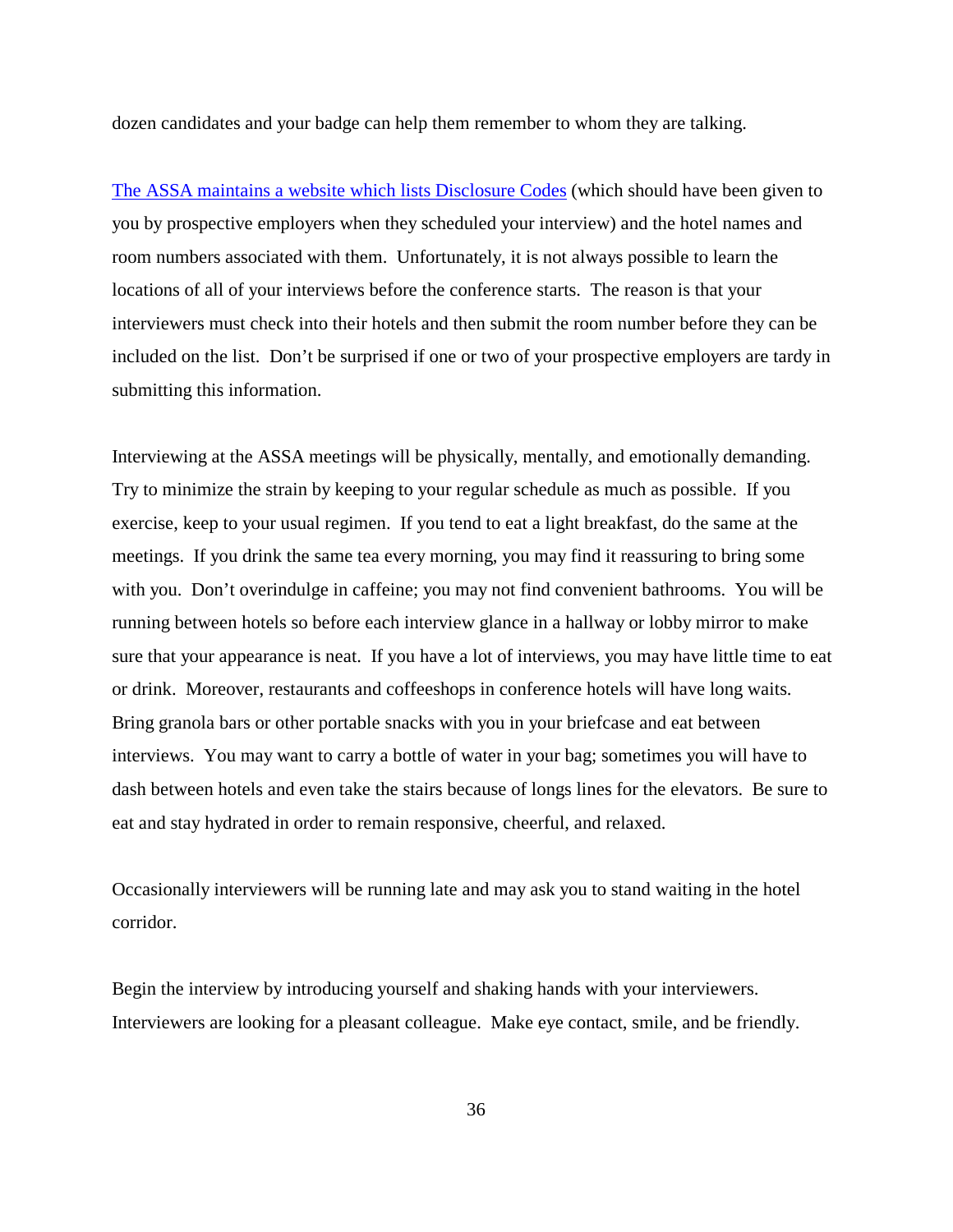Interviews generally begin with a request that you describe your dissertation. Explain your paper in broad terms. The interviewers may know nothing about your field, so be sure to explain the economic intuition and logic of what you are doing and explain how it is of interest to a wide audience. Rehearse one-minute and five-minute summaries of your job talk paper until they are polished. (However, don't give the impression of reciting from a memorized script -- talk naturally.)

During each interview, keep in mind the parameters of the search (i.e. the field desired). Be prepared to explain why you are qualified in that field. You might think this is unnecessary; after all, they contacted you for the interview. However, getting the interview merely means that a few people in the department think you are worth talking to; there could still be serious disagreement over whether you are qualified in the field so come prepared to explain and defend your field-specific credentials.

Know where your research fits in the economics literature. Be able to explain how your current work fits into a larger plan for establishing your place in that literature. Have an intellectual discussion in the interview. Be relaxed enough to go with the flow of the conversation; avoid sounding defensive or scripted. Ideally you will show that you are interested in finding the right answer, not just in getting a job or publishing a paper. Don't be afraid to admit the limitations of your work; you don't want to put yourself in the position of trying to defend something that's not defensible.

Have a mental list of the most important things you want to communicate during the interview. Work these in when conversation lags. If there are reasons that you especially want the job, be sure to mention them. All else equal, recruitment committees want to make offers to people who really want the job and are likely to accept.

After a dozen or so interviews you may forget what you've already said in that particular interview. Pay attention to what you've already said and try not to repeat yourself.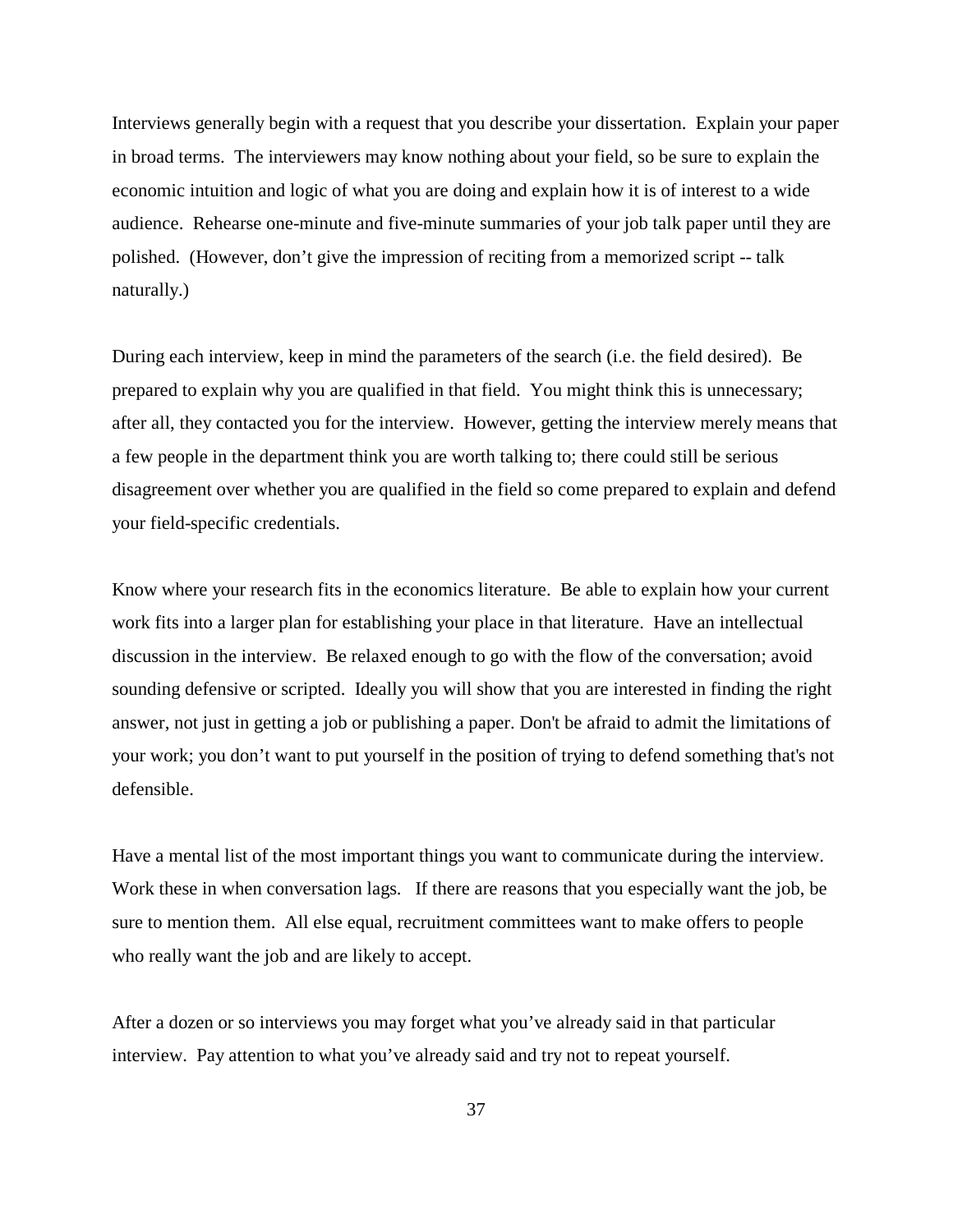Candidates with empirical job market papers should expect a careful examination and detailed discussion of their identification strategy and empirical methods. Be sure you can clearly explain your identifying assumptions and the evidence and logic for and against them. A substantial fraction of the interview could be devoted to this discussion.

Also be prepared for "big picture" questions, which can take several forms; e.g.

- Why is this economics?
- Why is this an interesting question?
- Why should we care about your results?
- What are the policy implications of your work? Sometimes candidates overreach and claim policy implications that are in no way supported by their work; make sure that your answer actually does logically flow from your empirical results.

Have good answers prepared for these big-picture questions; don't assume that you can come up with them on the spot. Senator Edward Kennedy's 1980 Presidential campaign collapsed after he couldn't answer the question "Why do you want to be President?" in a televised interview. Be prepared to justify what you are doing.

Interviewers want to make sure that the job candidate is responsible for the idea behind the job market paper and the decisions made in it. They want to hire a smart independent thinker and good economist, not just a drone who takes orders from their advisor. Interviewers might ask:

- How did you get the idea for this paper? (Interviewers may be curious if your advisor simply handed you the idea.)
- Why didn't you estimate (an alternative regression model) instead?
- Why didn't you use (an alternative dataset) instead?

Employers want to hire people who will be productive. They want someone who will have defended their dissertation before starting the new appointment, and they want someone who will transition quickly to their next projects. So they might ask: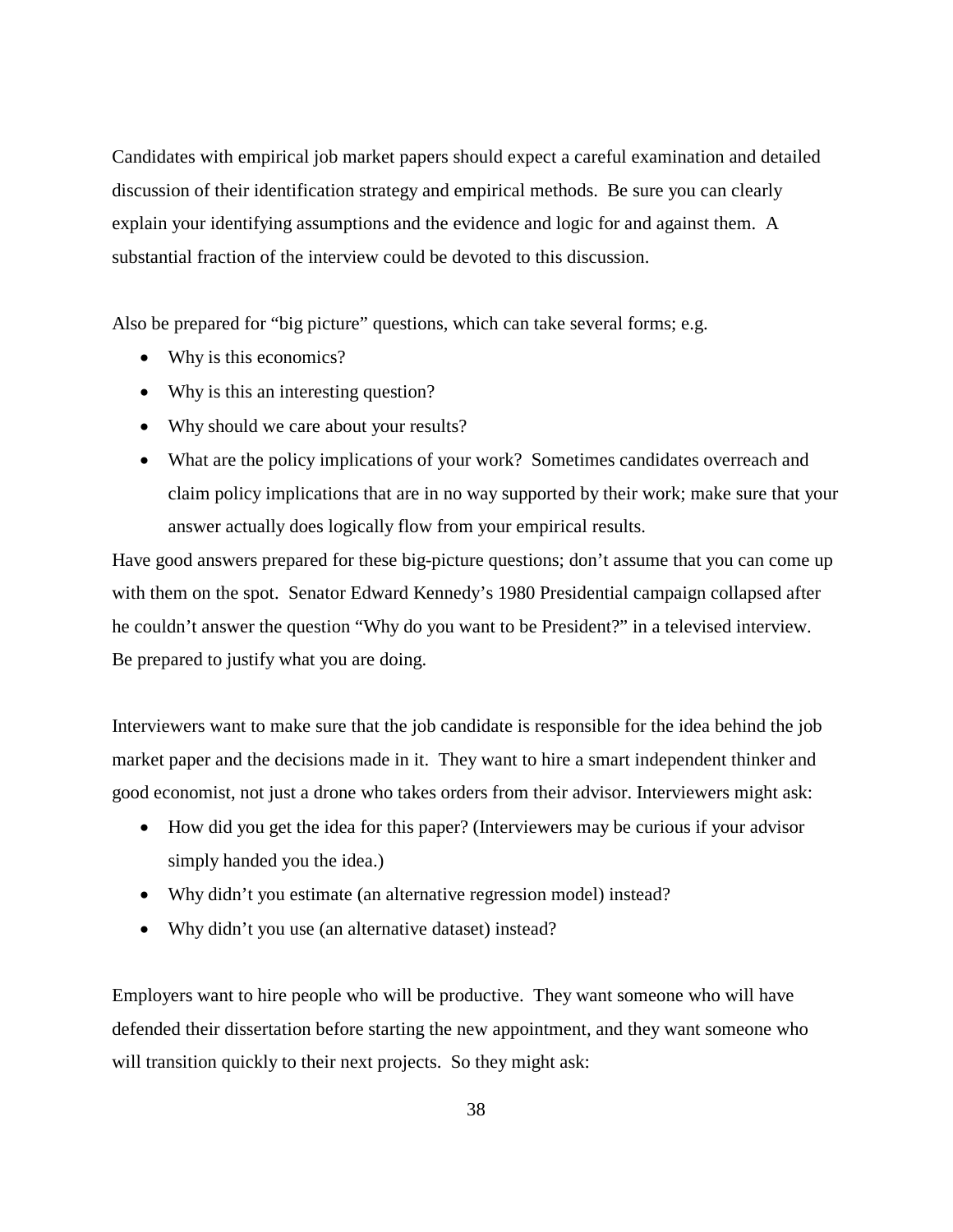- When will you finish your dissertation?
- What are the next three papers you will write? (Be prepared to discuss the research question, conceptual framework, data, and methods on each.)
- What is your research agenda for the next five years?
- Do you plan to continue collaborating with your coauthors/advisors? (An ongoing working relationship could be good, if it leads to good publications and is a relationship of relative equals, or troubling if a candidate continues as a de facto research assistant on the advisor's projects because the candidate lacks original ideas.)

Interviewers may want to see how well you know your chosen field, so they might ask:

- To what journal will you send your job market paper and why?
- Who would be the ideal referees for your job market paper, and why?
- If you were to teach a Ph.D. course in your field, what would be the key papers on the syllabus?
- Which senior economists do you wish to emulate? Why?
- Tell us the best paper you've seen presented in a seminar recently, and explain what made it the best.
- Based on your reading of the literature and participation in seminars and conferences, where do you see (your field) going?

Interviewers may want to see if you know where you fit in the discipline:

- Will your research use structural models or a more reduced form approach?
- In general, what journals do you consider to be the appropriate outlets for your work?
- What will be your major conferences?
- Do you think you'd be happy in a department like ours? (Especially likely to be asked by interdisciplinary departments or liberal arts colleges.)

In general, interviewers like to see if candidates are smart, can think on their feet, and are good communicators. They might ask: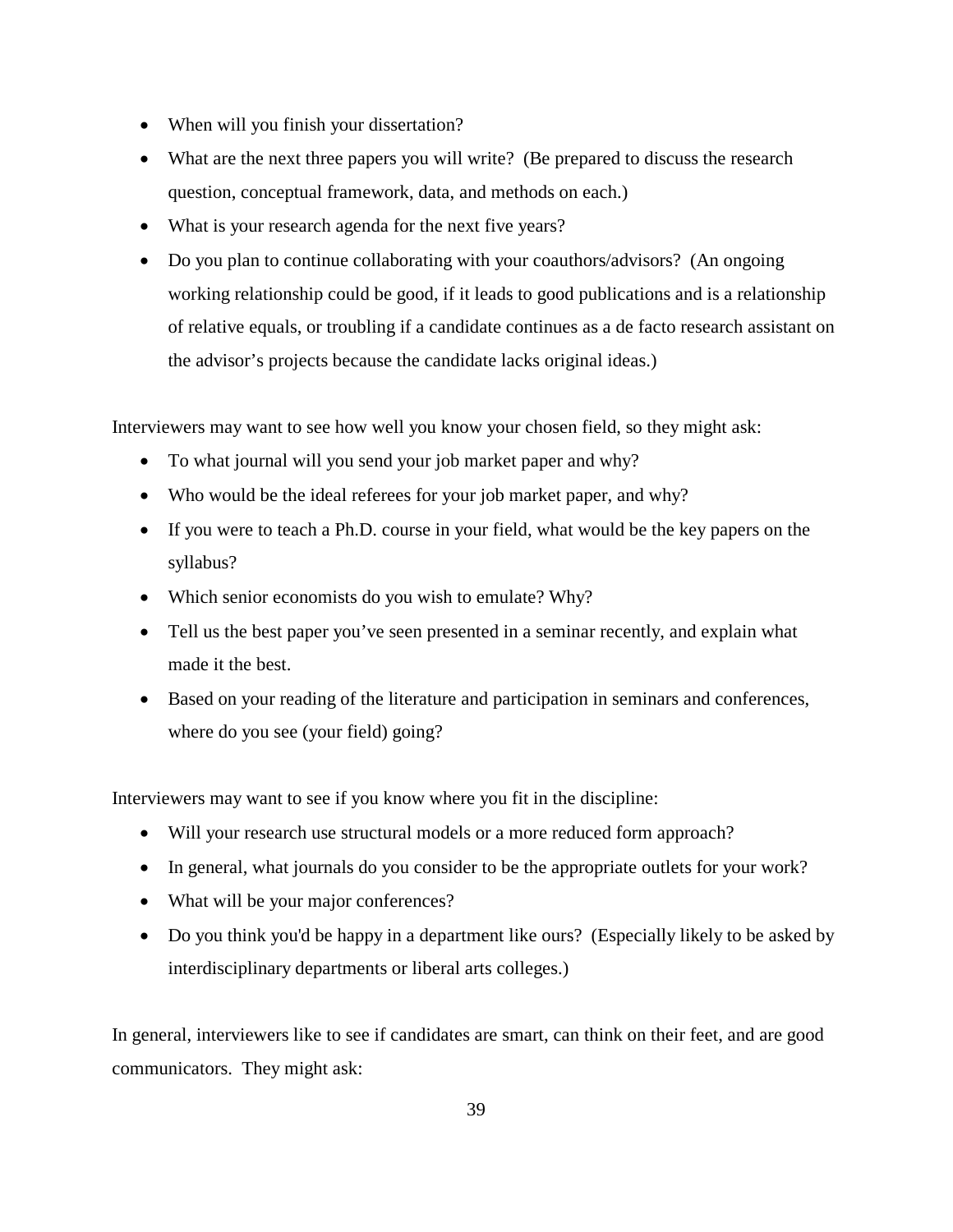- (Pointing to one of your paper's tables): Please interpret and explain this parameter estimate so that anyone could understand it.
- Be prepared for interviewers to ask about your papers other than your job market paper. I've heard interviewers say that they know the candidate can have a polished discussion on the job market paper, so they want to spend the entire interview talking about the other papers on the CV.
- In general, interviewers might want to spend some time talking about an issue unrelated to the job market paper but important in that field of economics, just to see how the candidate thinks and speaks extemporaneously.

Here are some questions you might hear about teaching:

- What is your teaching experience?
- What would you like to teach? What textbooks or journal articles would you use to teach those courses?
- How would you teach? What is your teaching philosophy?
- How would you teach our students (undergraduate / masters / nontraditional / Ph.D. students) in particular?

Prior to the ASSA meetings, decide which service courses you are willing to teach; in an economics department that includes: introductory and intermediate microeconomics, introductory and intermediate macroeconomics, introductory statistics and regression analysis. Colleges and universities are happy to hear that someone is able and willing to teach these large, required courses. Also think about how you can credibly signal your ability to teach well (e.g. teaching experience, good student evaluations, detailed plans for the course content).

Employers may also want to determine how good a match you think it is, and whether you'd be likely to accept an offer:

• Why are you interested in our school? What in particular led you to apply for a job with us?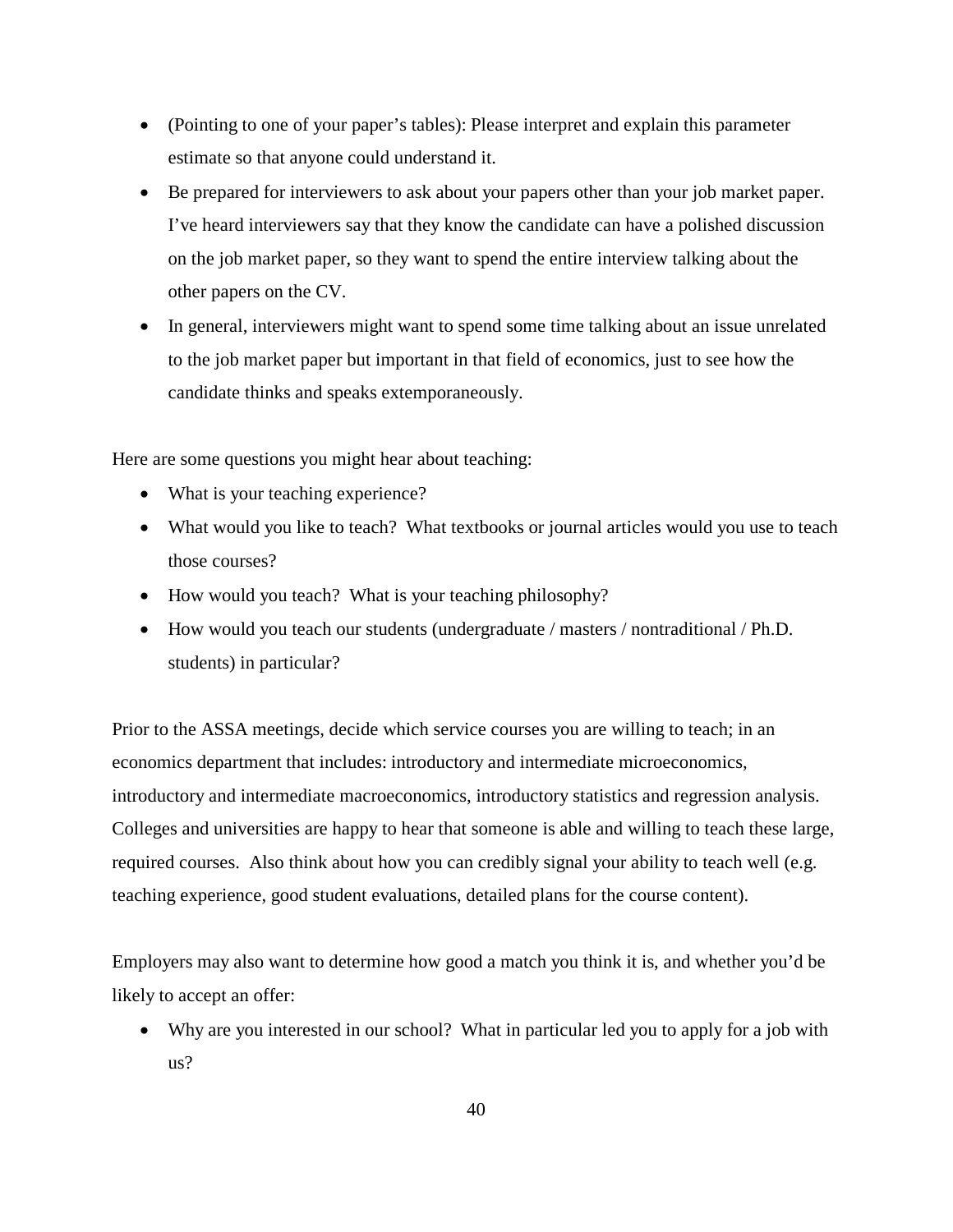- Is the location of our school (rural, regional) a problem?
- Where else are you interviewing?
- Is there anything you would like us to know that isn't on your CV or in your application? (This is an opportunity to explain why you think it's a good match.)

It's OK to ask for the motivation behind an interviewer's question, or to ask for clarification. You may be interrupted during your responses; this is normal and you should not panic or get angry. Do not try to dodge questions; to attempt to do so would insult the intelligence of your questioners. Consider all questions seriously and answer them as best you can.

Some graduate students have asked me for the "right" answers to these questions. There is no single right answer to these questions; you need to be introspective and really think about who you are as an economist, what your comparative advantages are, and what you are looking for in a job. Although there are no answers that are always right, there are of course answers that are always wrong: these are answers that reveal that the candidate is, e.g., unprepared, unintelligent, uninterested, or arrogant.

The vast majority of the questions you'll receive will be on-point and insightful. However, you can occasionally get uninformed questions from someone who hasn't read your paper. For example, someone might ask you why you didn't estimate a certain model, when in fact you did, and you discuss it at length in the paper. Don't act surprised or embarrassed for them; you can just point out that you agree that's an appropriate model and then explain what you find. Note, however, that if people consistently misunderstand your research question, or your methods for answering it, something is seriously wrong with how you're communicating them.

The U.S. Equal Employment Opportunity Commission (EEOC) enforces laws against employment discrimination on the basis of (e.g.) age, race, disability, and pregnancy. On the [EEOC website](https://www.eeoc.gov/) you can click on various links to see the Federal statutes and regulations applying to each type of discrimination. There are also state laws and regulations regarding employment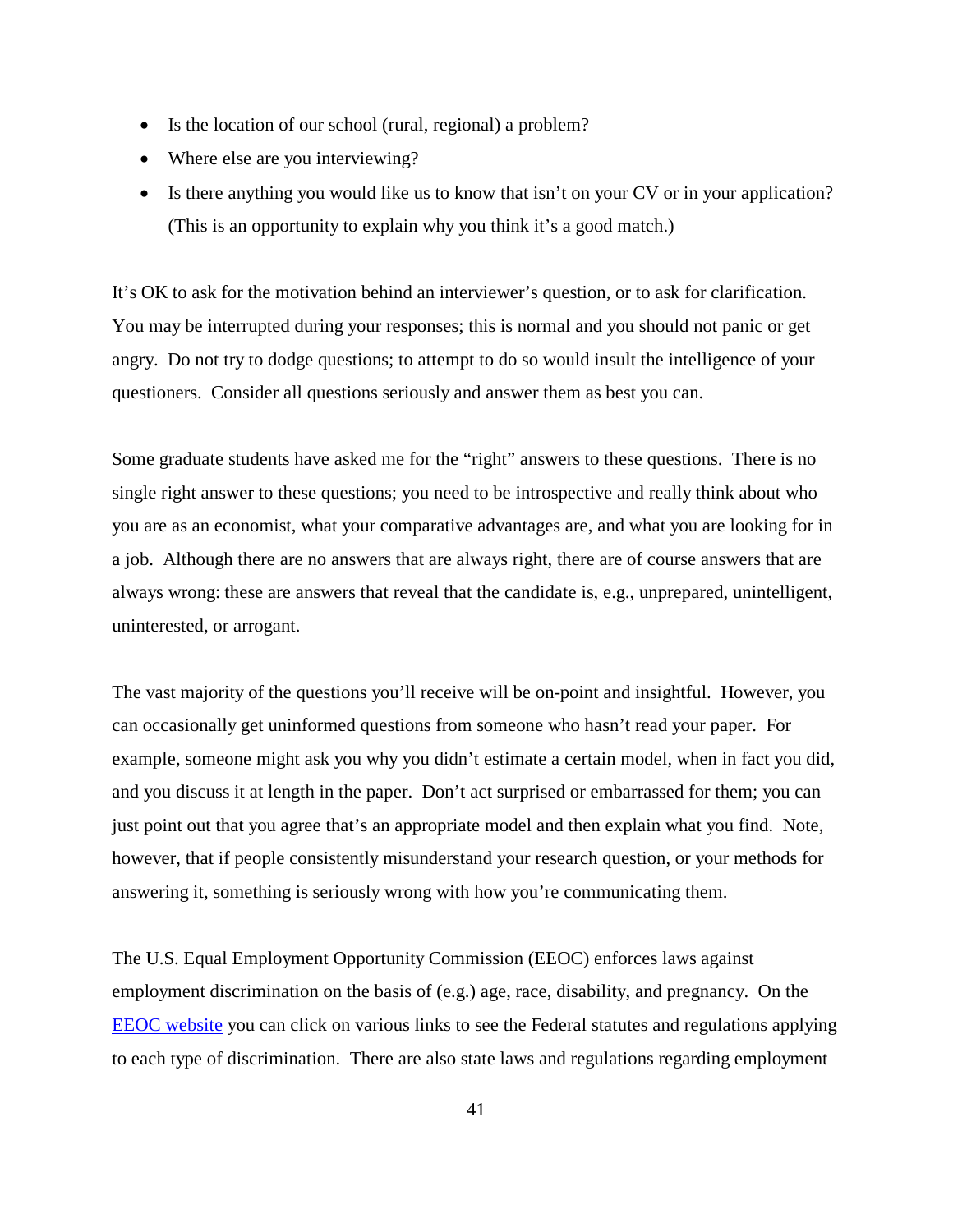discrimination, and these may be more stringent than the Federal ones. The [Cornell Law School](http://www.lawschool.cornell.edu/careers/students/interview/ill_questions.cfm)  [has a useful webpage](http://www.lawschool.cornell.edu/careers/students/interview/ill_questions.cfm) that explains what to do if, during a job interview, you are asked a question that you think may be illegal. A friend who is a labor lawyer offers this advice that you should keep in mind in future years when you are conducting job interviews for your department: "From an employer's perspective, any question pertaining to the applicant's membership in a protected class (race, color, religion, national origin, ancestry, sex, sexual orientation, marital status, pregnancy, children, age, or handicap) should not be asked. Even though in some cases it may not be per se illegal to ask the question, if there is an adverse employment action down the road, the employee/plaintiff may use the question to show evidence of bias. Further, an employer should understand (but usually doesn't) that even if the candidate has "opened the door" to a topic that really shouldn't be discussed, the employer should not walk through that door and keep talking about it."

Rena Seltzer, who has written the excellent ["Coach's Guide for Women Professors,](https://www.amazon.com/Coachs-Guide-Women-Professors-Well-Balanced/dp/1579228968/ref=sr_1_1?ie=UTF8&qid=1479326463&sr=8-1&keywords=rena+seltzer)" suggested that if you're asked an inappropriate question about marriage or kids, that you could respond: "I'm assuming that you are wondering if I am free to accept the position and give it the dedication it requires. I can assure you that the answer is yes."

Generally, towards the end of the interview, time is reserved for you to ask the interviewers questions. You should asked informed questions, based on what you've already learned about the department and institution online; in other words, you should not ask questions that could easily have been answered with a simple Google search. Here are some questions you might want to ask:

- Tell me about your department's research environment. Is there much mentoring of junior faculty by senior faculty? What resources are available to help new faculty develop their research?
- How do you see me fitting in your department?
- What is the teaching load? What is the typical course reduction for new faculty? Would I have an opportunity to teach graduate students? Will I be able to teach courses in my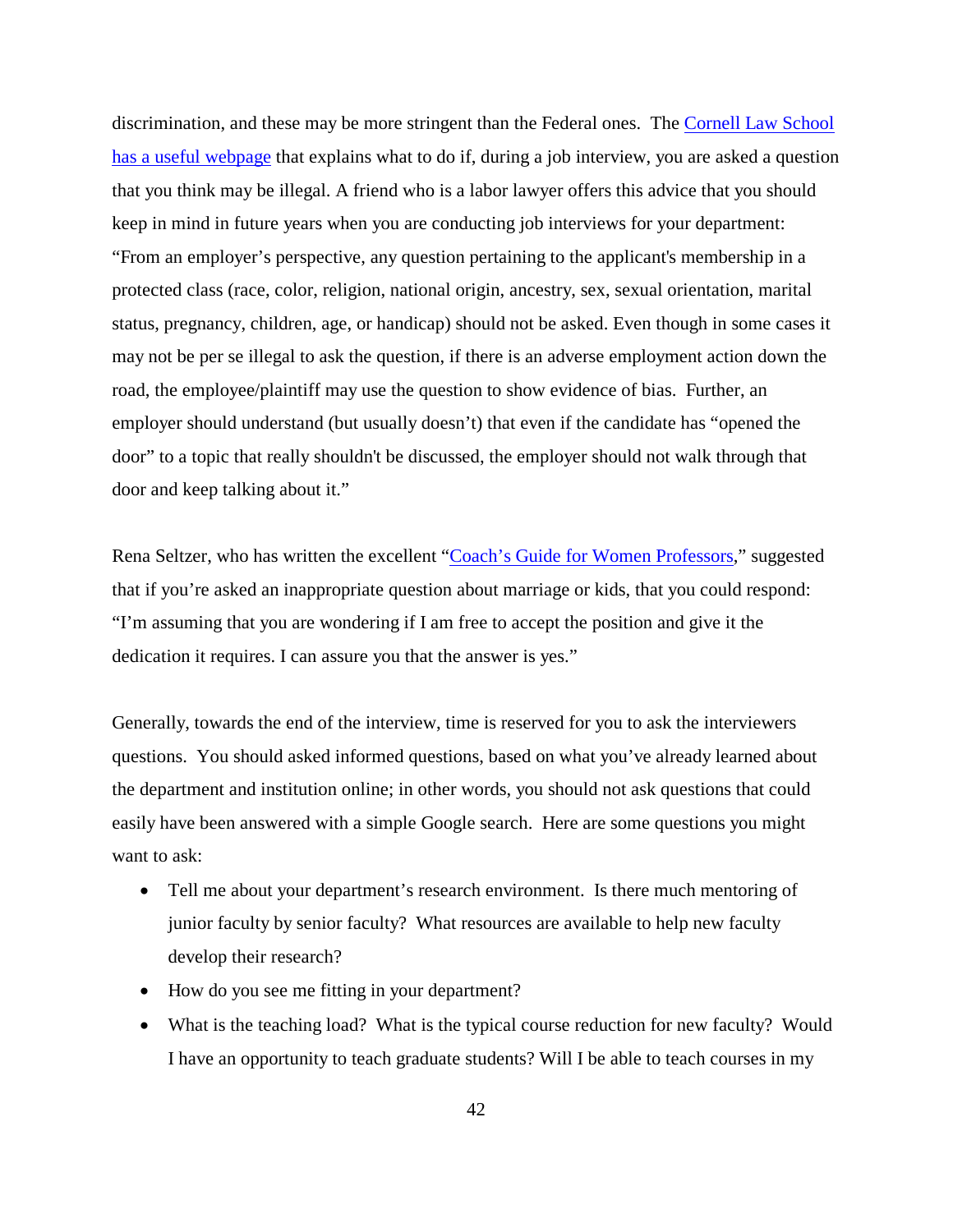field?

- What is the quality of the graduate students? To which fields are they most attracted? Are they involved with the research of the faculty? Are there resources to support graduate students as research assistants? What is your goal in educating graduate students: to produce academics and researchers?
- I saw on your web page that you have *N* faculty; is that the number of lines in the department? (If the number of faculty is well below the number of lines then that implies that the department might be hiring a lot of faculty in the coming years.)
- What are your expectations about grant writing by junior faculty? Are faculty allowed to use grant money to buy teaching reductions for the purposes of research?

To do well in the interviews, you need to have practiced, not simply read through this list of questions and thought silently about some possible answers. Knowing the possible questions isn't enough – you need to have practiced a lot out loud. Develop your interview skills; practice with your fellow job candidates and undergo a lot of mock interviews from your advisors and placement committee.

Don't be afraid to refer to a list of questions that you want to ask. Doing so will help you remember to ask the important questions, allow you to keep track of the answers, and it signals to the interviewers that you've done your homework and are taking the interview seriously. (Do not refer to notes when responding to their questions!)

At the end of the interview, be sure to ask whom you should contact if you have any questions and when they plan to make their decisions about campus visits. Some may not make decisions for weeks while others may be calling candidates the next day.

After you exit each interview, try to jot a few notes about your impressions. It will be tempting to skip this if you are pressed for time but this can help you to later to keep each interview distinct.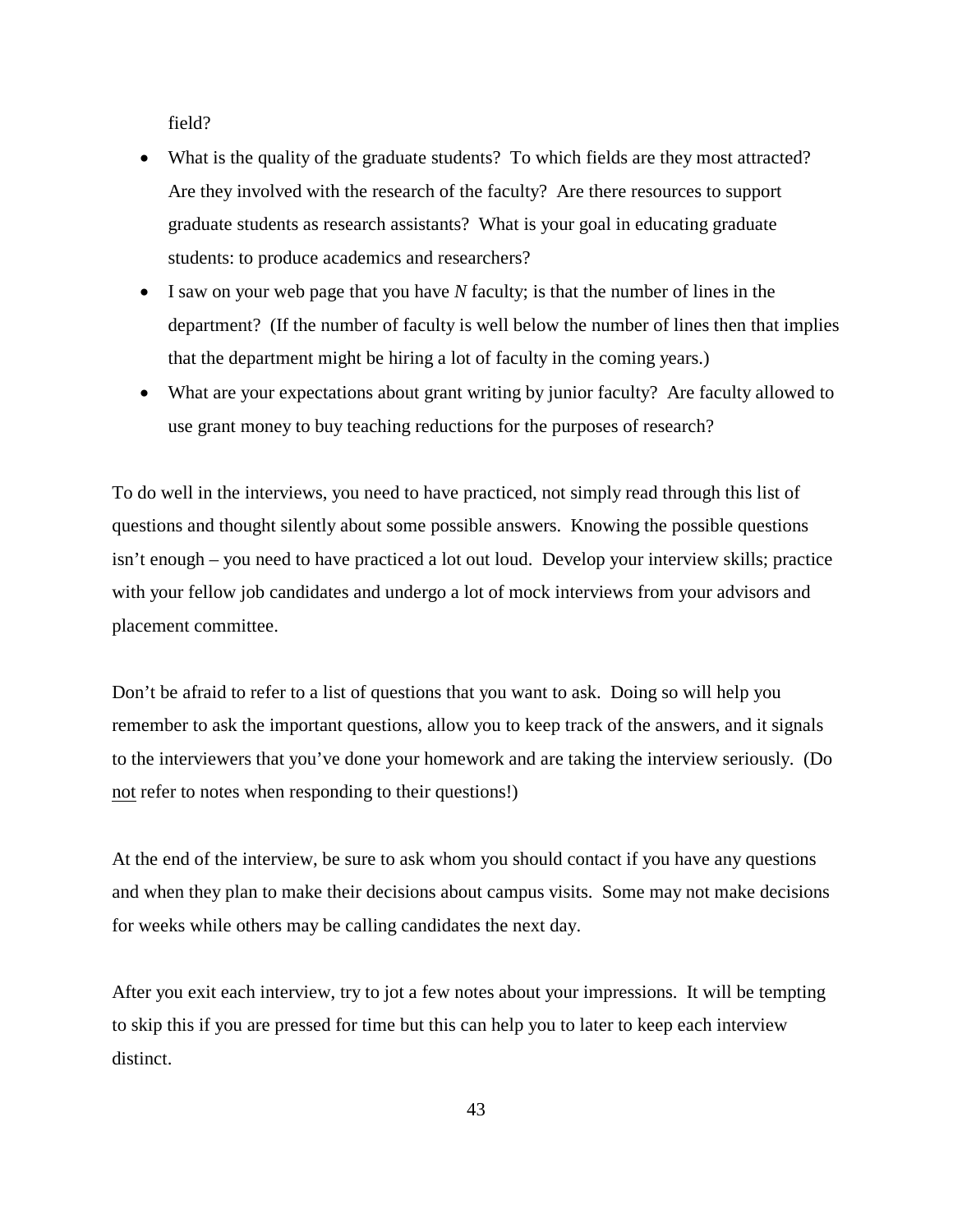Bizarre things can occur during interviews. I have heard stories of interviewers becoming ill, saying shocking things, watching TV, and not taking the interview seriously. If something like this happens, try not to panic but rather stay relaxed and be yourself.

You may have an interview that goes badly, leaving you feeling shaken. You must divorce it from your mind and go to the next interview as relaxed, cheerful, and natural as you were before the bad experience.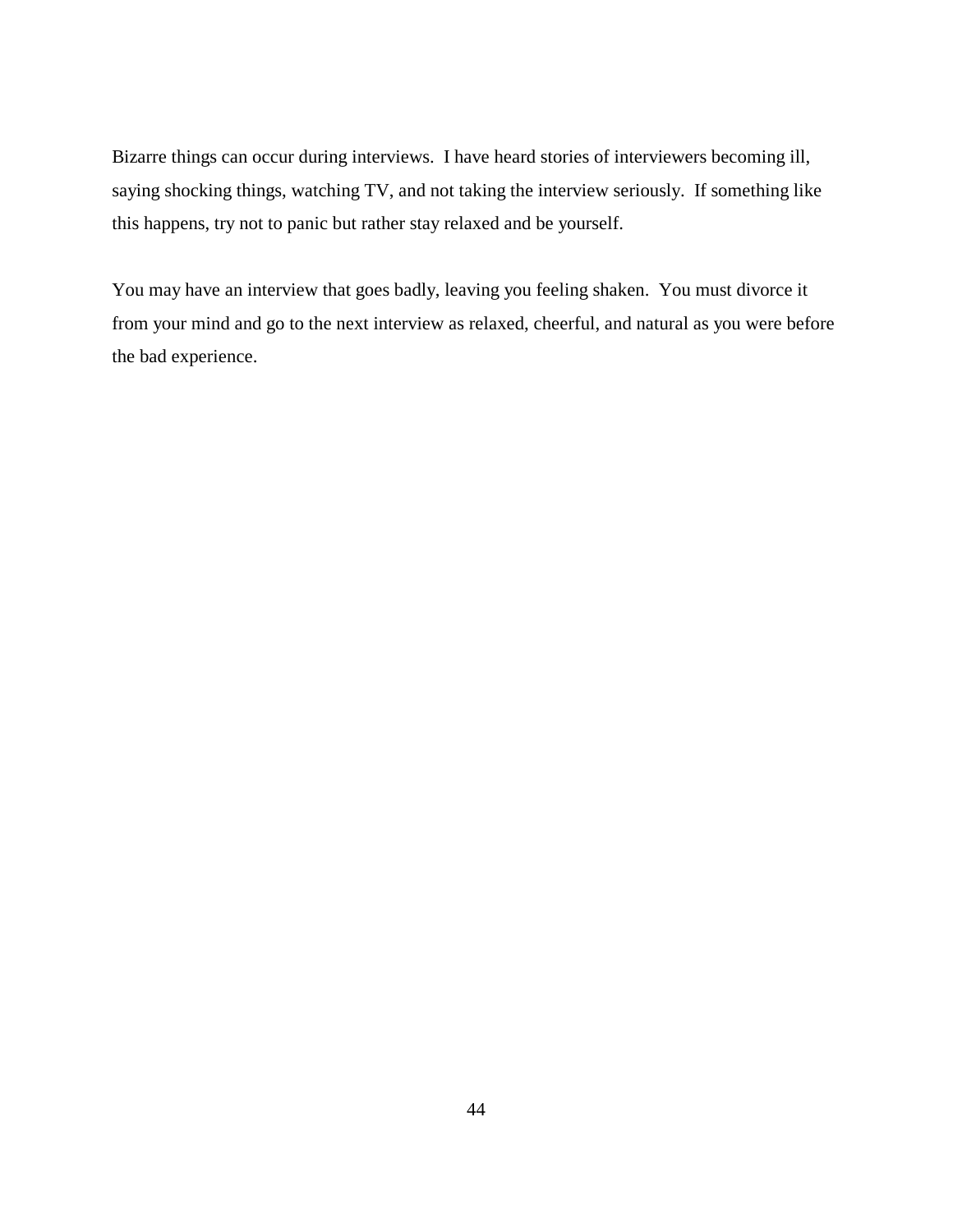### Campus Visits

Departments vary greatly in how soon they meet after the ASSA meetings to decide which interviewees to invite for a campus visit. Some departments arrange campus visits at the ASSA meetings, others call just days after, while others wait until the end of January or even the beginning of February. Candidates in whom the department is particularly interested may be invited for a campus visit prior to the ASSA meetings as part of the pre-emptive market. Most departments invite 3-5 people per job opening for campus visits, so a campus visit indicates that you are a finalist. You will not be informed if you are *not* going to be invited for a campus visit. If you are getting few or no campus visits by early February, meet with your advisors to discuss the problem and continue to apply for newly posted job openings.

In the McFall (2015) survey of economics job candidates from 2007-2010, job candidates received an average of 5.7 flyouts, which represented 36.6% of the interviews they had at the ASSA meetings, and 7.6% of the number of jobs to which they had applied.

If you don't have a written job offer and don't have many flyouts scheduled, you should accept all invitations for flyouts. The exception is that you should decline if you are certain that you would refuse the job offer. Also, if things are going very well for you on the job market, and you have a lot of flyouts scheduled with departments that are a good match, don't agree to a flyout with someplace you would never work simply to run up your count of flyouts. (Job market candidates can sometimes get competitive, wanting to have a lot of interviews and flyouts relative to their peers.) Campus visits can be extremely fatiguing; you don't want to be exhausted by the time you need to make a good impression for the department that is your top choice. Declining campus visits to departments you would never join is also a decent thing to do because departments have limited resources. If you receive many calls for campus visits, schedule your top 6-8 immediately and ask the others if you can call them in a few weeks to schedule the visit. Later, you can decline the invitation if things are going well. To clarify, if you don't have a job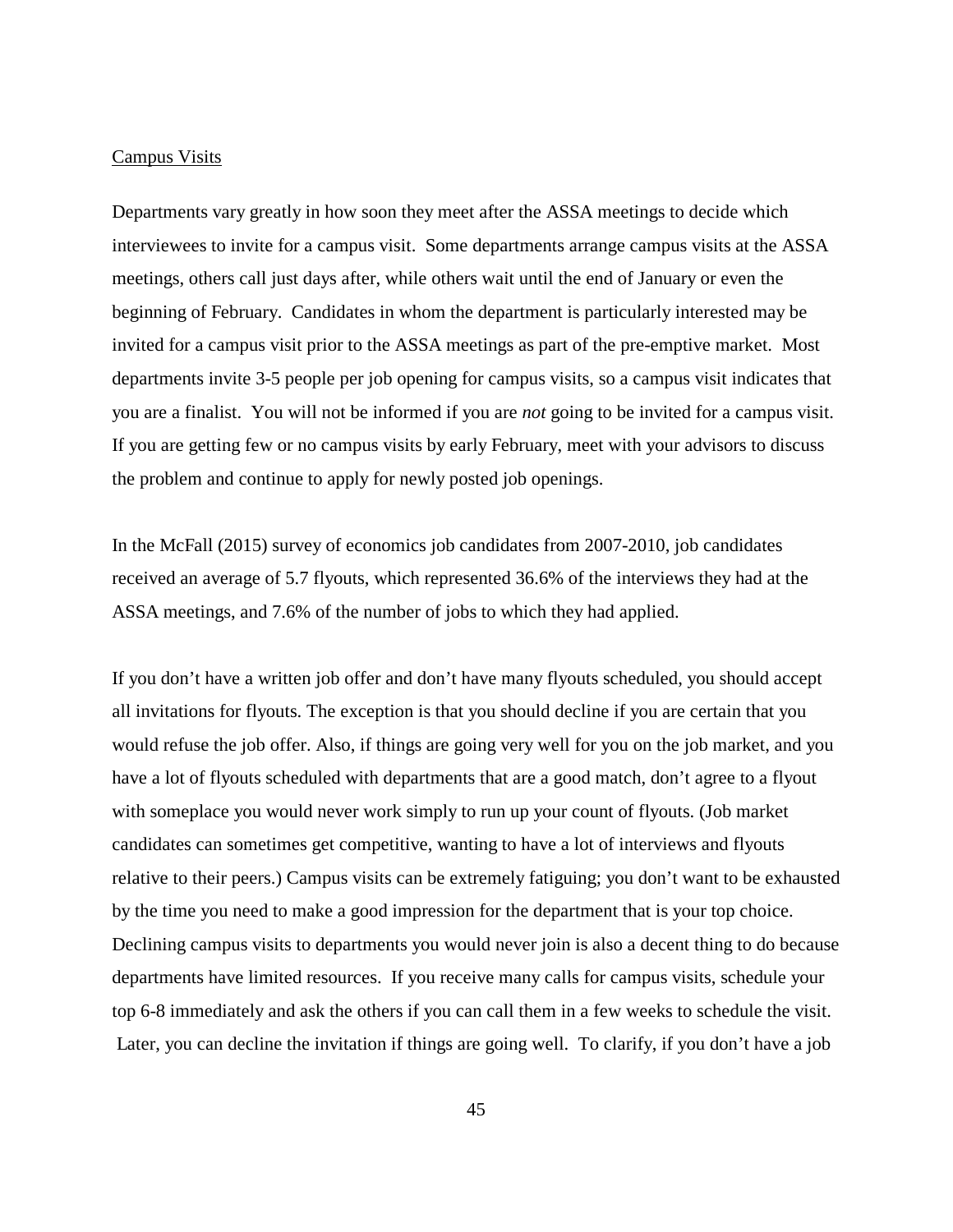offer, and few flyouts scheduled, only decline a flyout if you're sure you prefer unemployment to that job.

Try to combine multiple campus visits with a single flight (especially if the flight is crosscountry); you can divide cost of flight between the schools so that everyone benefits from combining the trips. You may be invited to visit a campus that is close to another school that interviewed you but has not yet invited you to visit. It is acceptable to email the recruitment chair to explain that you'll be in the area for another campus visit, so if they are interested in having you give a job talk it is an opportunity to share the costs of the trip. However, do not be pushy.

On your campus visit you will present your job paper in a formal workshop and will meet with faculty and administrators individually or in small groups; you may have little in common with some of them. You will also have at least one dinner with a small group of faculty, which, though informal, is an important part of the vetting process. Teaching institutions may also require candidates to give a sample class lecture in order to evaluate their teaching skills.

Your interaction with potential employers is the first stage in a repeat game. The people with whom you are interviewing will be in the same profession as you for decades. Be courteous and friendly; even if they never make you a job offer they will remember you well. If you are arrogant or abrasive you will make things harder for yourself in the future -- some of your interviewers (yes, even those in poorly-ranked departments) will be refereeing your papers, evaluating your grant applications, and perhaps writing your tenure letters.

During your campus visit, don't be too intimate:

- Don't tease
- Don't flirt, even if you think someone is flirting with you—you're more likely to be hyperaware of little things and to misinterpret.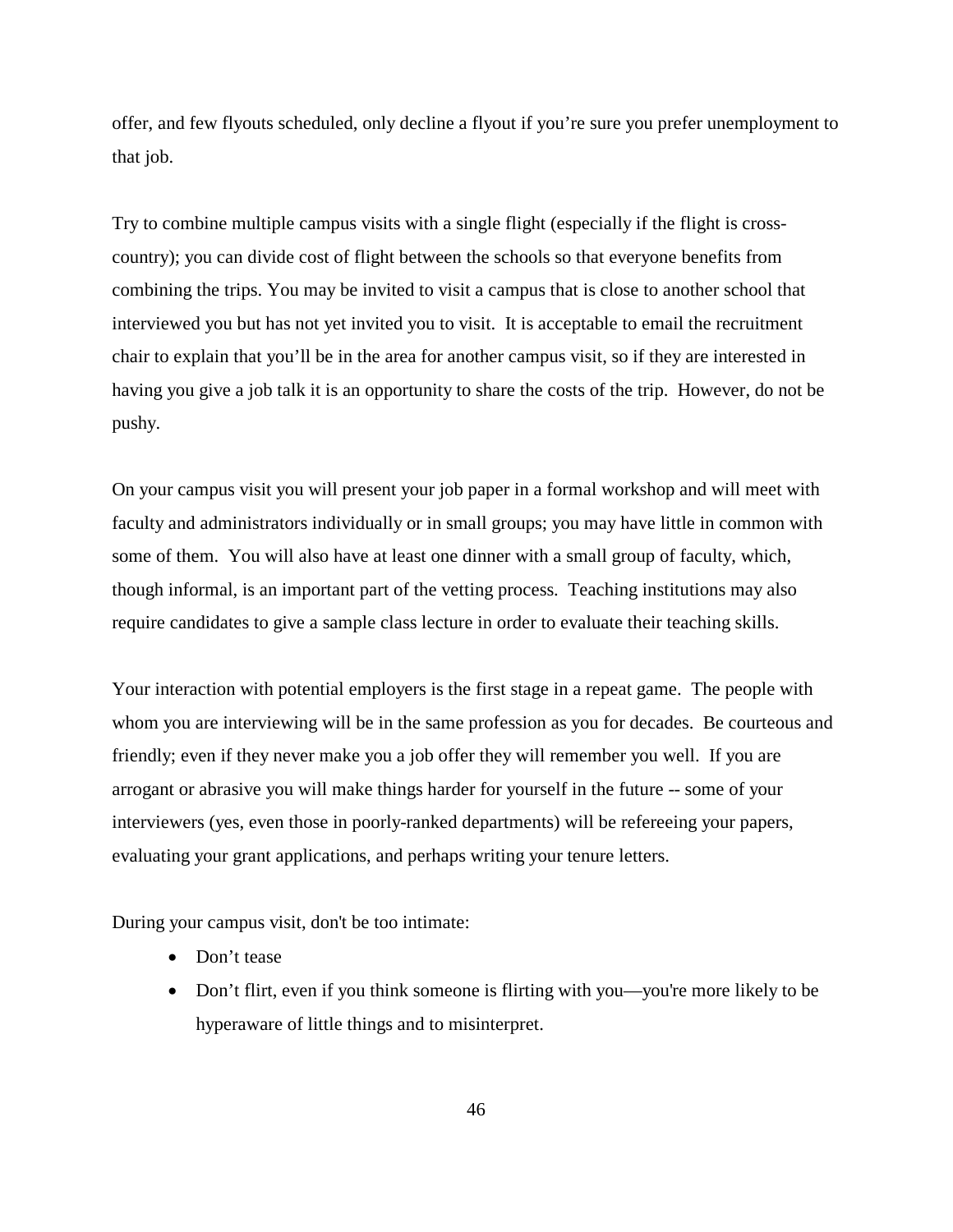- Don't touch people in a familiar way (e.g. punching someone's shoulder in a jocular way, touching the person with whom you are talking)
- Don't address people in an overly informal way. Be aware of how people prefer to be addressed; for example, in some instances you should address people as Doctor or Professor, and even when going by first names be sure you use the right form of the first name; if someone prefers to be called Catherine you don't want to call her Cathy.
- Don't joke around too much -- you're likely to be a little hyperactive because of adrenaline and you may sound shrill or your humor may fall flat. You may be misinterpreted. Politically incorrect jokes are a particularly bad idea; be sensitive to issues of diversity.
- Don't tell personal stories. This is especially true of drinking and dating stories.

While you don't want to be too intimate you also don't want to be aloof, uptight, stiff, or unfriendly. It's a delicate balance. You want to come across as a relaxed and friendly future colleague.

Don't be too quiet. Initiate conversations. Go out of your way to say hi to people who are in your field or who have worked on a similar topic, even if they're not on your schedule; they will expect it.

At the end of your campus visit, ask whom you should contact if you have any questions and when they plan to make their decision. Again, departments differ in their ability to make a quick decision.

Departmental policies for reimbursement vary widely; some departments may have you book your ticket through a university travel office and have the hotel bill them directly so that you don't need to charge anything to your credit card; however, most departments will ask you to pay out of pocket for travel and hotel and submit the receipts for reimbursement. If you do pay out of pocket, don't forget to get copies of all receipts. Submit receipts to departments for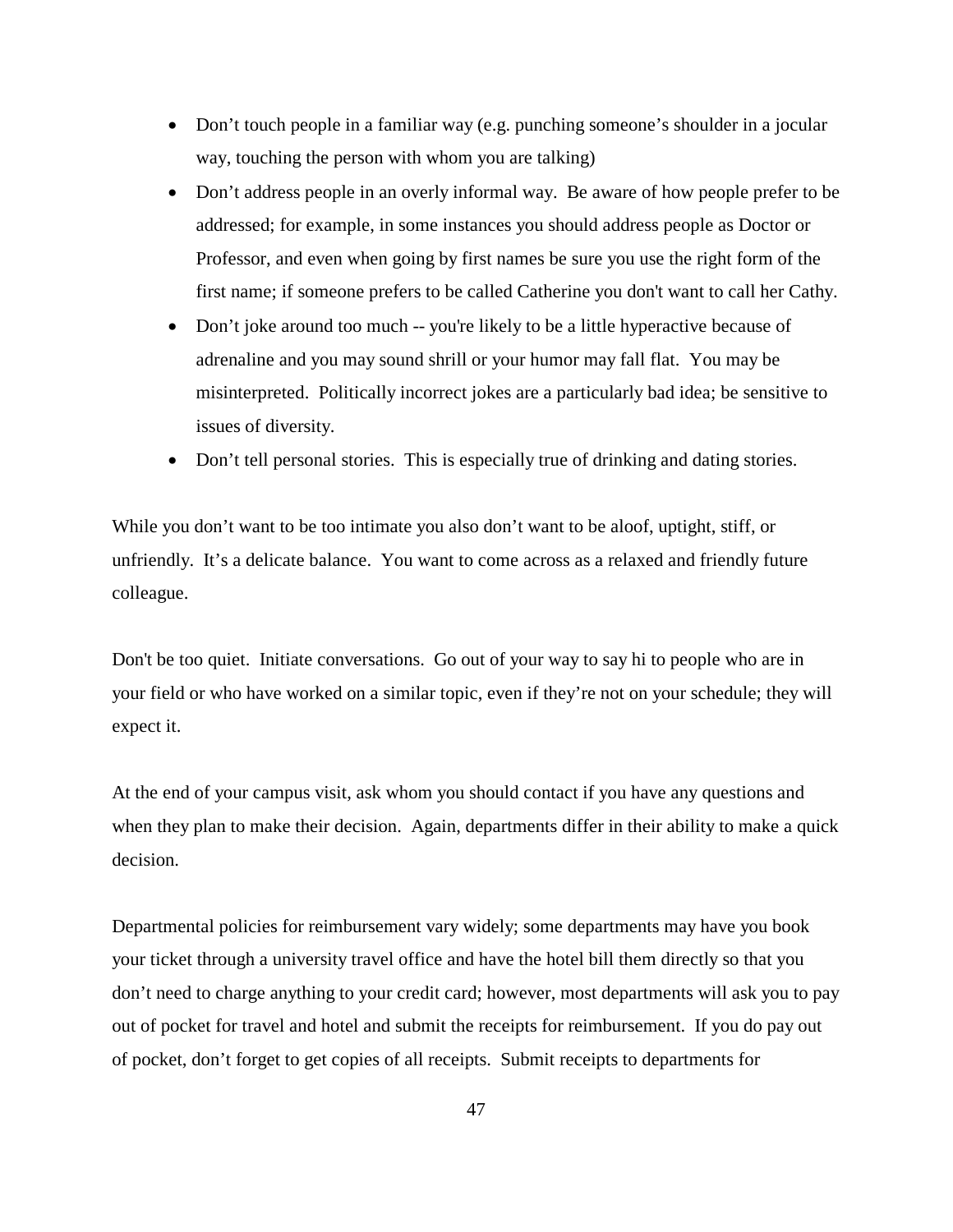reimbursement immediately after each trip is completed; if you wait you could easily lose the receipts or forget. Photocopy your receipts before submitting them in case the originals are lost.

The rest of this section on campus visits is divided according to your three activities during the visit: the interviews with individual or small groups of faculty, your job market talk, and the dinner with faculty.

#### **Campus Visits -- Interviews**

Before departing for your campus visit, request a detailed itinerary of your visit. Visit the department web page and familiarize yourself with each faculty member you are scheduled to meet. In particular, look through their CVs to see if they have ever published in your area. Make notes and list a few things to chat about with each person. Itineraries for job candidates are often fluid, so be flexible and prepared to meet with members of the department who are not on the original schedule.

It is your job to make sure there are no dead times in an interview. Come with enough questions to fill a forty-five minute interview. It is OK to repeat your questions in interviews with different people. People will think that you are not interested in the job if you have no questions. Some interviewers may have been assigned to interview you and will be annoyed if you make it more work for them than it has to be. Feel free to bring a list of questions and write down answers; you will signal your preparation and interest. In addition to the questions listed under Section 4 for the ASSA interviews, here are other questions you might ask:

- What is your main research project at the moment? (It is important to ask other people about their research and discuss it in a way that reveals your interest in economic questions outside of your area.)
- Are you happy with the research environment here?
- How does this department compare to the others you've been in?
- What courses are you teaching, and how much choice did you have?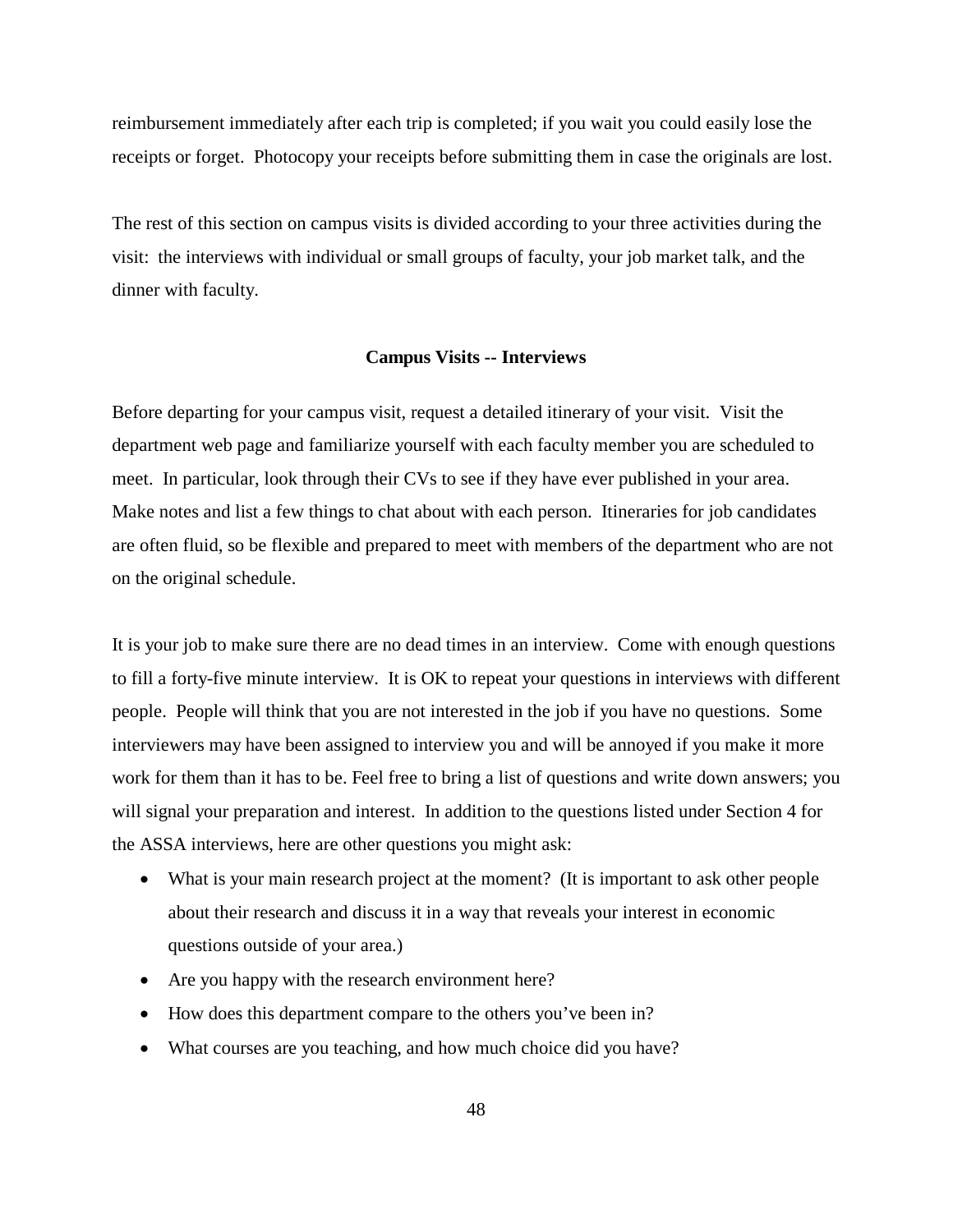- Which seminars do you regularly attend?
- Are there any units outside of the department I should know about, for example, any interdisciplinary centers that offer research grants?
- What is the budgetary future of the department? Will there be more junior faculty hired in the near future?
- Were you satisfied with the start-up package provided to you as a new faculty member?
- What sort of administrative work do junior faculty do? For example, serving on search committees or organizing seminars?
- How do you envision the department changing in the future? Is there an intention to build in any particular area? What are your goals as (Dean / Chair)?
- How do you evaluate faculty for contract renewal and for tenure? What has happened in the last few tenure reviews?
- How strong are the links between the department and other units of the University?
- Is the administration supportive of the department (e.g. has there generally been agreement on tenure cases, is the Dean generous with resources)?
- How do you like living here? Where do faculty choose to live?

Do not ask about salary. In general, the only time to discuss it is after you have received an offer. A later section of this document provides summary statistics of recent salaries. Your more sensitive questions (e.g. about recent tenure cases in the department) should be reserved for private discussions with friendly junior faculty. In general you might want to ask junior faculty an open-ended question like "So, is there anything I should know about the department?"

Revisit the [Cornell Law School webpage](http://www.lawschool.cornell.edu/careers/students/interview/ill_questions.cfm) that explains what to do if, during a job interview, you are asked a question that you think may be illegal:

Don't belittle your own work out of a sense of modesty (or anything else). You should be excited about your work, enjoy it, and take pride in it.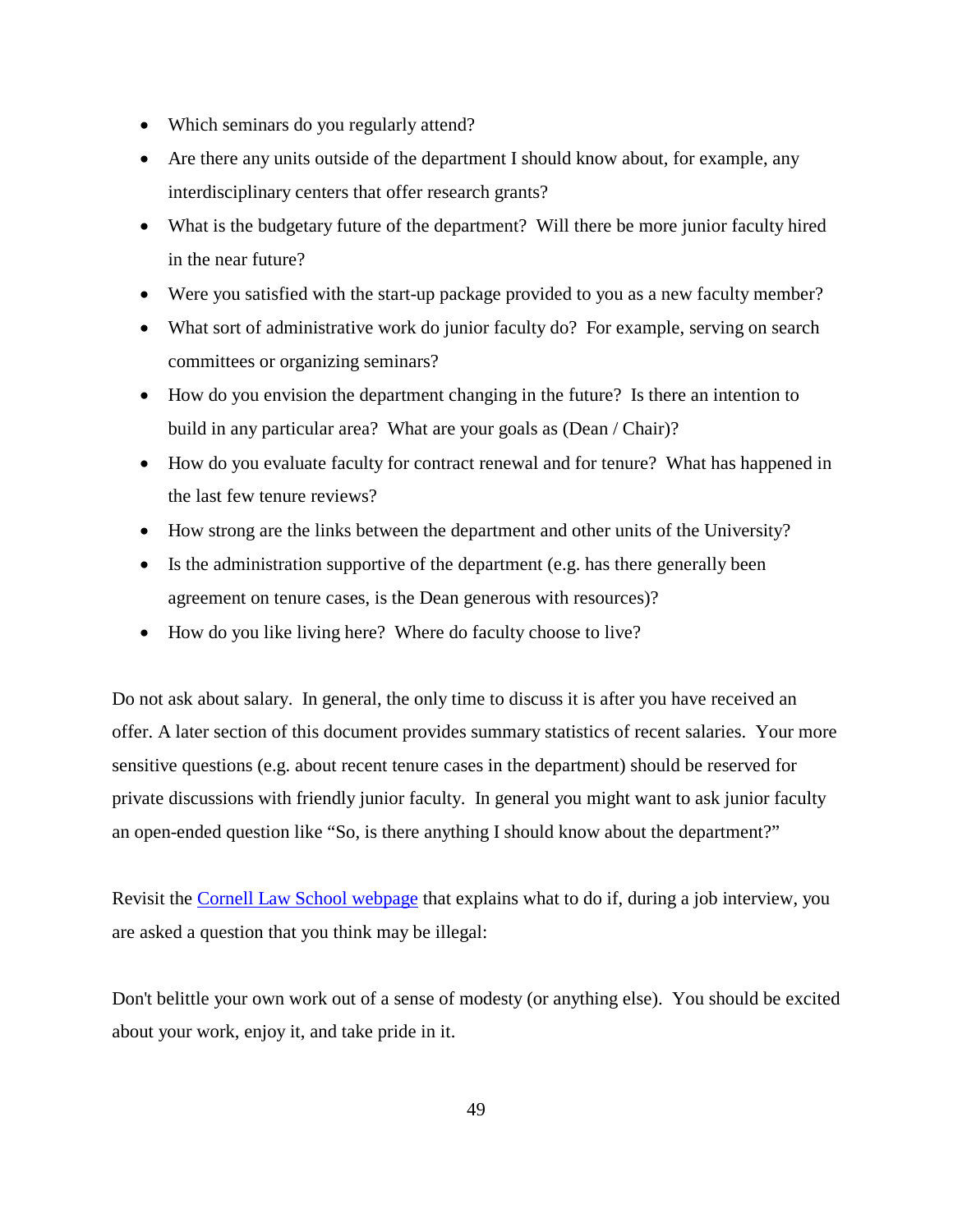Interviewers are looking for good colleagues and neighbors. Concerns about personality can eliminate candidates from consideration, no matter what their other qualities.

Academia is gossipy. An interviewer may ask you confidentially, "What's it like working with Professor X?" or "I've heard Professor Y can be hard to deal with." Until you have a degree in hand and a job contract signed it's unwise to tell anecdotes about your advisors. Even then, you should expect that your comments will be repeated.

#### **Campus Visits – The Job Talk**

The most valuable asset on the job market is a high-quality, polished job talk. Practice it again and again for different audiences. Draft answers to anticipated questions. Know it well enough that you can make a lot of eye contact instead of reading from overheads. At some point you may become sick of your job talk but maintain your enthusiasm and keep it fresh.

Holmes and Colander (2007, p. 60) emphasize: "Know your audience. If there will be students or non-economists in the audience, tone down the pyrotechnics. Failure to do so signals either little interest in engaging the audience, or an inability to convey technical concepts to nonprofessionals."

When planning your talk, leave time for interruptions. It is important that you be able to explain your results and implications clearly, without having to skip slides or talk very fast because you're running out of time.

Make sure that your PowerPoint slides are legible. Do not cut and paste into your PowerPoint slides a full table from your dissertation – people will probably not be able to read it. A font size of 20 is the minimum.

Jesse Shapiro offers good advice on ["How to Give an Applied Micro Talk.](https://www.brown.edu/Research/Shapiro/pdfs/applied_micro_slides.pdf)"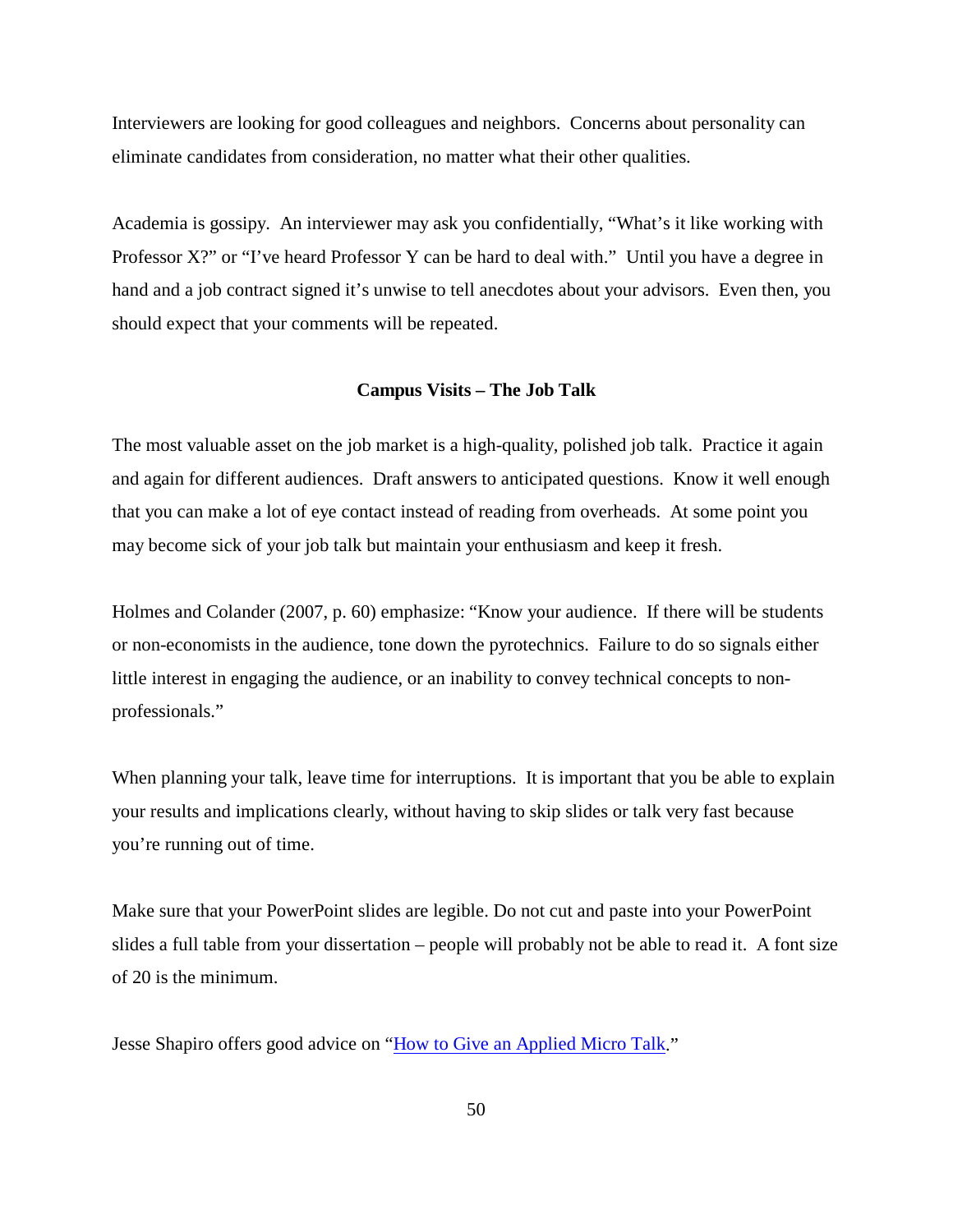Thomson's [Guide for the Young Economist](https://www.amazon.com/Guide-Young-Economist-William-Thomson/dp/0262700794/ref=sr_1_2?ie=UTF8&qid=1479321908&sr=8-2&keywords=guide+young+economist) (2001) is a comprehensive guide to the oral presentation of economics research. When creating your graphs and figures, keep in mind the advice in Jonathan Schwabish's ["An Economist's Guide to Visualizing Data.](https://www.aeaweb.org/articles?id=10.1257/jep.28.1.209)" More generally, Edward Tufte's [Visual Display of Quantitative Information](https://www.amazon.com/Visual-Display-Quantitative-Information/dp/1930824130/ref=sr_1_1_twi_pap_2?ie=UTF8&qid=1479321969&sr=8-1&keywords=edward+tufte) (1983) is a classic reference on the effective presentation of quantitative information via graphs and charts. He also wrote a [pamphlet on how to design an effective PowerPoint presentation.](https://www.amazon.com/Cognitive-Style-PowerPoint-Pitching-Corrupts/dp/0961392169/ref=sr_1_8?ie=UTF8&qid=1479321969&sr=8-8&keywords=edward+tufte)

Have backup copies of your presentation available. Save it to your laptop and to a USB pen drive, and also email it to yourself. I met someone who, on the way to give a job seminar, accidentally dropped her USB drive, which held the only copy of her job market presentation that she had with her, down an elevator shaft. (A janitor dug through the garbage at the bottom of the shaft while the seminar audience waited, and recovered it so she was able to give the seminar.) Don't leave anything to chance: email yourself the latest version in addition to having it saved to a USB drive.

The schedule for visiting job candidates typically includes 30 minutes for preparation immediately before the job talk seminar. However, don't count on getting that time – it frequently gets crowded out when you're running late or it is converted into one additional interview.

At the beginning of your talk, provide an outline of the talk and quickly summarize your findings. You might be tempted to wait until the end of the seminar to announce your findings, but a seminar isn't a murder mystery in which knowing the ending ruins the show. You want people to know your findings as soon as possible. Moreover, some people will have to leave your talk early, and you want to ensure that they too understand your results.

Emphasize why your paper is of interest to all economists, not just those in your field. Put your research in the context of the previous literature, but don't spend much time criticizing the previous literature. Instead of emphasizing the negative aspects of what others have done,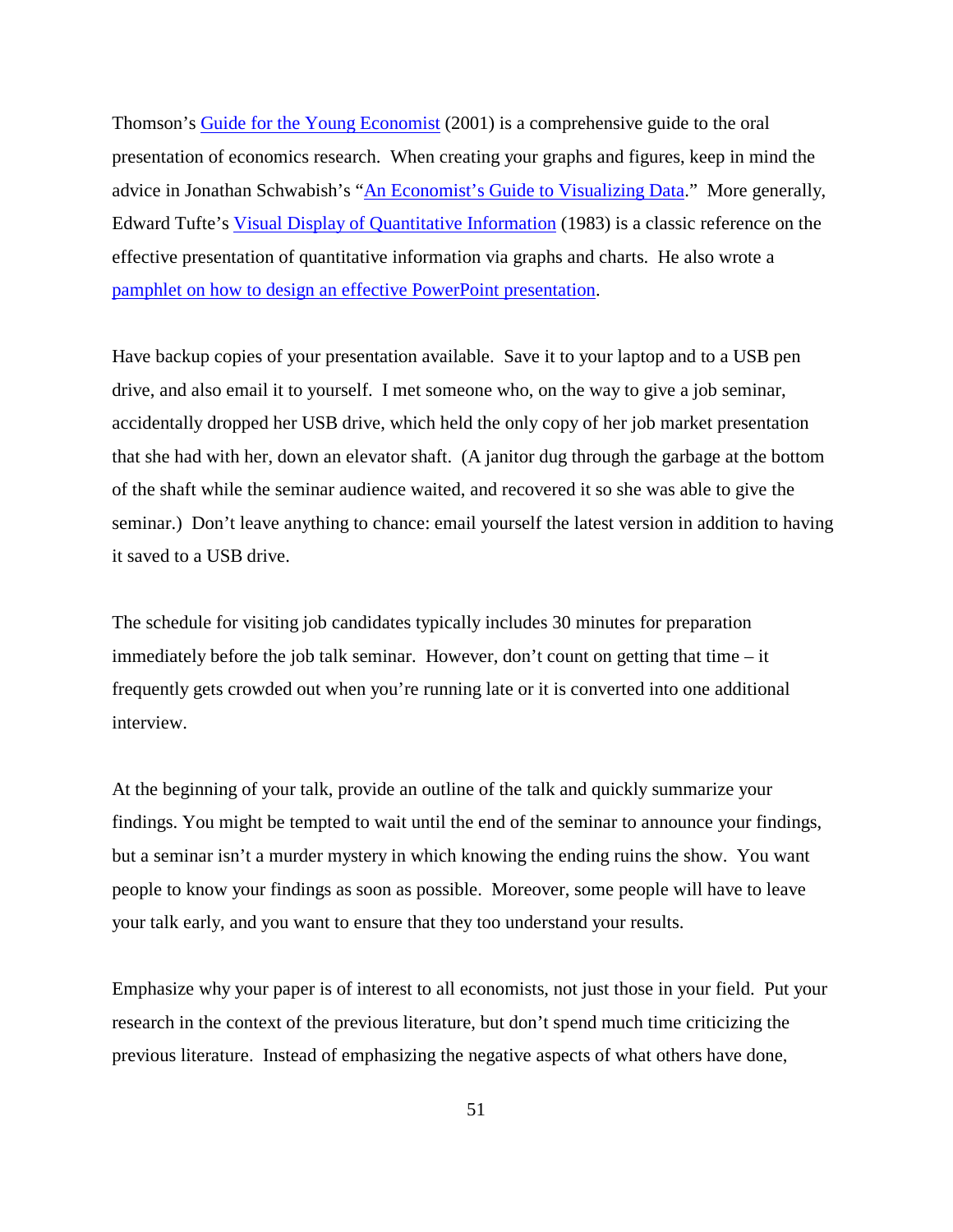emphasize the positive aspects of what you've done. Make sure that, when you are citing literature, you correctly pronounce authors' names.

While you talk, people will raise their hands with questions. Don't stop in midsentence to call on them; this is jarring and distracting. Instead, finish your complete thought and then field their question. (If you're worried that they'll think you haven't seen them you can acknowledge them with a nod and an index finger to indicate "one minute" while you finish talking).

Audience members may ask you major questions that anticipate your future slides. Sometimes job candidates, in a desire to answer all questions immediately, will start skipping around their presentation; this risks losing the narrative and creating confusion. If you have prepared slides coming up that answer the question, you can say: "That's a great question but I'm going to hold off on it for now because I will get to that in just a few slides." This allows you to better control the timing of your talk and the order in which topics are addressed.

During the seminar, if there is a major disagreement about facts that drags on, and you are concerned about losing too much seminar time, you can say something like: "We should probably talk about this after the workshop, because I had a different impression of the facts … OK?" This will acknowledge their point without agreeing with it and allow you to proceed with your presentation. As a speaker, being able to control a seminar in a diplomatic way is a difficult and valuable skill. Domowitz (2001) goes so far as to say, regarding your job talk seminar, that "Loss of control = loss of job."

It is important to come across as a nice person. That said, a little fire in the belly is a good thing. If someone harasses you during your seminar or in an interview, you don't need to keep a smile plastered to your face; you can and should stand up for yourself and your work. Uncontrolled outbursts of anger or frustration are always bad. This is a fine line to walk.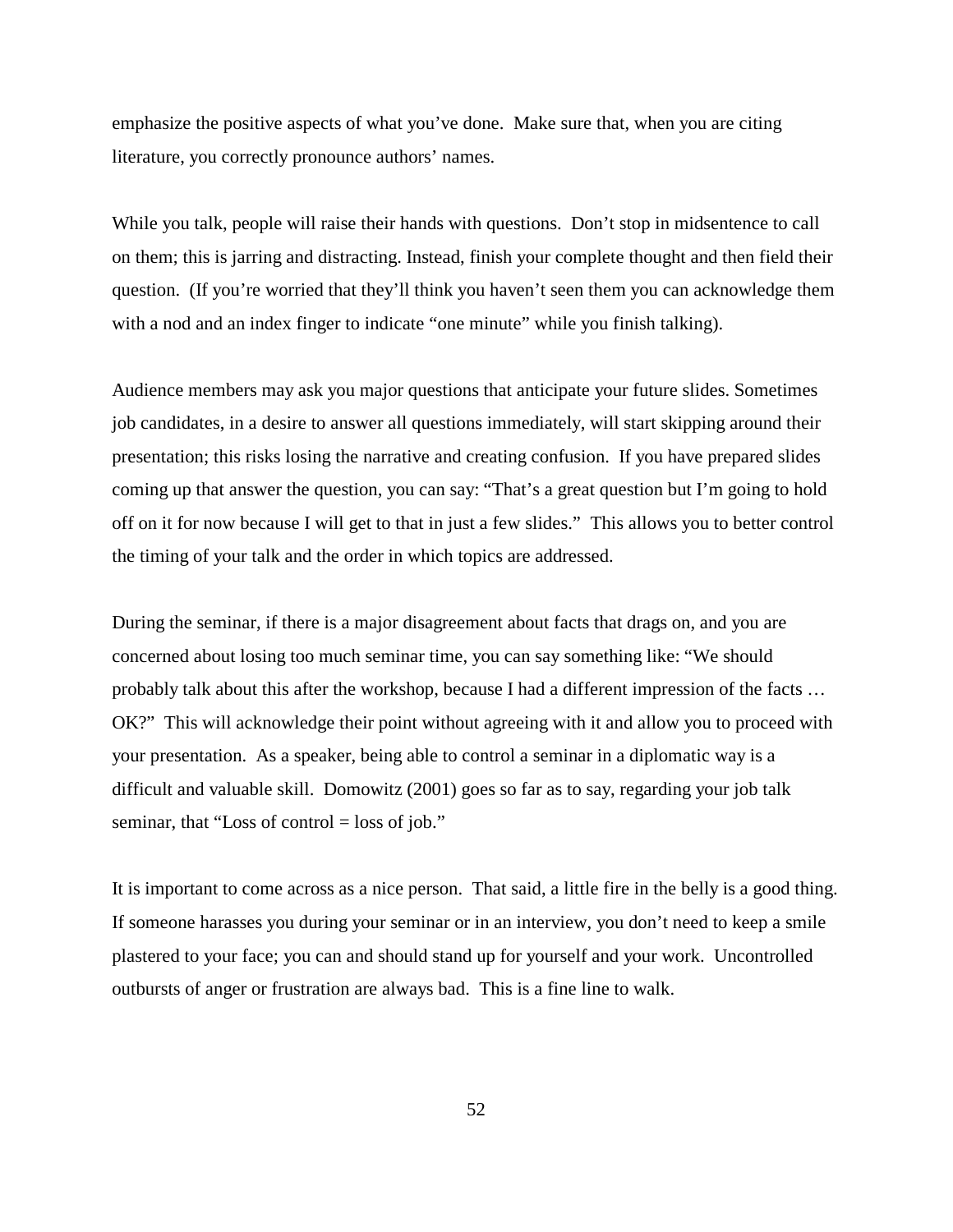Do not try to dodge questions during your job talk; answer them as best you can. When people give you comments, write them down. This serves several purposes: 1) it will help you to remember the critiques of your paper, which will guide your future revisions; 2) it indicates that you are listening to what people are saying; and 3) it can be used to provide closure when there's a disagreement -- you can note the person's complaint, thank them, put down the pad and move on with your talk.

In the course of reading for your dissertation, you should have absorbed enough institutional knowledge about the subject of your job talk paper that you are the foremost expert in the seminar room. Fair or not, if you don't know much institutional knowledge about the area of your job talk paper, people may assume that your work is superficial. For example, if your paper is on food stamps, seminar participants will expect you to know details like eligibility levels, current caseloads, the extent to which food stamp programs vary across states, when the program was created, and how the food stamp program was affected by welfare reform. Institutional knowledge may be especially important in interdisciplinary departments; non-economists are less able to evaluate the quality of your economics research, so they may use the depth of your institutional knowledge as a signal of your quality.

Don't be rattled if at times one audience member leans over and whispers to another for awhile. As you have probably realized from attending seminars, some senior faculty feel comfortable enough to do what other people would consider rude, which is chit-chat with their neighbors during an important seminar. They may even laugh, but don't be offended; for all you know it has nothing to do with you or your presentation. An occasional incident like this is to be expected. However, if the seminar devolves into multiple groups in the audience talking amongst themselves, you have lost control of the seminar.

In some job talks you will be confronted with a question that you don't handle well. When you return home from the visit, you can email the questioner, remind him or her of the question and provide the best answer that you can craft, and conclude by asking if that strikes them as a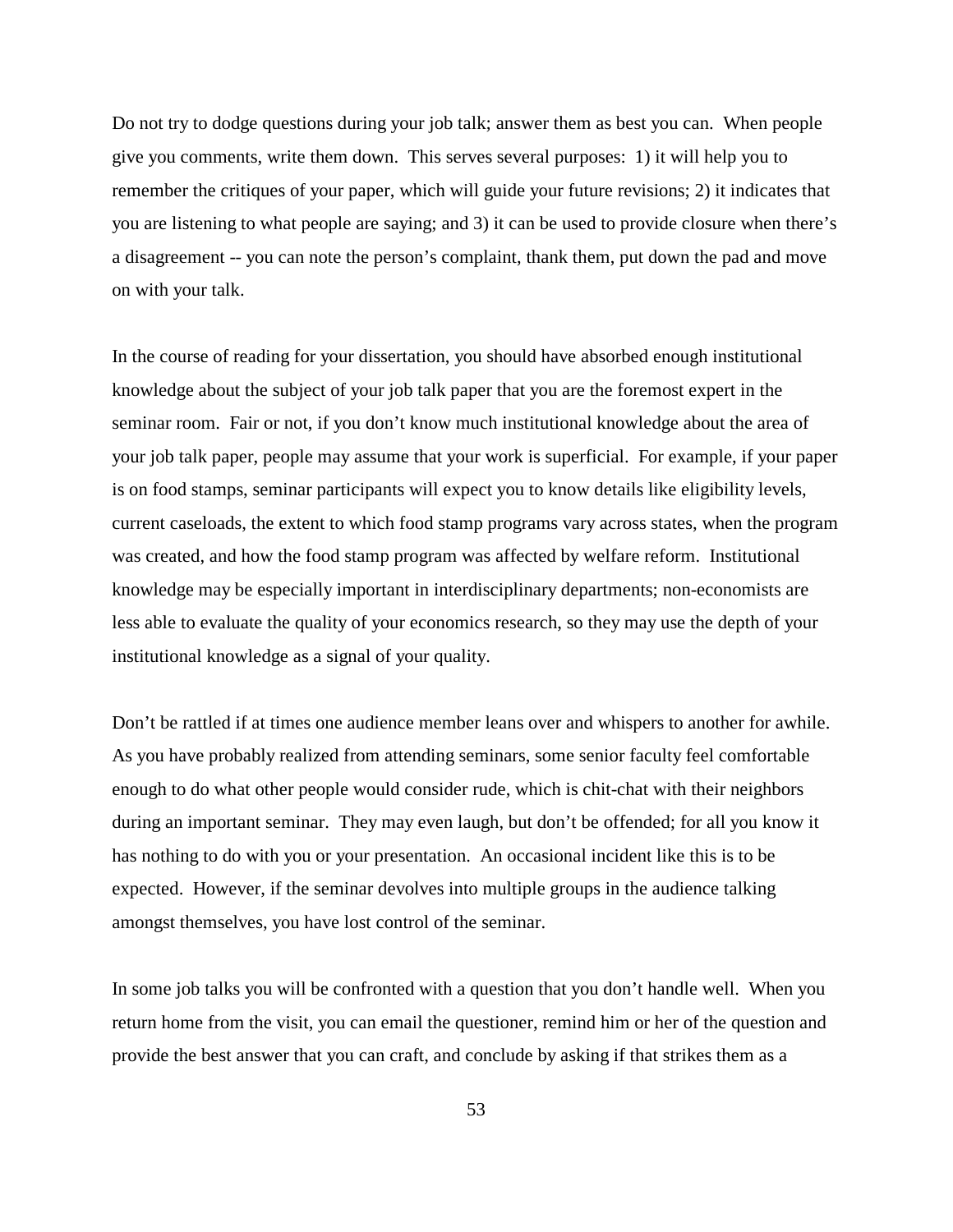reasonable answer. In other words, even if you fumble the ball during the job talk, it is still possible to make a good impression by remembering the question and trying to find the right answer.

### **Campus Visits – Dinner with Faculty**

Much of the advice under Campus Visits – Interviews also applies to the dinner with faculty. The few remaining comments here concern the mechanics of the meal itself.

Brush up on your dining etiquette. Your hosts will take you to a nice restaurant and you may be confronted with issues of etiquette that you rarely face. Know that your bread plate is the one to the left (above your fork), that your glasses are those to the right (above your knife), and that you start with the outside silverware and work in. Knowing the basic rules can spare you embarrassment. At one recruitment dinner I attended, a bottle of wine came to the table, the candidate picked it up first and filled his wine glass to the brim and then looked on, visibly embarrassed, as everyone else at the table filled their wine glasses partway. You don't want to feel embarrassed and out of place when you should be bonding with your dinner companions.

At dinner, drink what others are drinking (probably wine) but in moderation. Do not order a cocktail like a martini and do not have more than one or (at the most) two drinks. You may not do or say something stupid every time you're tipsy, but you are more likely to do or say something stupid when you're tipsy.

There may be times during dinner when your hosts will talk amongst themselves about departmental matters. While you might feel ignored, and perhaps anxious that you are a boring dinner companion, don't panic. This happens often and is no reflection on you; just politely listen and participate when it feels natural.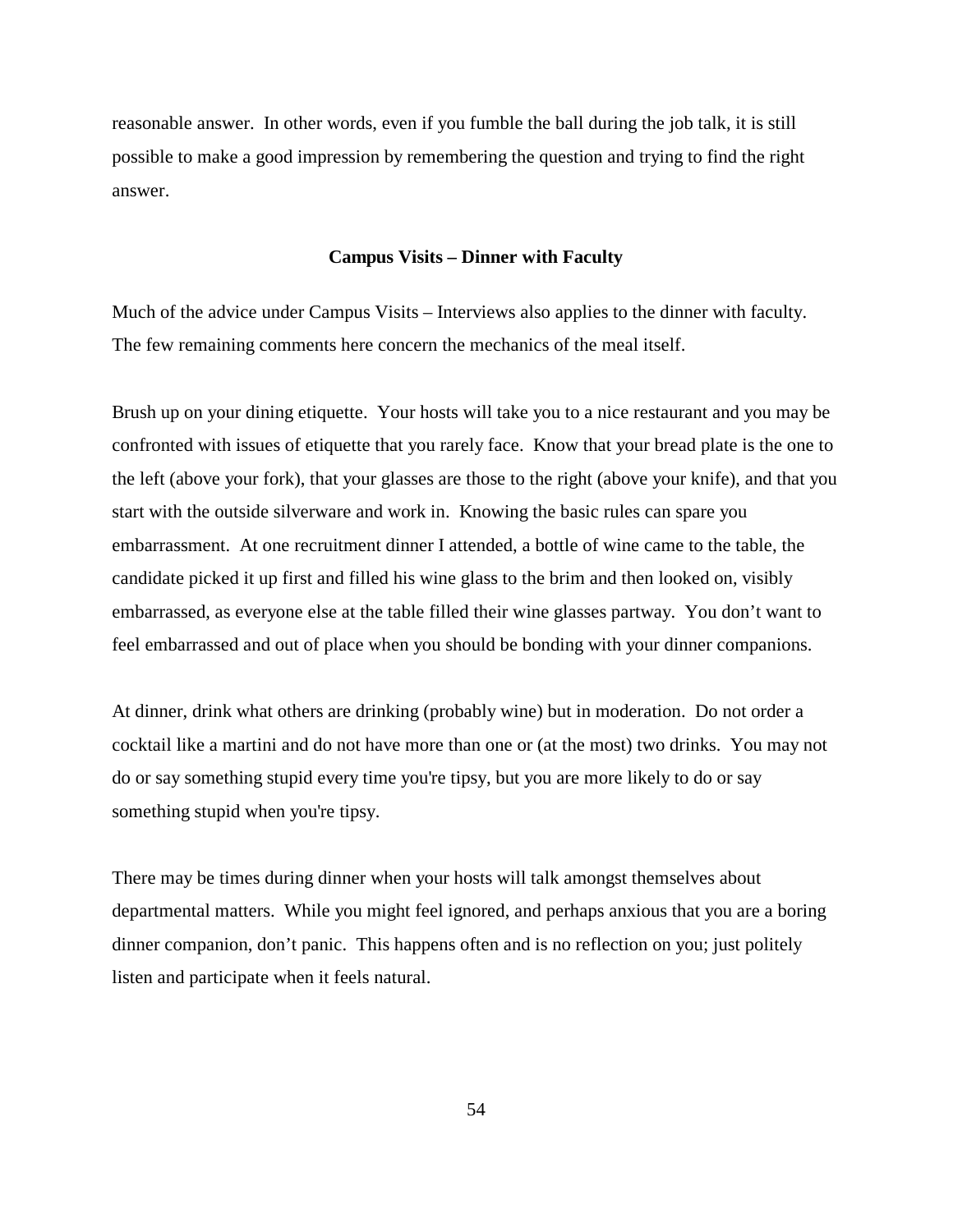Be polite and courteous to waiters and waitresses. No matter how nice you are to the interviewers, if you are rude to support staff no one will think you're a nice person.

If you're interested in reading more, I wrote an expanded discussion of this topic in a [column for](https://chroniclevitae.com/news/1191-the-etiquette-minefield-of-the-interview-meal)  [the Chronicle of Higher Education's Vitae website.](https://chroniclevitae.com/news/1191-the-etiquette-minefield-of-the-interview-meal)

Even if you were invited for a campus visit, you may not be officially notified if another candidate has been offered, and accepted, the job.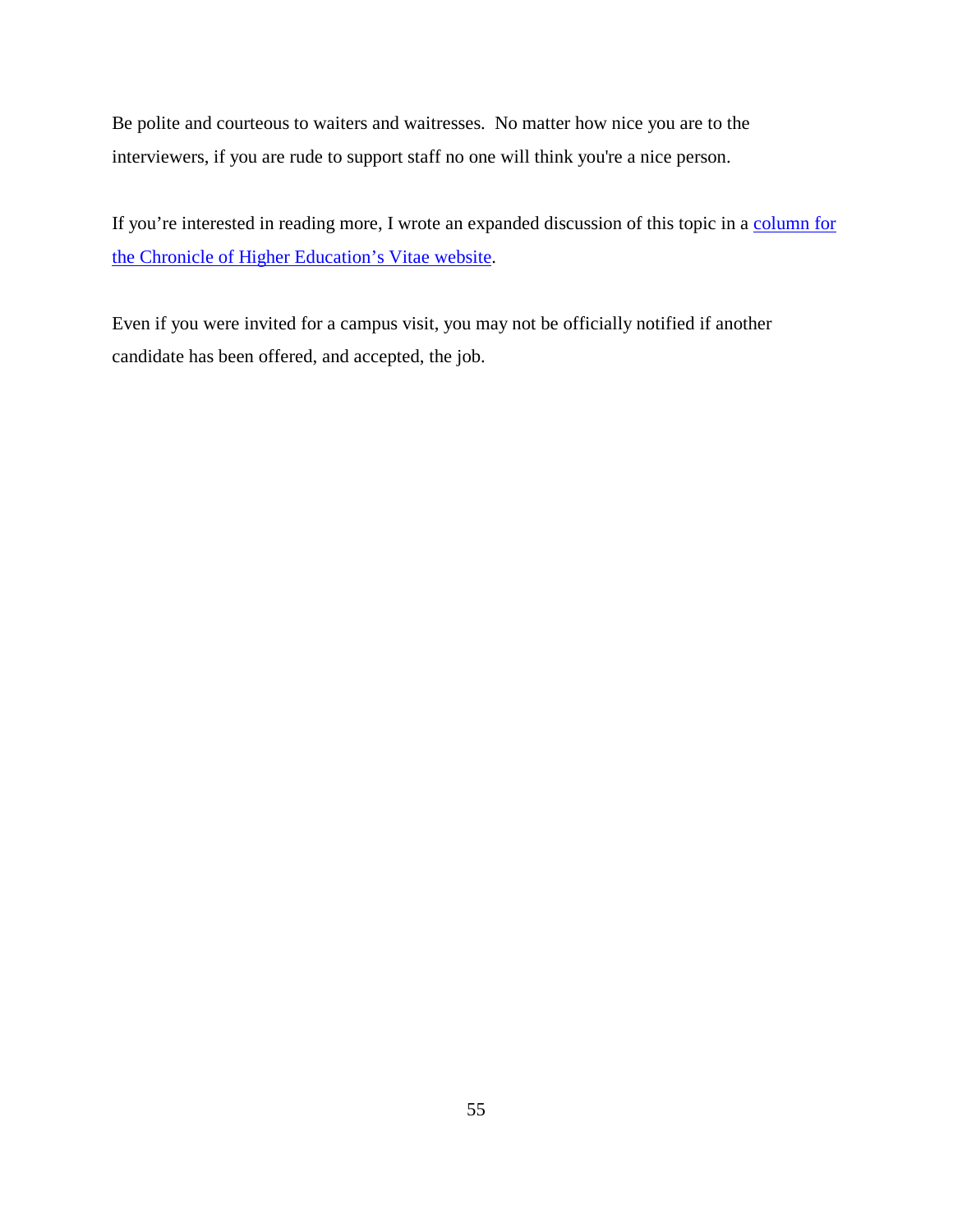#### The Secondary Market "Scramble"

Once the primary market clears, it is difficult for unmatched agents to determine who remains unmatched on the other side of the market. Labor demanders can post another advertisement in JOE, but it is harder for labor suppliers to signal their continuing availability. As a result, a lack of information may cause mutually beneficial matches to go unmade.

To help overcome this inefficiency, the Ad Hoc Committee on the Job Market recommended that the AEA formalize the secondary market through a job "scramble." This concept was borrowed from the market for physician residency matching. There, a computer conducts matches in the primary market based on preference rankings from both sides (medical students and residency programs), but some are left unmatched. To facilitate matching among agents that remain available after the primary market, continuing availability on each side of the market is advertised and unmatched medical school graduates "scramble" to meet and match with residency programs. The AEA has likewise established a forum through which unmatched agents can advertise their continuing availability. This section explains how the scramble works.

The entire [job market scramble](https://www.aeaweb.org/joe/scramble/) occurs during March. On a date in March to be announced, job candidates and prospective employers who remain unmatched may participate in the scramble through the [JOE Network.](https://www.aeaweb.org/joe/) For the purposes of the scramble, "unmatched" means a job candidate who has not yet accepted a job offer or an employer who has positions still unfilled. Job candidates holding a job offer they have not accepted may participate in the scramble if they wish. (However, candidates in such a position should discuss their situation with their advisors and placement director.) In contrast, job candidates who have accepted a job offer are ineligible to participate in the scramble. There is no charge to participate in the scramble.

On specific dates in March to be announced later, scramble registration will close and then the scramble website will go online. Only job candidates who have registered as unmatched are given access to the scramble website, and they will only be able to see which positions remain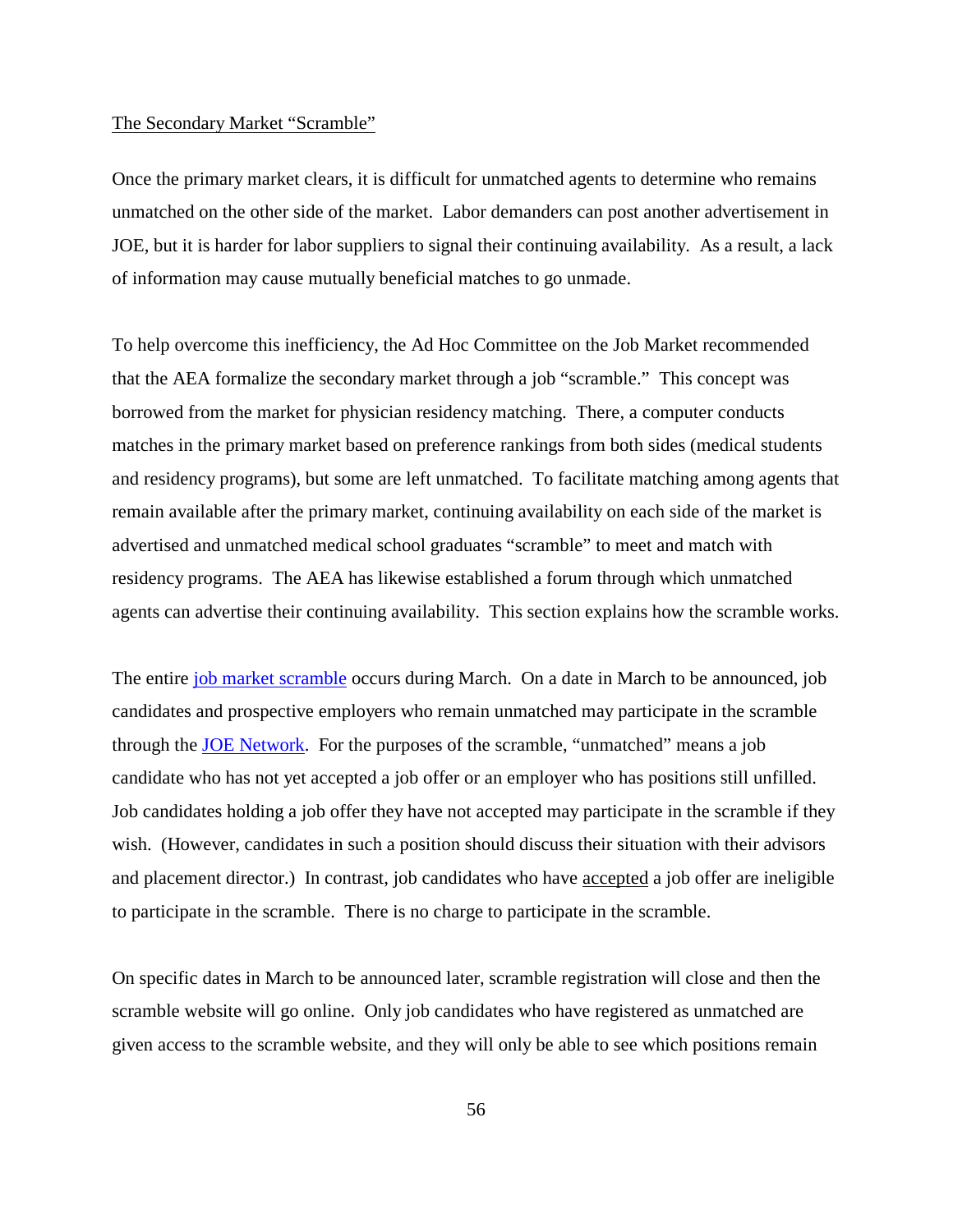unfilled; they will not be able to see which other job market candidates remain unmatched.

From that point on, the AEA plays no further role in the scramble. The AEA does not play matchmaker or suggest likely matches. It falls entirely to the unmatched agents to research each other, contact each other, and if both sides agree, move forward with phone interviews, campus visits, or job offers. It is expected that both sides of the market will take the initiative, so do not wait for employers to contact you – you should contact the ones that seem like a good match. However, do not pester employers; the Committee has received complaints from employers about overly aggressive job candidates.

[The scramble webpage](https://www.aeaweb.org/joe/scramble/) will not be updated to include new job listings. The committee does not want the website to become a waste of time for job market candidates; if new listings could be posted, candidates would be tempted to log on to the site frequently in search of new jobs. To avoid this, the only jobs that will ever be listed on the webpage are those that are on it the first minute the webpage goes online.

The scramble webpage will not be updated to delete the listings of jobs that have been filled or job candidates who have accepted a job; it is not cost effective to assign someone the task of keeping the webpage current in real time. The scramble website is taken down in early April.

The number of participants in the scramble in recent years is listed in Table 5. Consistently, far more candidates than employers participate. In March 2016, 615 job candidates and 89 employers with 101 job openings participated in the scramble. The types of employers run the gamut: universities with graduate programs, four-year colleges, consulting firms, research institutes, government agencies, and banks and financial firms.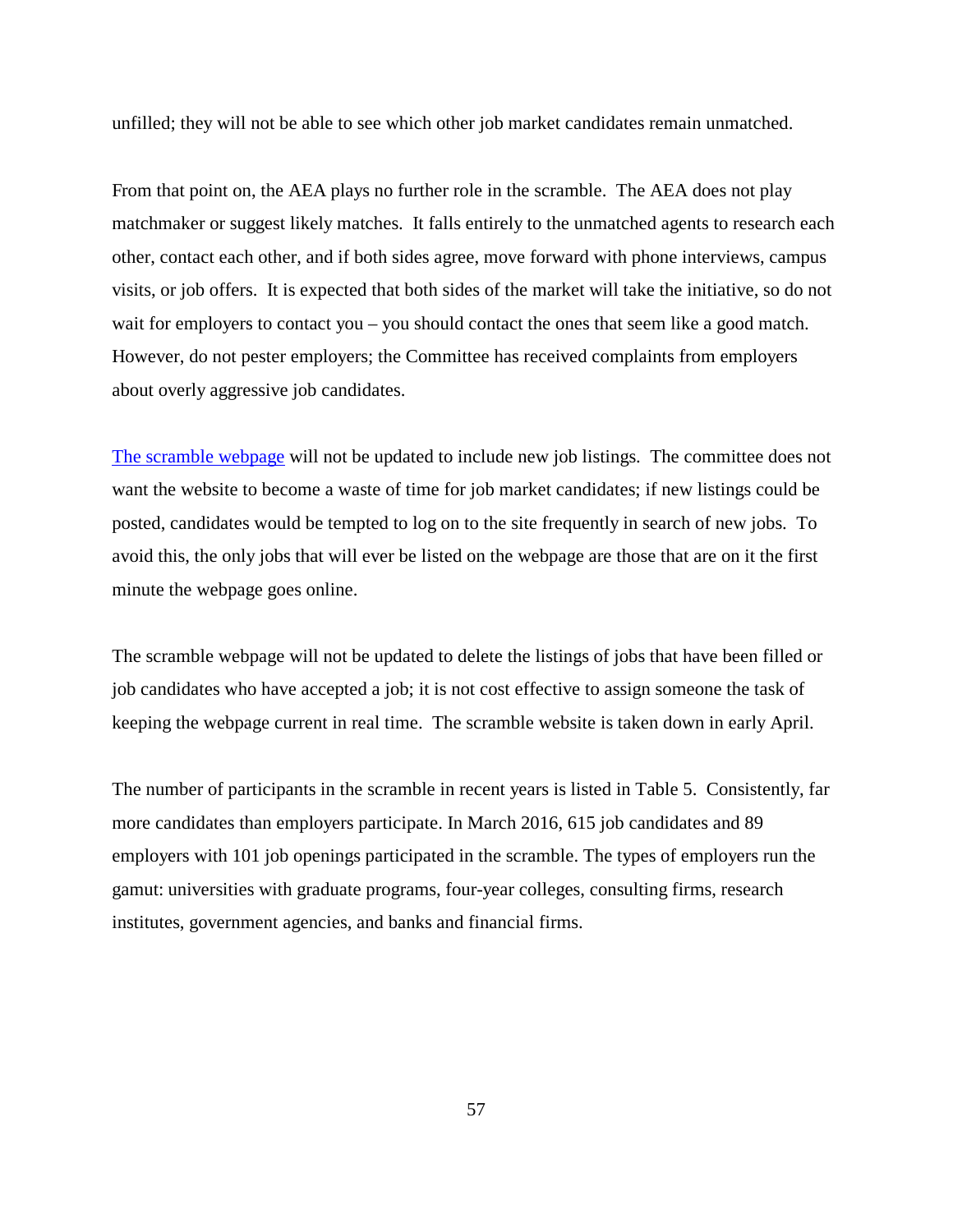|                        | March |      | March March March |      |
|------------------------|-------|------|-------------------|------|
|                        | 2013  | 2014 | 2015              | 2016 |
| Number of candidates   | 463   | 452  | 498               | 615  |
| Number of employers    | 80    |      | 99                | 89   |
| Number of job listings | 91    | 61   | 157               | 101  |

**Table 5: The Job Market Scramble, 2013-2016**

Source: Report of the Director of Job Openings for Economists, AER P&P, various years. See, e.g., Siegfried (2016). For 2016, source is Job Openings for Economists, private communication.

If you receive an email from the AEA asking you to complete a survey about the job market in general, or the scramble in particular, please do complete the survey. The ability of the AEA to monitor and improve the scramble, as well as the functioning of the overall job market, depends on your cooperation.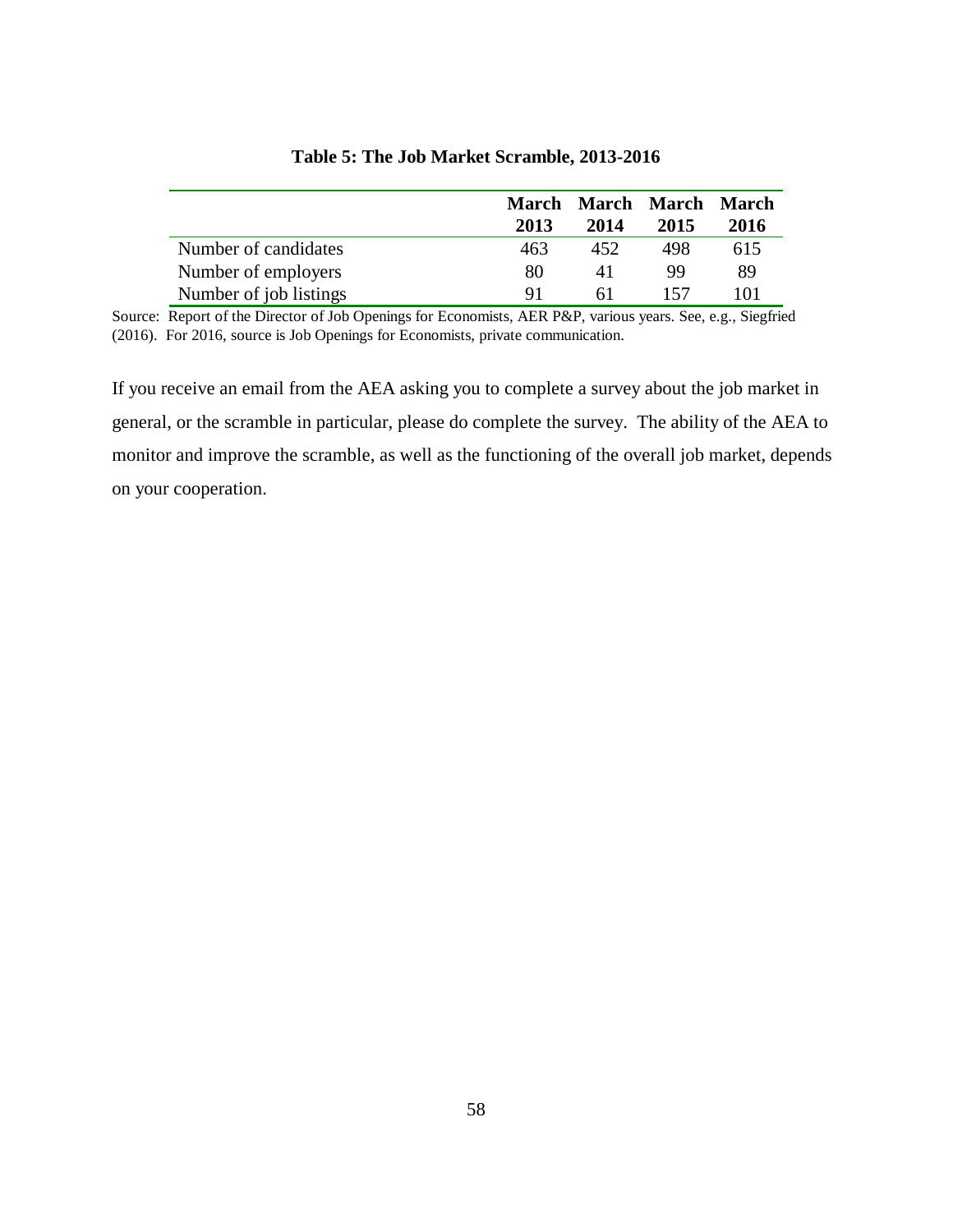### Offers and Negotiating

In the McFall (2015) study of economics job candidates from 2007-2010, candidates received an average of 2.9 job offers, which represented 57.3% of their flyouts, 20.0% of the interviews they had at the ASSA meetings, and 4.0% of the number of jobs to which they had applied. Job candidates from higher-ranked graduate programs convert a higher percentage of interviews into flyouts. Interestingly, observed characteristics on CVs explain less variation in outcomes as the market progresses from interviews to flyouts to offers; the authors interpretation is that unobserved factors such as quality of fit and communication skills (such as the quality of the job talk) become increasingly important further in the process.

If a department makes you an offer, you will likely be notified by a phone call from the search committee chair. Get the offer in writing as soon as possible. You should have all aspects of the offer in writing. An oral promise from the chair isn't sufficient because the chair might step down or be replaced.

What might be included in an offer? Aside from salary, it might include summer support (each month of which is equal to a ninth of your nine-month salary), course reductions, research funds, office setup budget, office computer budget, and perhaps a travel budget. Each of these may be negotiable, but you will probably have to have other offers to convince a department to improve their initial offer.

The American Economic Association's Universal Academic Questionnaire (UAQ) provides information on recent salaries for new economics Ph.D.s. Each fall, the AEA surveys the chairs of economics departments on the number and salaries of their faculty, by rank. (Academic economists working outside of economics departments are not reflected in this survey.) Since 1999, the summary statistics of these questionnaires have been reported in the *American Economic Review: Papers and Proceedings*. Table 6 lists the average salary of new assistant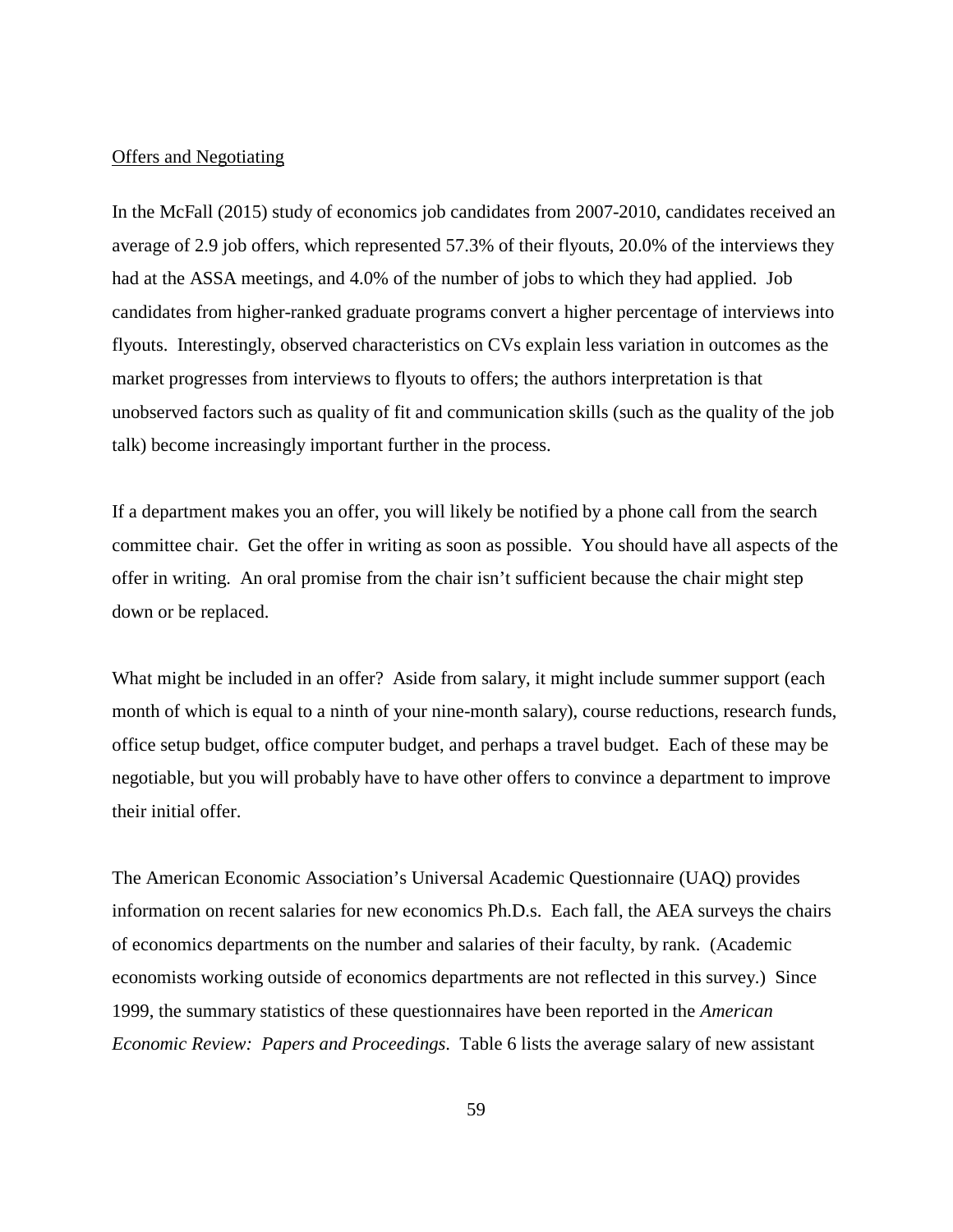professors in 2015-16, by whether the institution granted as its highest economics degree the Ph.D., masters, or B.A. Average compensation for new economics professors is considerably higher, and average teaching load is considerably lower, in Ph.D.-granting departments than in those that do not grant Ph.D.s. In contrast to the average of \$117,247 that Ph.D.-granting departments paid new assistant professors for teaching an average load of 3.14 courses, departments in which a B.A. was the highest degree paid an average of \$80,063 for a teaching load that averaged 4.9 courses.

**Table 6: Salaries for New Assistant Professors in Economics, AEA Universal Academic Questionnaire, 2015-2016**

|                          | <b>Salary</b>    | <b>Additional</b><br>Compensation | <b>Teaching Load</b><br>(Courses / Year) |
|--------------------------|------------------|-----------------------------------|------------------------------------------|
| Ph.D. Institutions       | $$117,247(N=51)$ | $$31,971(N=32)$                   | $3.14$ (N=45)                            |
| M. A. Institutions       | $$88,926(N=9)$   | $$14,789(N=5)$                    | $4.19(N=7)$                              |
| <b>B.A.</b> Institutions | $$80,063(N=36)$  | $$17,909(N=11)$                   | 4.9 $(N=36)$                             |

Notes: Sample sizes in parentheses. These are means of institutional reports, which in turn are means of the offers they made to new assistant professors in economics.

Additional Compensation includes guaranteed summer compensation over all years and other compensation of cash value to employees, such as a signing bonus. It does not include fringe benefits, moving expenses, or computers that remain the property of the institution.

Sources: Results of American Economic Association Universal Academic Questionnaire; Scott and Siegfried, (2016).

Figure 6 depicts the starting salaries over time by type of academic employer. All salaries are converted to 2015 dollars using the CPI-U of the Bureau of Labor Statistics. Between the years 2000 and 2015, the real starting salaries of new assistant professors of economics (as measured by the AEA UAQ) have risen by 14.3% in institutions in which the BA is the highest degree, 22.0% in institutions in which the MA is the highest degree, and by 26.8% in Ph.D.-granting institutions.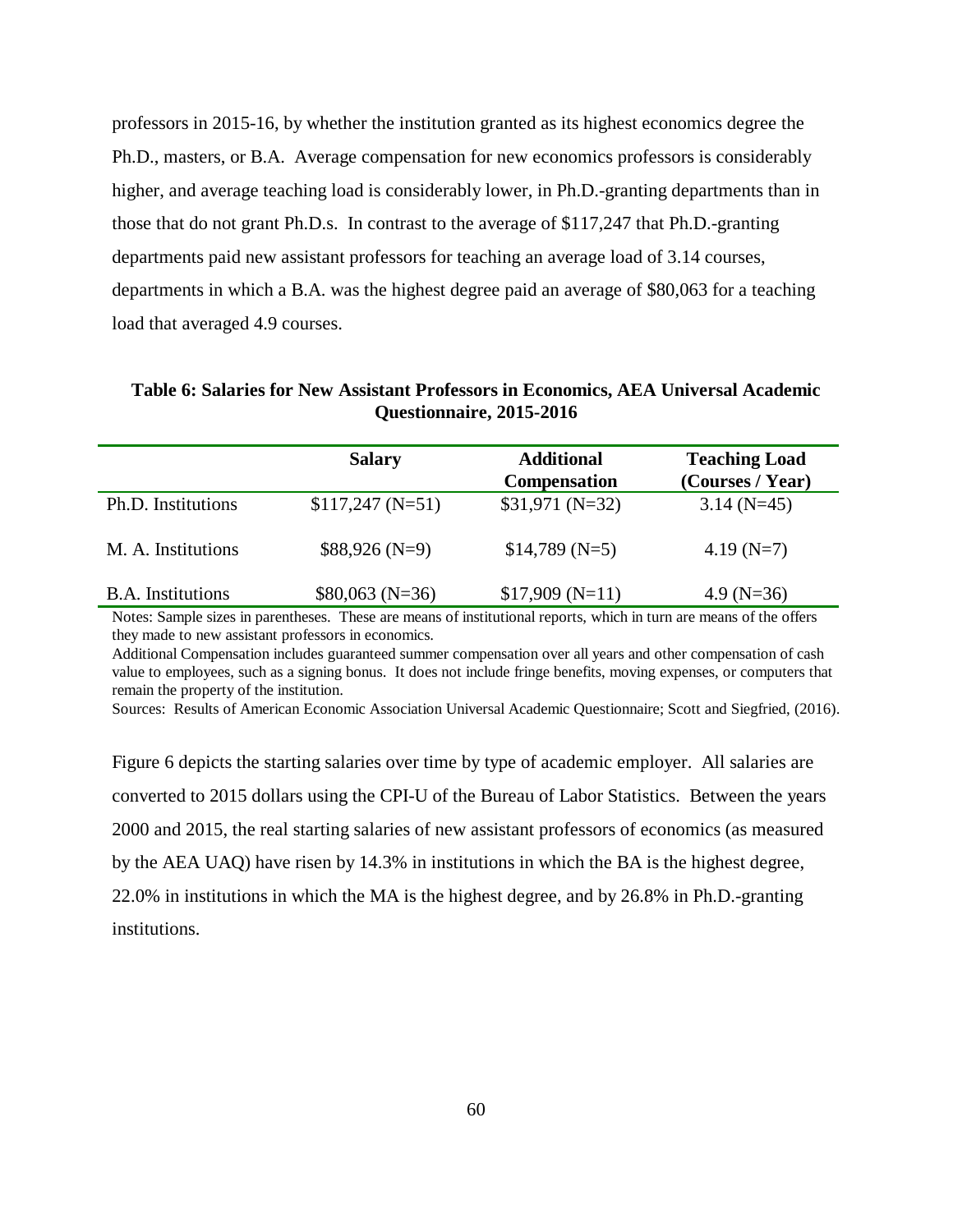## **Figure 6: Average Salaries for Newly-Hired Assistant Professors in Economics Departments, AEA UAQ**



Source: American Economic Association Universal Academic Questionnaire Summary Statistics, AER P&P, various years. See, e.g. Scott and Siegfried (2016).

Another source of information on recent salaries for new economics Ph.D.s. is a survey of economics departments that is conducted by the Center for Business and Economic Research (CBER) at the University of Arkansas. In Jebaraj et al. (2016), the most recent such report, economics departments were asked: "For a new Ph.D. with degree in hand, what DID you offer as a 9-month salary for appointment in the 2015-2016 academic year? If this varied across people, please give an average." The summary statistics associated with survey respondents' answers are listed in Table 7. The average salary offered to new Ph.D.s last year by Ph.D. granting departments in the sample was \$120,783, with a large standard deviation (\$20,300). Departments ranked in the top 30 offered on average \$140,318, while the average salary offered by non-Ph.D.-granting departments was considerably lower: \$88,909. The estimates of the mean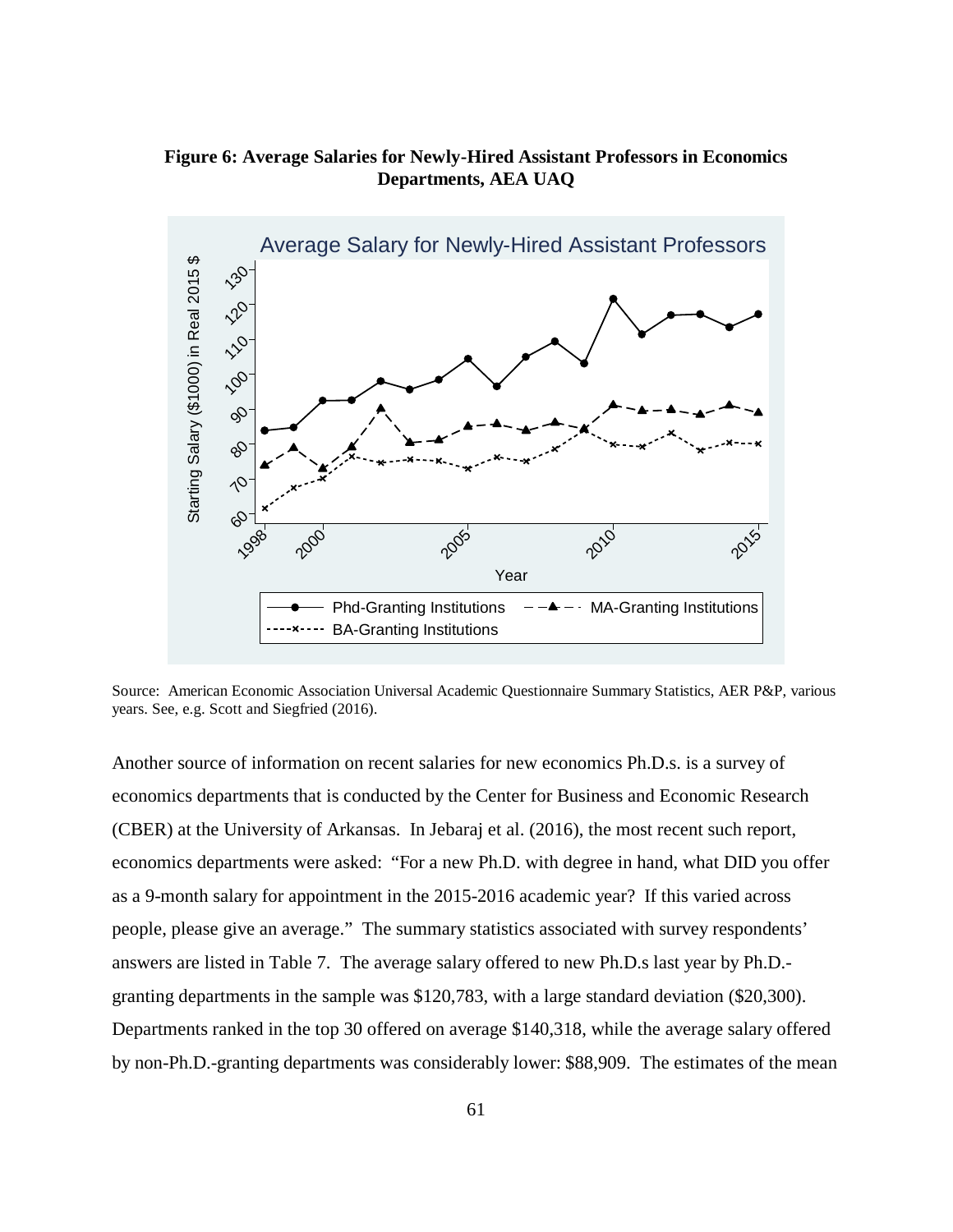salary for new assistant professors in Ph.D.-granting and non-Ph.D. granting departments found by the University of Arkansas survey (Table 7) are similar to those for the AEA Universal Academic Questionnaire (Table 6); for example, the average starting salary in Ph.D.-granting departments was \$117,247 in the former and \$120,783 in the latter.

|                       | All PhD-<br>granting<br><b>Institutions</b> | Top 30<br><b>Institutions</b> | <b>Bachelors and</b><br><b>Masters Degree</b><br><b>Granting</b><br><b>Institutions</b> |
|-----------------------|---------------------------------------------|-------------------------------|-----------------------------------------------------------------------------------------|
| Mean                  | \$120,783                                   | \$140,318                     | \$88,909                                                                                |
| <b>Std. Deviation</b> | \$20,000                                    | \$19,680                      | \$12,607                                                                                |
| Minimum               | \$82,800                                    | \$110,000                     | \$67,000                                                                                |
| Maximum               | \$182,000                                   | \$182,000                     | \$120,000                                                                               |
| N                     | 36                                          | 11                            | 22                                                                                      |

**Table 7: Salaries for New Assistant Professors in Economics, University of Arkansas Survey, 2015-16**

Notes: Source: Jebaraj et al. (2016).

Question asked: "For a new Ph.D. with degree-in-hand, what DID you offer as a 9-month salary for appointment in the 2015-16 academic year? If this varied across people, please give an average." These are means of institutional reports, which in turn are means of the offers they made to new assistant professors in economics.

Figure 7 illustrates the change over time in the average starting salaries recorded in the CBER reports. As with the AEA UAQ data, all salaries are converted to 2015 dollars using the CPI-U of the Bureau of Labor Statistics. Between the years 2000 and 2015, the real starting salaries of new assistant professors of economics (as measured in the CBER surveys) have risen by 23.1% in institutions in which the BA or MA is the highest degree, by 33.4% in Ph.D.-granting institutions, and by a whopping 50.3% in top-30 ranked departments.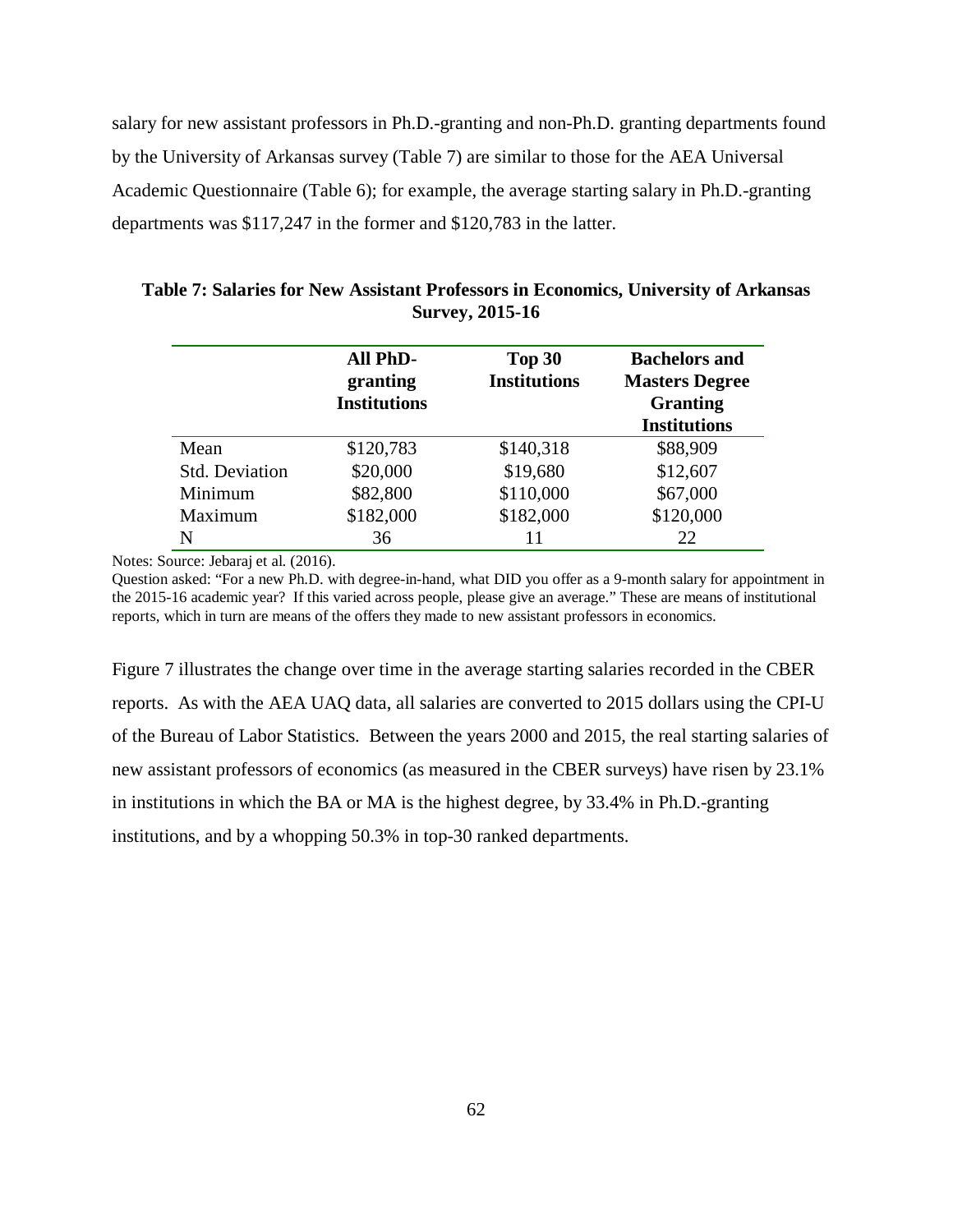**Figure 7: Average Salaries for Newly-Hired Assistant Professors in Economics Departments, University of Arkansas Survey**



Source: Various years of the University of Arkansas' Survey of the Labor Market for New Ph.D. Hires in Economics; see e.g. Jebaraj et al. (2016). Surveys were not conducted in 2012-13 or 2013-14, but the survey for 2014-15 asked about the average salaries offered in those years.

Nobody knows in advance what the market salary will be; each year it gets worked out between January and March as the result of hundreds of negotiations. There can be tremendous variation in the salaries that are offered. Departments that have not hired a junior person for a few years may be out of touch and initially offer appallingly low salaries relative to better-informed departments. Suggestive evidence of what range of salaries you can expect in the coming year comes from the [most recent CBER report,](http://cber.uark.edu/1617phdlms.pdf) which asked: "For a new Ph.D. with degree in hand, what is the 9-month salary you EXPECT to offer for the 2016-2017 academic year?" The average starting salary that Ph.D.-granting departments expect to offer its new hires is \$124,620. Predictably, departments ranked in the top 30 expect to pay more (an average of \$147,800), while those that do not offer Ph.D.s expect to pay considerably less (an average of \$86,981).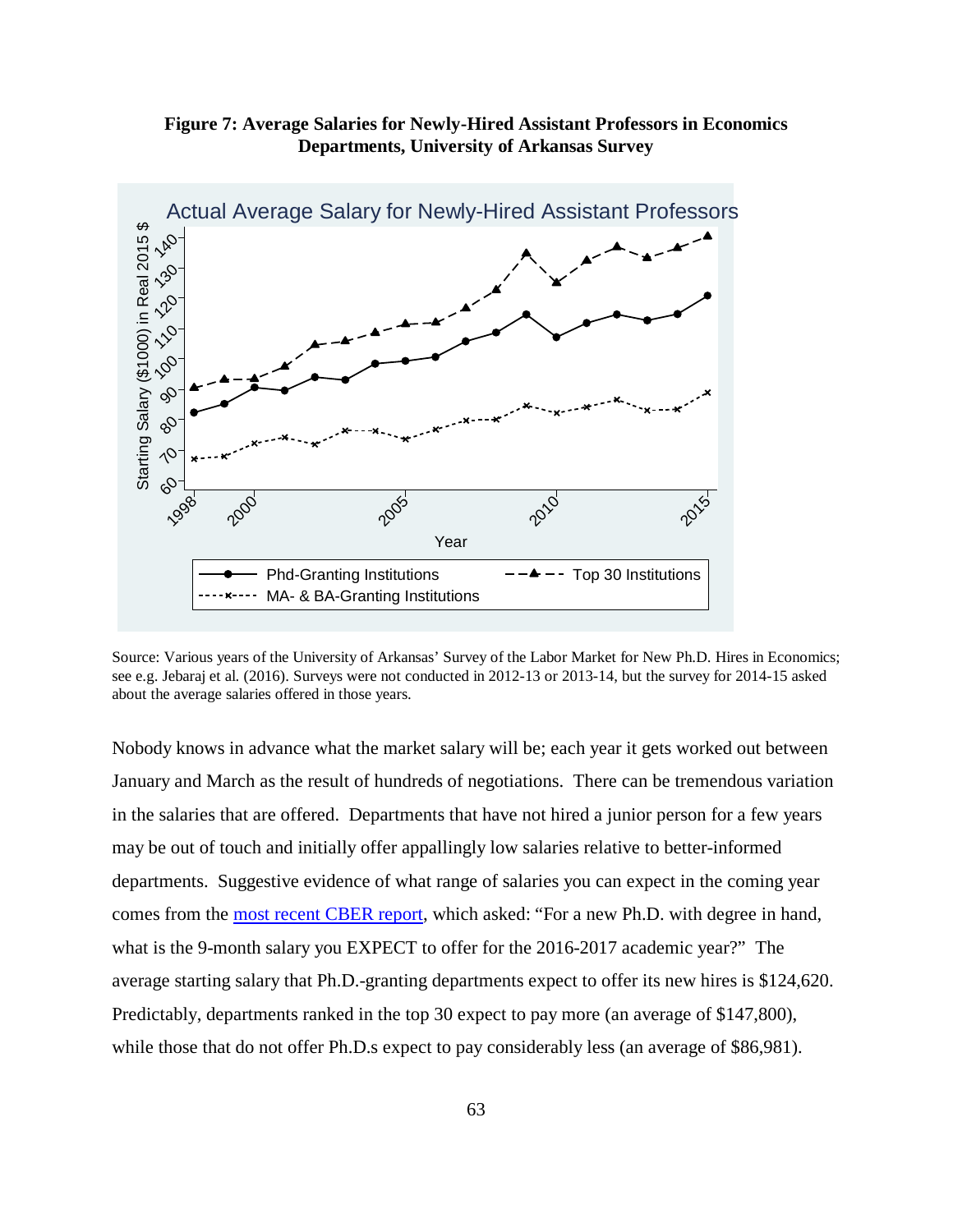You might wonder how accurate these expectations prove to be; the CBER report compared expected to actual salaries in 2015-2016 and found that Ph.D.-granting institutions made actual offers that were essentially what they expected (an average difference of \$8 or 0.0%), top-30 institutions made actual offers that were an average of 2.0% lower than they expected, and non-Ph.D.-granting institutions made actual offers that were an average of 6.0% higher than what they expected.

Your salary will apply to either the nine-month academic year or the twelve-month calendar year. If you are offered a nine-month contract, you can write grants to pay your summer salary. Departments with nine-month contracts differ in how many months of summer support they allow you to take; common policies are 2, 2.5, or 3 months. If you plan to write grants, having the option of getting a third summer month can be quite valuable. Your job offer may include guaranteed summer support for the first year or two. In the 2015-16 job market, 80.8% of Ph.D. granting departments offered new hires some summer salary; among those offering summer support it was for roughly 1.5 months for roughly 3 summers. In contrast, only 60.7% of non-Ph.D.-granting departments offered their new hires summer salary, and the offers they do make are for a smaller percentage of the nine-month salary and for fewer summers (Jebaraj et al., 2016).

In recent years, 92.1% of Ph.D.-granting economics departments offered a teaching reduction to new hires; of those offering a teaching reduction, the average reduction was 1 course for an average of 2 years. In contrast, only 54.5% of non-Ph.D.-granting departments offered a teaching reduction; but for those offering a teaching reduction, the average reduction was 1 course for an average of 3 years (Jebaraj et al., 2016). Institutions that do not offer a Ph.D. tend to have higher teaching loads, so the one-course reduction is a smaller percentage of the overall load.

Departments differ in what counts towards your teaching load. Some departments count helping to coordinate a seminar series as a course while in others such work is considered part of your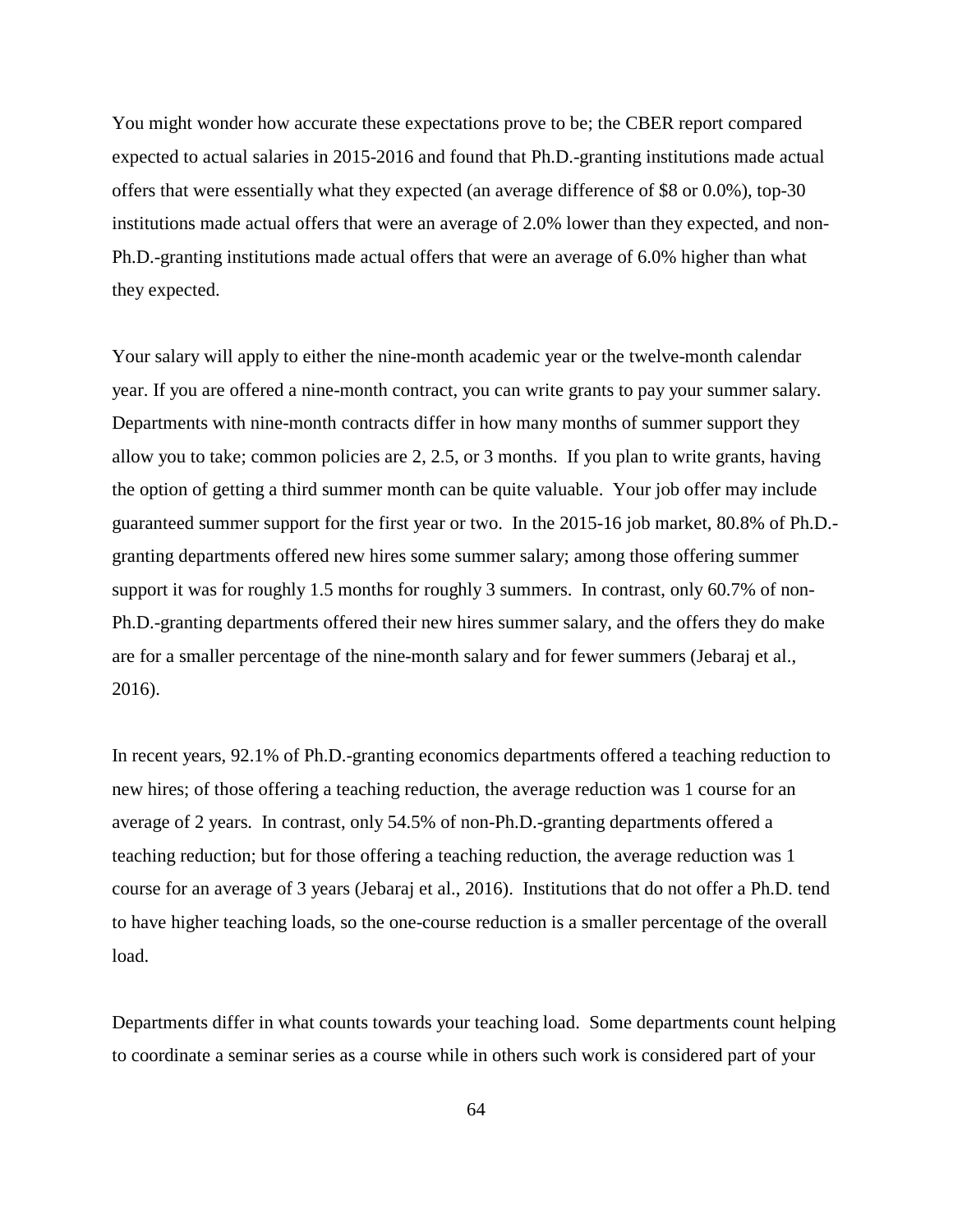departmental service and will not decrease how many courses you must teach. In some departments, teaching a large undergraduate course will count double towards your teaching load while in others it counts just once. In some institutions advising a certain number of undergraduates or serving on a certain number of dissertation committees will count as a course toward your teaching load. These policies are not well advertised but could have a significant impact on how much time you spend teaching and how much you have left for research.

Moving expenses were paid by 47.5% of academic employers. None of the 41 economics departments providing data to the Jebaraj et al. (2016) study offered a housing allowance.

Salaries of economists in business schools are generally higher than those of economists in other academic units. Siegfried and Stock (2004) found in a survey of new economics Ph.D.s from 2001-2002 that the salaries of new hires in business schools were 26% higher than those in other academic units.

Faculty salaries at private universities tend to be higher than those at public universities. Ehrenberg (2004) finds that the average salary of assistant professor economists in public universities was 5% lower than that in private universities.

All else equal, departmental budgets and hiring are more variable in public than in private institutions. In private institutions, expenditures are usually based on a moving average of endowment income in order to smooth expenditures. Public institutions, on the other hand, can be at the mercy of year-to-year variations in state legislature appropriations -- hiring and raises may be strongly correlated with the business cycle. One economist described departmental resources in his public university economics department as "Years of famine and then the sugar dump truck pulls up." Public universities may also be required to publish faculty salaries; knowing the salaries of recent hires may give you a sense of a prospective employer's willingness to pay.

65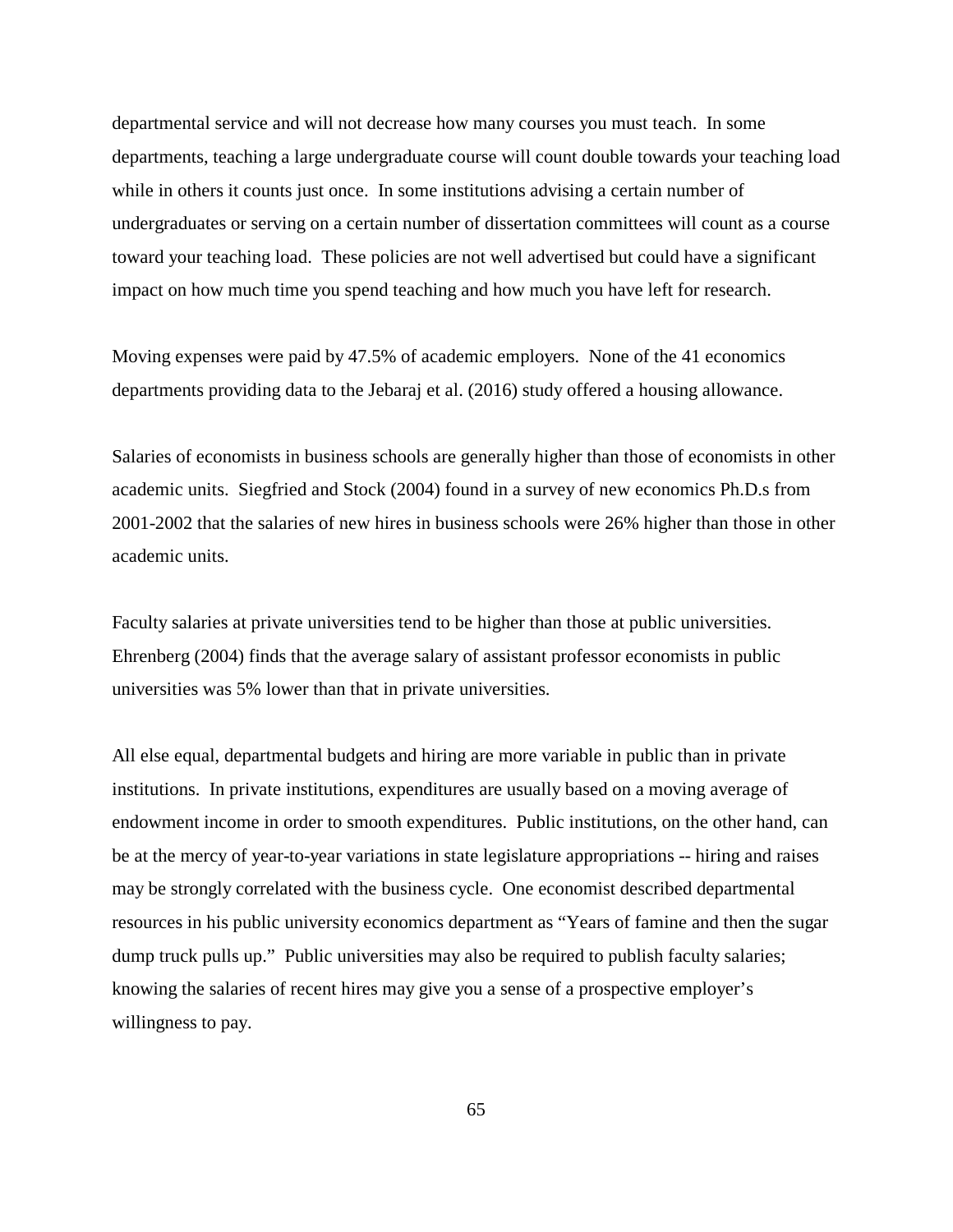Comprehensive data on the salaries of health economists can be found in Cawley and Morrisey [\(2007\)](http://www.sciencedirect.com/science/article/pii/S0167629606001202) and [Cawley, Morrisey, and Simon \(2015\).](http://www.mitpressjournals.org/doi/abs/10.1162/AJHE_a_00014?journalCode=ajhe%23.WC4LKk3ruM8)

Talk to other people on the job market to find out what other schools are paying, but don't be surprised when they won't tell you.

Salary is important in ways you may not recognize. Contributions to defined contribution retirement accounts are a fixed percentage of it. Subsequent annual raises may be a percentage of it. Each month of summer money is equal to a ninth of it. Some schools provide life insurance equal to a multiple of your salary.

There are useful relocation calculators that will help you evaluate the relative attractiveness of different communities. For example, one online [calculator allows you to compare the cost of](http://www.homefair.com/real-estate/salary-calculator.asp)  [living in different communities](http://www.homefair.com/real-estate/salary-calculator.asp) of the United States. [Money's Best Places to Live](http://time.com/money/collection/best-places-to-live/) provides information about weather, crime, housing, education, health, and other quality of life characteristics in over 300 U. S. cities.

Departments generally allow a candidate to consider the offer for 10-14 days. (An offer with a short, inflexible deadline is an "exploding offer.") The amount of time a candidate is given to consider the offer is typically shorter the lower-ranked the offering department, and the later in the job market season. Feel free to wait until the deadline, especially if you expect to receive offers from other departments. It is also acceptable to ask for a brief extension to the deadline so you can finish your campus visits. You have the most leverage after the department has made an offer but before you have accepted.

Once you have an offer, call the other departments you visited that could dominate the offer you received and tell them that you're hoping to hear from them soon because you already have an offer. Many departments move slowly and they may need a stimulus like this just to get the recruitment committee to meet. If you have not yet completed your campus visits by the time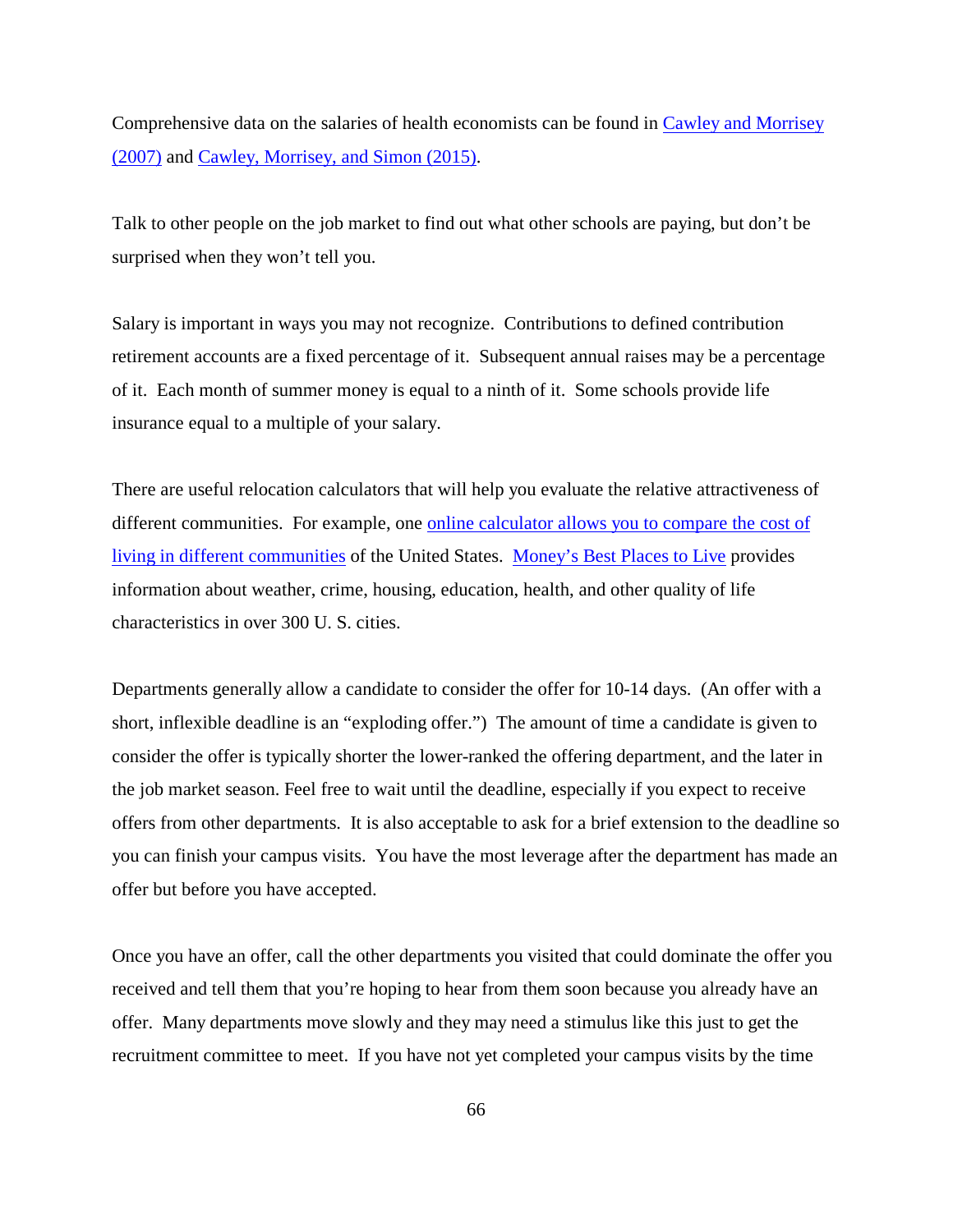you receive an offer, cancel visits to any departments that are dominated by the offer. Inform the others of your new deadline and, if necessary, reschedule the visits to departments that could dominate your current offer to sometime before your deadline.

Departments are most likely to improve their offer when you have a richer offer from a better department of the same type. A richer offer from a far worse department may not be interpreted as a serious alternative. Economics and public policy departments often do not try to match the higher salaries of business schools. Academic departments are unlikely to match offers from the private sector.

A good book on the subject of negotiating is [Getting to Yes: Negotiating without Giving in.](https://www.amazon.com/Getting-Yes-Negotiating-Agreement-Without/dp/0395631246) One point of the book is that you must appeal to an objective standard (here, the fair market salary and benefit package) and not give in to pressure from the other side.

Do not be so aggressive in negotiations that you create hard feelings. I have heard faculty darkly muttering about job candidates from years ago who led them on for a month before turning them down, or who asked for so much that the department was outraged. Don't string along departments for your own vanity. Once an offer is dominated, turn it down.

It's possible to be firm and yet still friendly in negotiating. For example, you can say that you're having a hard time making up your mind and you're really hoping that they can do something to make the decision easier.

Talk to junior faculty already in the department to find out what is easiest for the department to provide. Some departments find it easier to increase research funds, others find it easier to increase salary. At some universities, parking is so scarce that departments are angered if you ask for it. At universities with top basketball or football programs, it may be hopeless to ask for season tickets. The generosity of the retirement program and life insurance benefits are generally set at the college or university level and cannot be enriched.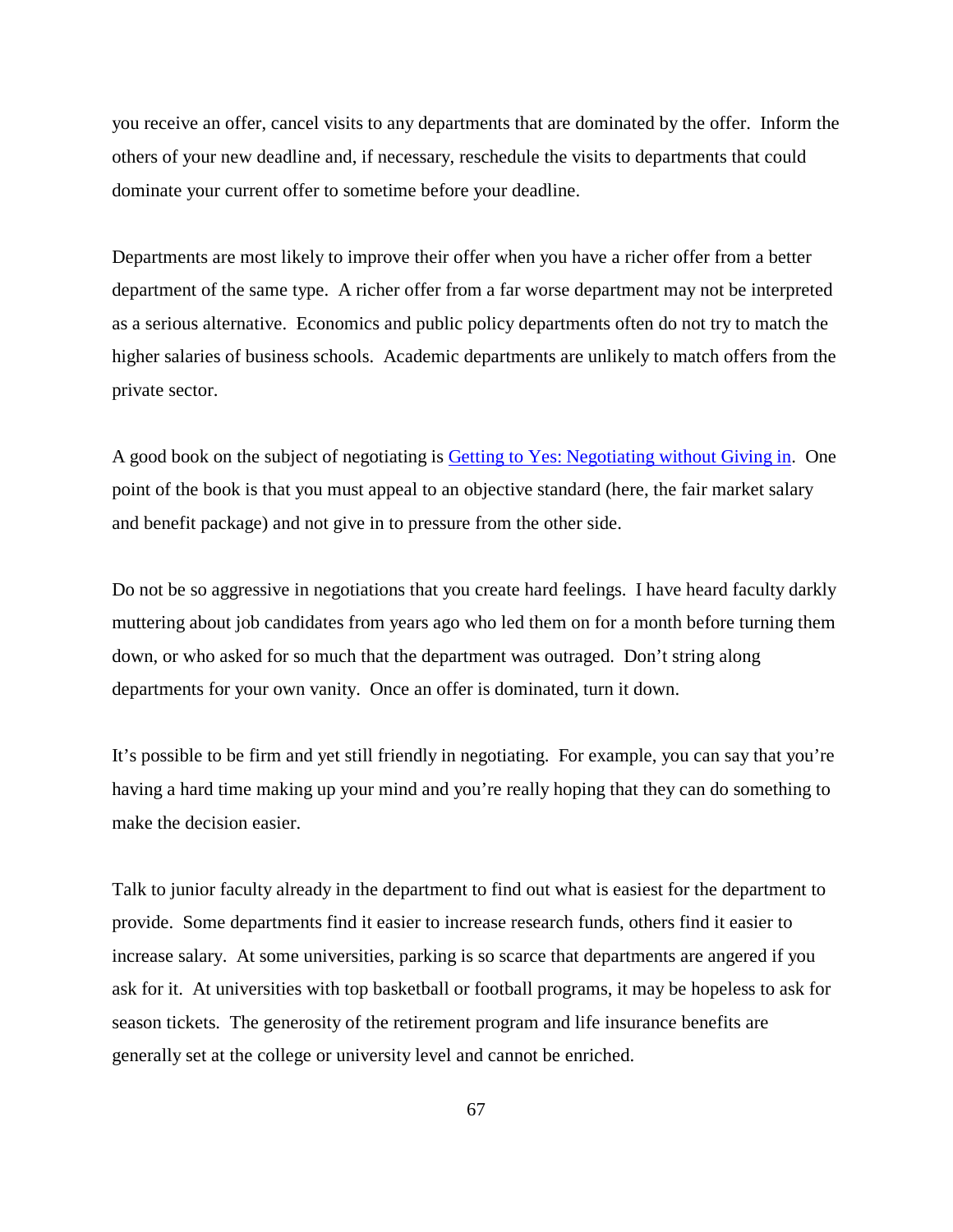You may ask that your offer letter specify the number of new course preparations (preps) you will have as an assistant professor (e.g. no more than four). Departments differ in their willingness to commit to this.

Consider the short-term and long-term benefits of each package. Many offers are front-loaded in that teaching reductions are only for the first semester or that research funds disappear after a year.

Two important inputs to your research will be your faculty colleagues and your graduate students. Some say that the first academic job involves as much human capital acquisition as graduate school, so be sure to choose a job in which you can learn from your colleagues. Domowitz (2001) makes the important point that the distribution of quality faculty across departments is less skewed than you think but the distribution of quality graduate students across departments is more skewed than you think.

The verbal acceptance of a job offer is considered just as much a commitment as a written acceptance. To renege on either an oral or written acceptance of a job offer is a serious breach of ethics and etiquette; the consequence is a substantial and long-lasting drop in your reputation within the discipline.

The NSF's Survey of Earned Doctorates provides information about the type of jobs taken by new Ph.D. economists. The postgraduate outcomes for recipients of new Ph.D.s in economics that had definite job commitments in the U.S. are listed in Table 8. In 2014, 49.3% of those with definite jobs had academic employment, 20.1% had jobs in industry, and 16.1% in another sector (such as government or nonprofit). Another 14.4% accepted a postdoctoral position. Non-U.S. citizens are much more likely to take jobs outside the U.S.; among recipients of economics Ph.D.s from U.S. institutions in 2014 who had definite employment plans, the percent with jobs in the U.S. was 91.3% for U.S. citizens and 54.3% for non-U.S. citizens.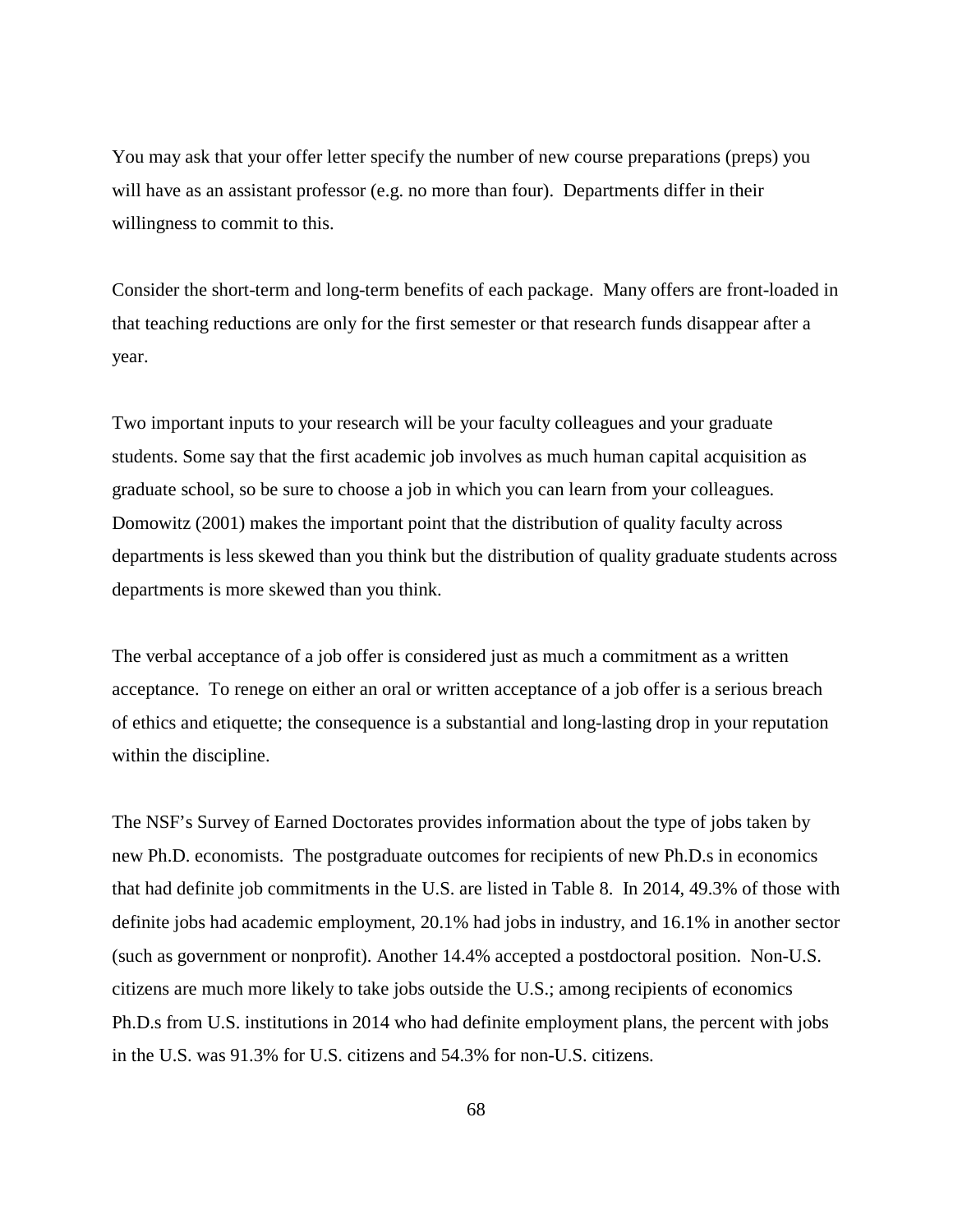| <b>Postgraduation Plans</b>                  | 2014      |
|----------------------------------------------|-----------|
| <b>Among Those With Definite Commitments</b> | $N = 576$ |
| <b>Employment</b> in Academe                 | 49.3%     |
| <b>Employment in Industry/Business</b>       | 20.1%     |
| Employment in Other                          | 16.1%     |
| Definite postgraduate study                  | 14.4%     |

# **Table 8: Postgraduation Plans of New Economics Ph.D.s, 2014**

Sources: NSF (2014), table 51. Percentages employed in specific sectors are conditional on having definite employment in the United States (sector of employment for those taking jobs abroad is not reported.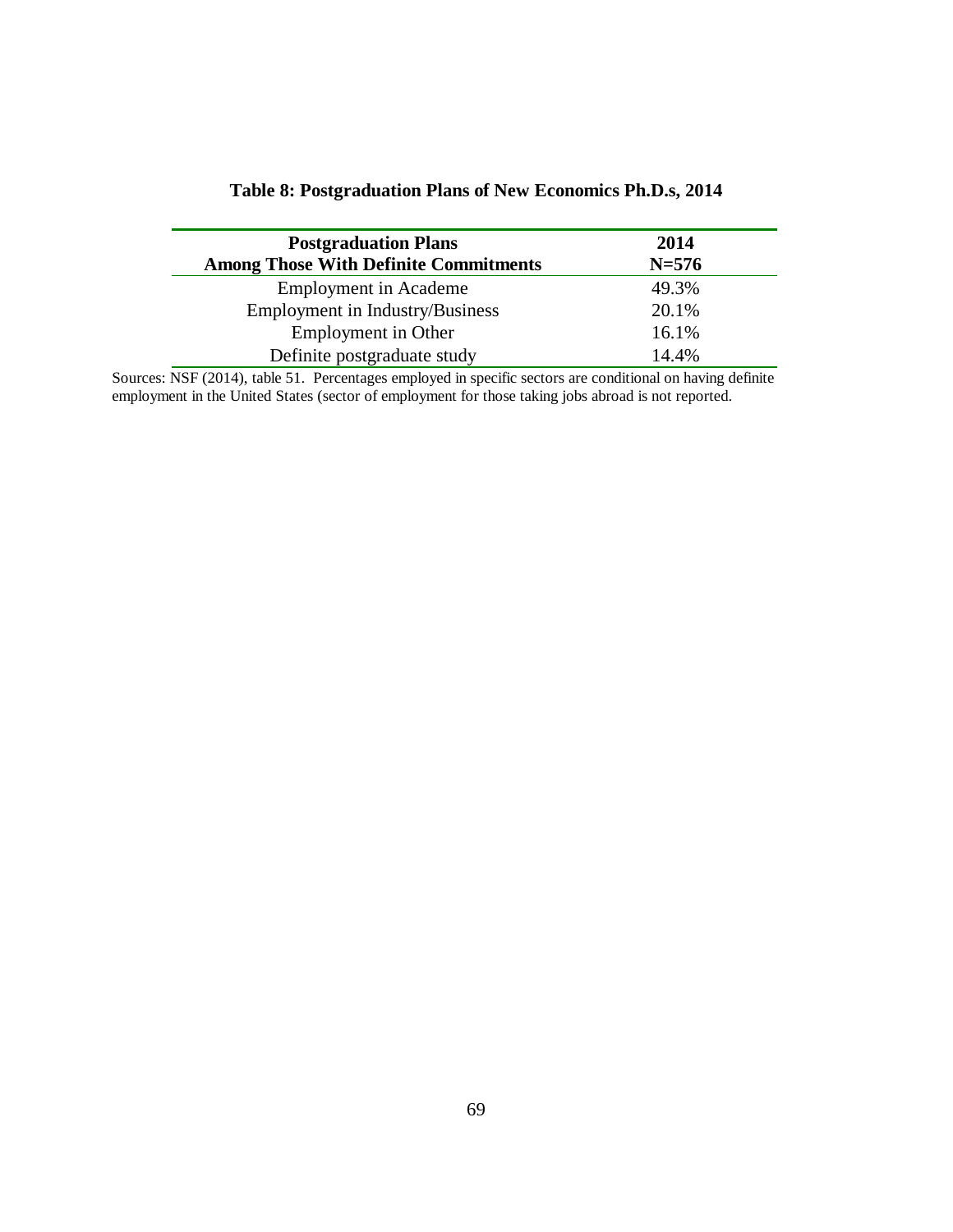#### Getting a Head Start on Succeeding as an Assistant Professor

After you have successfully resolved your job search, you may (after taking a well-deserved break) want to get a head start on succeeding as an assistant professor. Daniel Hamermesh has written insightful guides to [professional etiquette for junior](https://www.aeaweb.org/articles?id=10.1257/jep.6.1.169) and [senior faculty.](https://www.jstor.org/stable/2117635?seq=1%23page_scan_tab_contents) *[A Guide for the](https://www.amazon.com/Guide-Young-Economist-MIT-Press/dp/026251589X/ref=sr_1_1?s=books&ie=UTF8&qid=1479412969&sr=1-1&keywords=guide+for+the+young+economist)  [Young Economist](https://www.amazon.com/Guide-Young-Economist-MIT-Press/dp/026251589X/ref=sr_1_1?s=books&ie=UTF8&qid=1479412969&sr=1-1&keywords=guide+for+the+young+economist)* (Thomson, 2001) offers advice on writing papers, presenting a research seminar, and refereeing articles. Greg Mankiw offers [advice for new assistant professors.](http://gregmankiw.blogspot.com/2007/02/advice-for-new-junior-faculty.html) So does [Chris Blattman.](http://chrisblattman.com/2014/04/15/advice-new-assistant-professors/) I recommend Rena Seltzer's [Coach's Guide for Women Professors,](https://www.amazon.com/Coachs-Guide-Women-Professors-Well-Balanced/dp/1579228968/ref=sr_1_1?ie=UTF8&qid=1479326463&sr=8-1&keywords=rena+seltzer) which covers topics such as establishing productive research habits, work-life balance, and the tenure process.

With respect to publishing, Rouse (2008) describes ten steps for navigating papers through the [publication process.](https://www.aeaweb.org/content/file?id=408) Preston McAfee (2010) wrote a [helpful essay for understanding the internal](http://vita.mcafee.cc/PDF/EditorExperiences.pdf)  [workings of journals.](http://vita.mcafee.cc/PDF/EditorExperiences.pdf) The book *[Publishing Economics: Analyses of the Academic Journal](https://www.amazon.com/Publishing-Economics-Analyses-Academic-Journal/dp/1840649321/ref=tmm_pap_swatch_0?_encoding=UTF8&qid=1479322876&sr=8-1)  [Market in Economics](https://www.amazon.com/Publishing-Economics-Analyses-Academic-Journal/dp/1840649321/ref=tmm_pap_swatch_0?_encoding=UTF8&qid=1479322876&sr=8-1)* (Gans, 2000) contains papers that address issues such as the returns to coauthorship, the behavior of economics journal editors, and the relative impacts of economic journals. If you ever feel depressed after receiving a rejection notice, you might feel better after reading the book *[Rejected: Leading Economists Ponder the Publication Process](https://www.amazon.com/Rejected-Leading-Economists-Publication-Process/dp/0913878537/ref=sr_1_1?ie=UTF8&qid=1479322903&sr=8-1&keywords=Rejected%3A+Leading+Economists+Ponder+the+Publication+Process)* (Shepherd, 1995), or the [earlier article-length version in the](https://www.aeaweb.org/articles?id=10.1257/jep.8.1.165) *Journal of Economic Perspectives* (Gans and Shepherd, 1994), which describes how many classic articles in economics were rejected when initially submitted for publication.

The [newsletters of the Committee on the Status of Women in the Economics Profession](https://www.aeaweb.org/about-aea/committees/cswep/newsletters/topics) (CSWEP) and the [newsletters of the Committee on the Status of Minority Groups in the](https://www.aeaweb.org/about-aea/committees/csmgep/resources)  [Economics Profession](https://www.aeaweb.org/about-aea/committees/csmgep/resources) (CSMGEP) include insightful essays on a variety of practical topics related to being a junior faculty member and to teaching, research, and tenure. For example, the Spring 2011 CSWEP newsletter focuses on ["how to get published in an economics journal"](https://www.aeaweb.org/content/file?id=568) and the Winter 2013 CSWEP newsletter is devoted to ["Navigating the Tenure Process.](https://www.aeaweb.org/content/file?id=587)"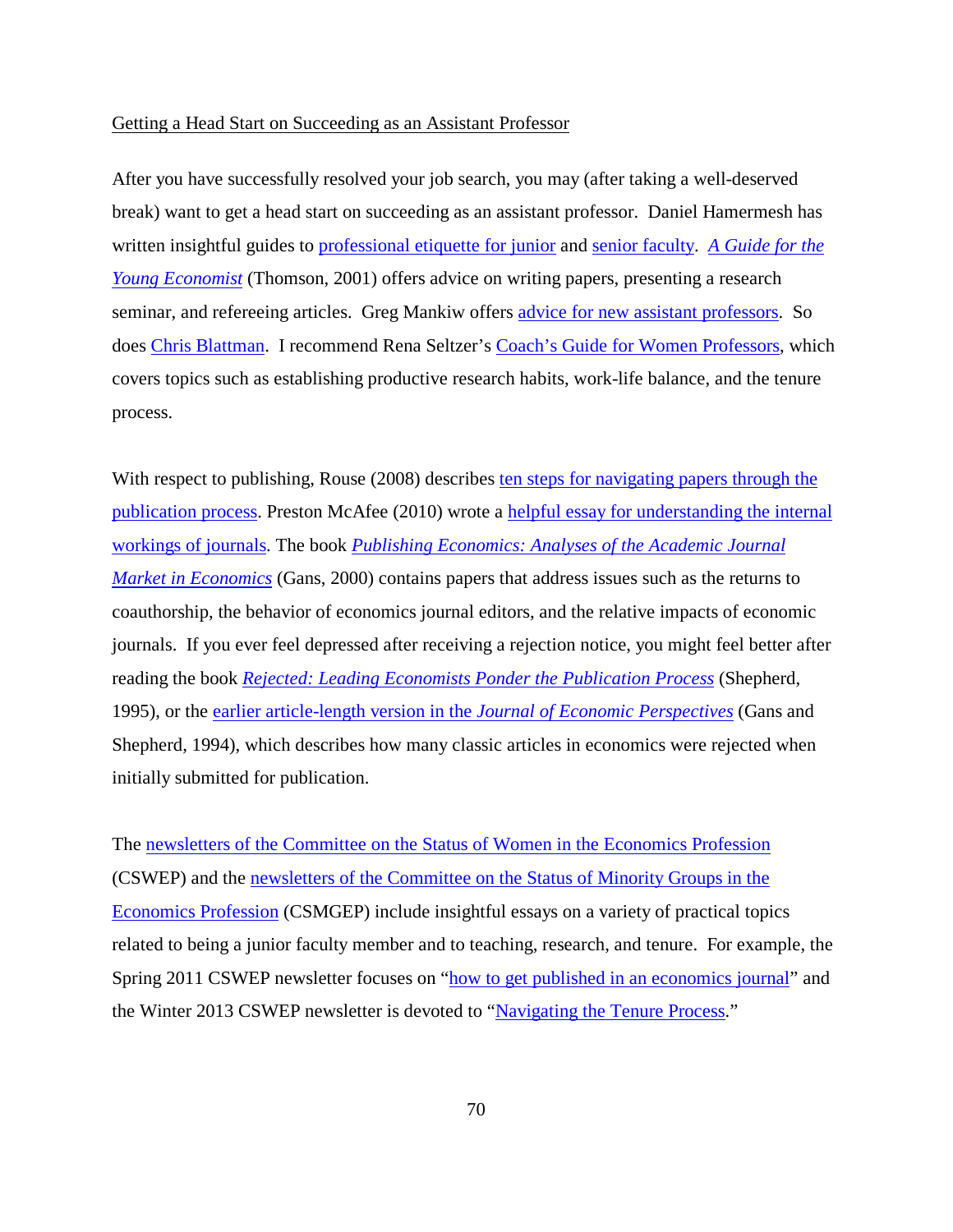The Chronicle of Higher Education operates a webpage called **Vitae** that contains numerous essays on academic life.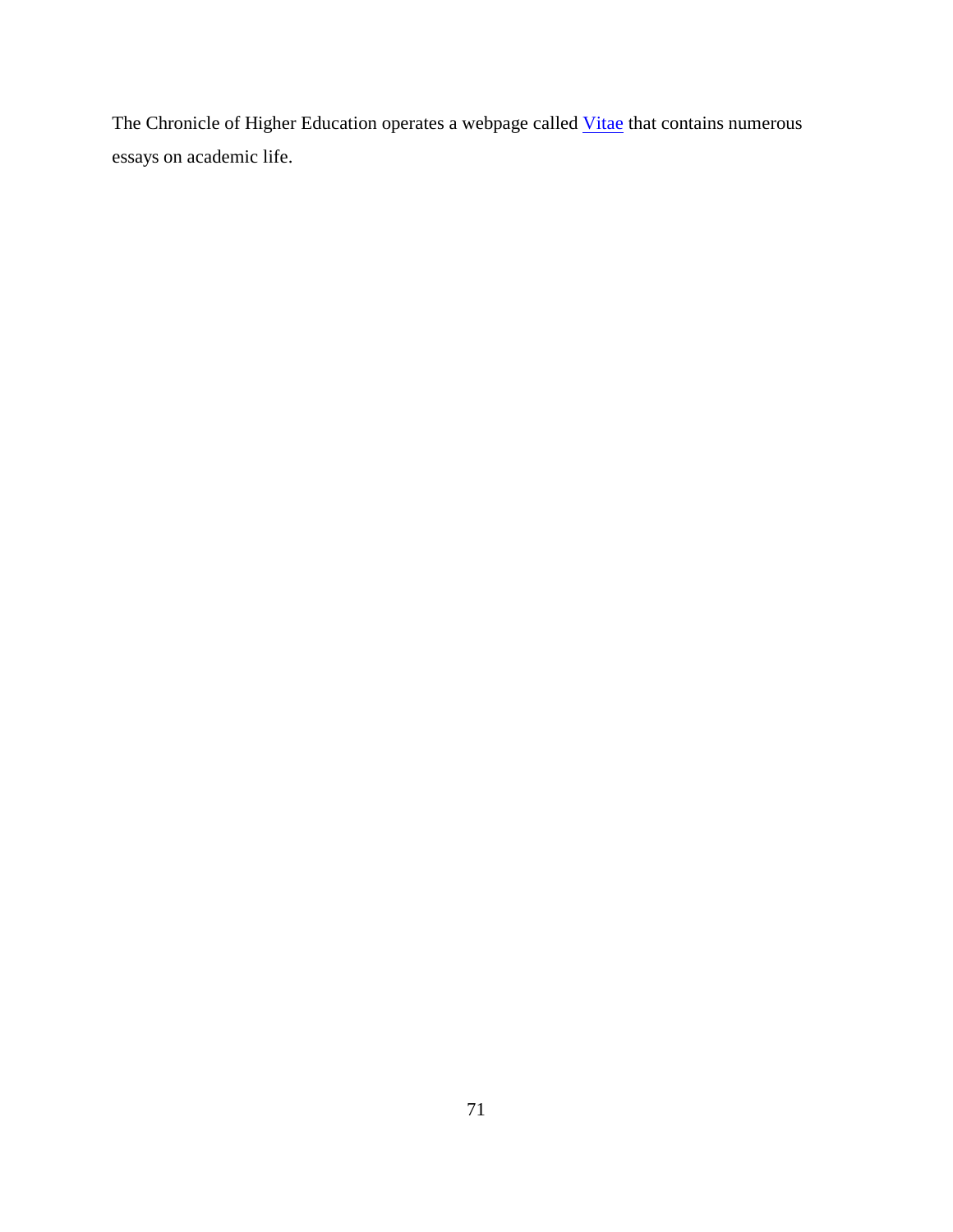## **Diversity**

The AEA Committee on the Status of [Minority Groups in the Economics Profession \(CSMGEP\)](https://www.aeaweb.org/about-aea/committees/csmgep) notes that the number of economics Ph.D. recipients who are both U.S. citizens and members of historically underrepresented minority groups (i.e. African Americans, Hispanics, and Native Americans) is small (see, e.g. Rouse, 2008). In 2013-14, 1,059 individuals received a Ph.D. in economics from a U.S. university; 13 were African-American, 22 were Hispanic, and 1 was Native American (CSMGEP, 2016, Table 21).

If you are a member of a historically underrepresented minority group (African-American, Hispanic, or Native American) it is to your advantage to indicate that on your CV; many U.S. departments take affirmative action to interview and hire U.S. citizens who are members of such groups. You could indicate this information explicitly or implicitly by (e.g.) listing any minority scholarships you have received or your membership in any minority student associations. The [AEA now sponsors a website for minority job candidates;](https://www.aeaweb.org/about-aea/committees/csmgep/market) the site contains instructions for how to sign up to be included on it. Typically Asian-Americans and anyone who is not a U.S. citizen or permanent resident is not counted as a historically underrepresented minority (although they may be valued for contributing to diversity more generally).

Ngina Chiteji, Chair of the CSMGEP, provides the following advice: If you are a candidate from a minority group who does research on under-represented groups, you probably want to think about whether you would be interested in a joint appointment with a special studies department, such as African-American Studies, Latino Studies, Asian Studies or Native American Studies. Many colleges and universities have separate departments or programs for these interdisciplinary fields. If you have an interest in being affiliated with such a division, you should consider signaling that when you are on the market. For example, you could check the websites for these departments to see if they are hiring too, and then submit applications to both departments while mentioning your interest in a possible joint appointment in your cover letter. Alternatively, you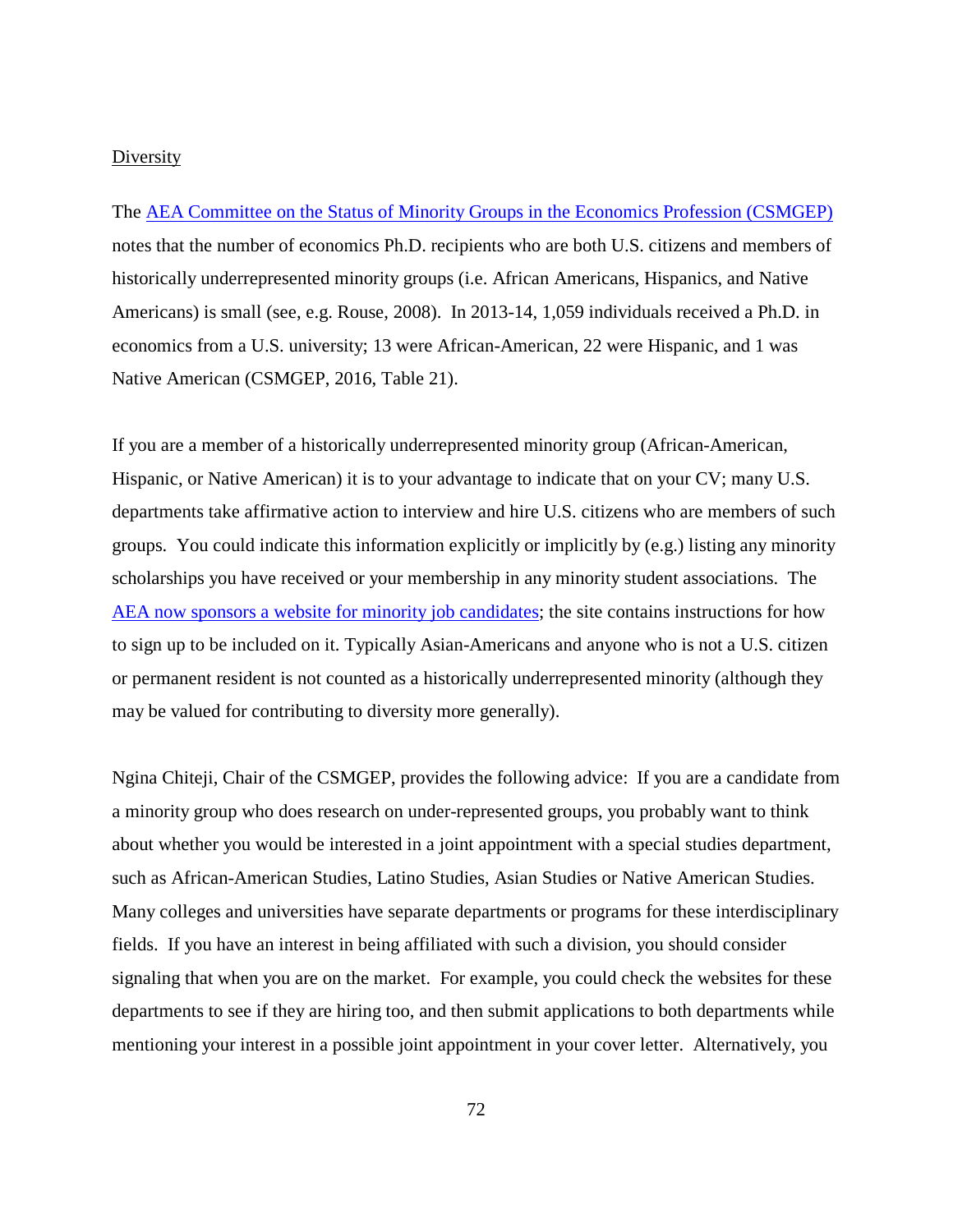could inquire about opportunities for teaching across disciplines during your job interviews at the ASSA meetings. (If your work is on the economic conditions in Africa, for example, you might offer to teach a course on this topic that is cross-listed with the African Studies Department.) Joint appointments often allow the Economics Department to engage in costsharing with another university division. At some institutions, particularly liberal arts colleges, this is often considered advantageous. Moreover, there is a growing trend of celebrating interdisciplinary research and teaching, and valuing scholars who have affiliations with departments outside their primary discipline is part of this trend. Accordingly, you may be able to increase your value--on the margin--if you market yourself as being interested in (and qualified for) appointments outside of Economics. If you are a foreign student, a similar logic would apply for International Affairs Programs. And, if your research covers gender issues, you may want to check online to see if the institution to which you are applying has a Women's Studies Department or a Gender Studies Department.

The CSMGEP organizes a [Mentoring Program](https://www.aeaweb.org/about-aea/committees/csmgep/pipeline) that matches graduate students and new economics Ph.D.s with mentors in the field and facilitates other professional networking. Participants must be U.S. citizens or permanent residents; see Rouse (2009). The CSMGEP also publishes an annual newsletter called *[The Minority Report](https://www.aeaweb.org/about-aea/committees/csmgep/resources)* that contains useful articles on the job market and publishing.

If English is your second language, prospective employers will evaluate whether your English skills are sufficiently advanced for you to teach successfully at their institution. It is important for you to speak clearly during your interviews and seminar, particularly for departments that heavily emphasize undergraduate teaching. Loveridge (1996) points out that non-native speakers of English may use technically correct but odd phrases in their writing and encourages such applicants to ask a friend who is a native speaker of English to proofread cover letters. Nonnative speakers of English should not despair for their job market prospects; the market for new Ph.D.s in economics is quite international.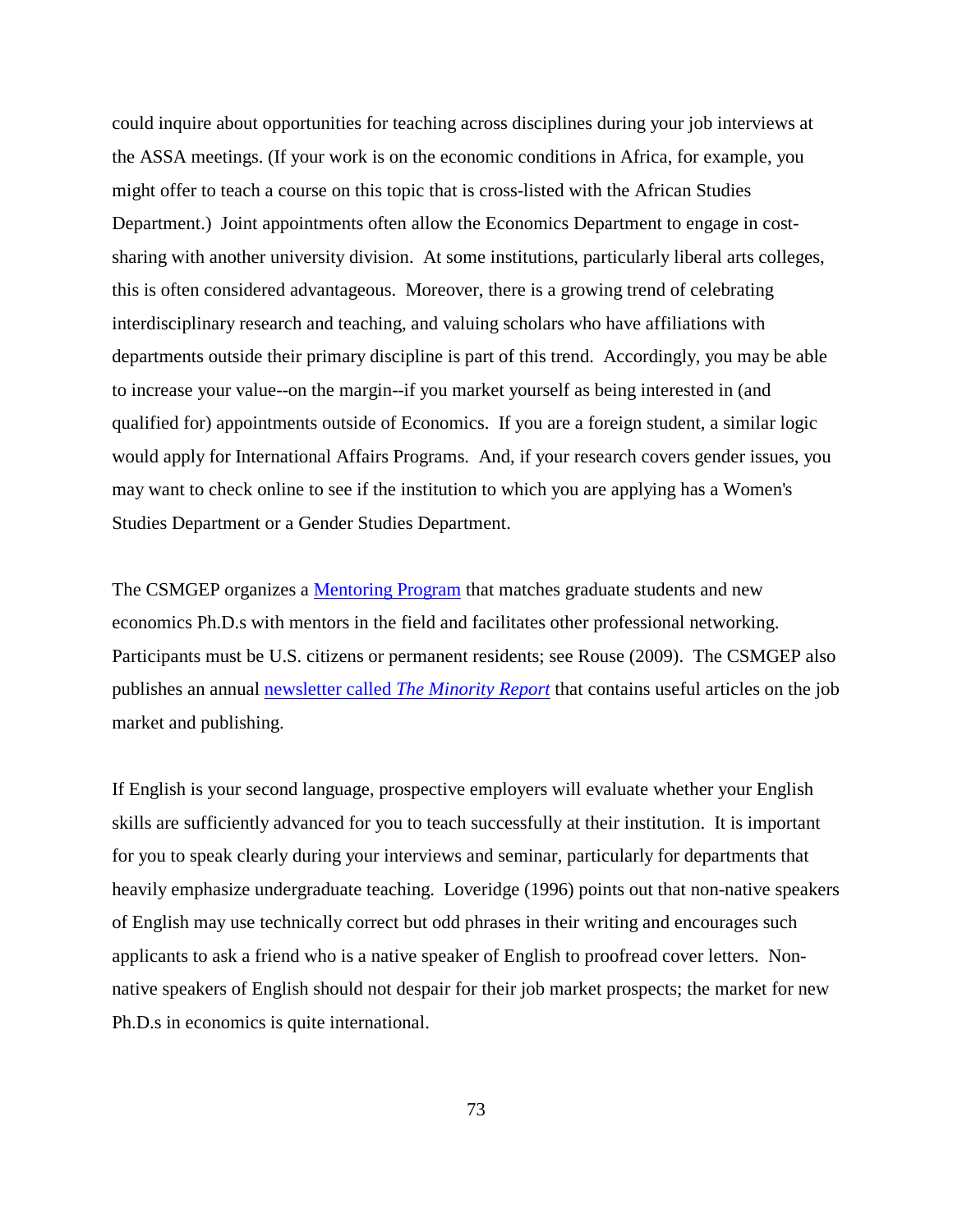The paragraph below appeared earlier in this guide under the heading of "Interviewing at the ASSA Meetings." I reproduce it here because of its relevance to the topic of diversity. The U.S. Equal Employment Opportunity Commission (EEOC) enforces laws against employment discrimination on the basis of (e.g.) age, race, disability, and pregnancy. On the [EEOC website](https://www.eeoc.gov/federal/adr/statutes.cfm) you can click on various links to see the Federal statutes and regulations applying to each type of discrimination. There are also state laws and regulations regarding employment discrimination, and these may be more stringent than the Federal ones. The [Cornell Law School](http://www.lawschool.cornell.edu/careers/students/interview/ill_questions.cfm)  [has a useful webpage](http://www.lawschool.cornell.edu/careers/students/interview/ill_questions.cfm) that explains what to do if, during a job interview, you are asked a question that you think may be illegal. A friend who is a labor lawyer offers this advice that you should keep in mind in future years when you are conducting job interviews for your department: "From an employer's perspective, any question pertaining to the applicant's membership in a protected class (race, color, religion, national origin, ancestry, sex, sexual orientation, marital status, pregnancy, children, age, or handicap) should not be asked. Even though in some cases it may not be per se illegal to ask the question, if there is an adverse employment action down the road, the employee/plaintiff may use the question to show evidence of bias. Further, an employer should understand (but usually doesn't) that even if the candidate has "opened the door" to a topic that really shouldn't be discussed, the employer should not walk through that door and keep talking about it."

In the McFall et al. (2015) study of new economics Ph.D.s on the job market between 2007 and 2010, sex was not significantly correlated with number of interviews per application, flyouts per interview, job offers per flyout, salary, or satisfaction with job. Siegfried and Stock (2004) find, using data on economics job candidates in 2001-2002, that there is no significant difference in starting salary by race, age, sex, marital status, citizenship, or native language. Cawley and Morrisey (2007) and Cawley, Morrisey and Simon (2015) find no significant differences by race or sex in the academic earnings of health economists.

The percentage of new economics Ph.D.s, job candidates, and new hires that were female is listed in Table 9. Currently, roughly a third of new economics Ph.D. recipients are women. The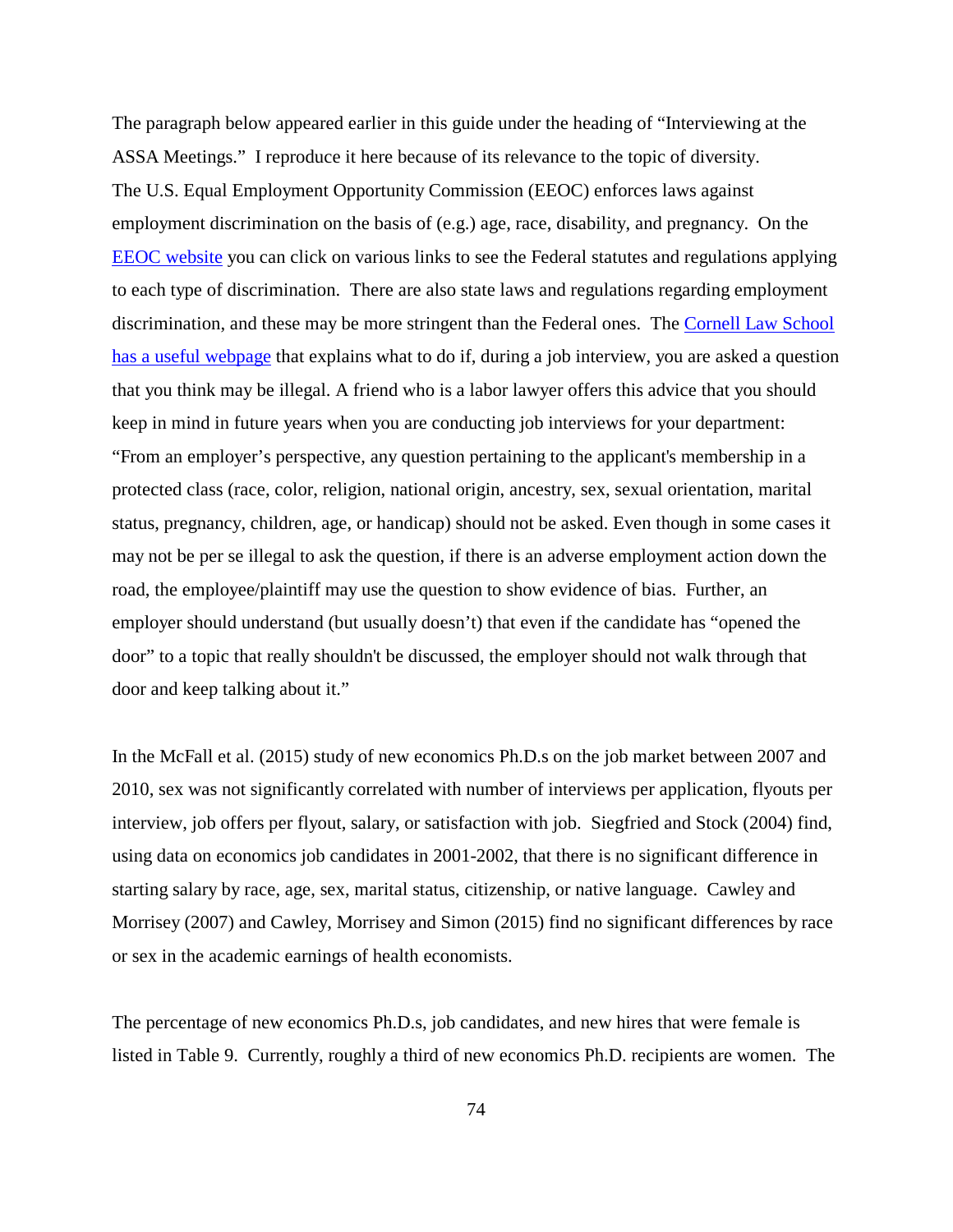third and fourth rows of Table 9 indicate that, in 2015, women represented the same share of new assistant professors in Ph.D.-granting departments as they were in the pool of candidates, but the previous year they had been underrepresented in those jobs.

## **Table 9: Percent of New Economics Ph.D.s and New Assistant Professors that Are Female, 2014-2015**

|                                                                      | 2014 | 2015 |
|----------------------------------------------------------------------|------|------|
| All New Ph.D. Recipients                                             | 32.9 | 34.7 |
| Initial Job: U.S. Academic Job, Ph.D.-<br><b>Granting Department</b> | 25.7 | 34.3 |
| Initial Job: U.S. Academic Job, Non-<br>Ph.D.-Granting Department    | 38.5 | 28.9 |
| Number of Departments Reporting                                      |      |      |

Notes: Cell values indicate percent female.

All Ph.D.-granting economics departments in the U.S. were surveyed; the number of departments reporting is listed in the last row.

Sources: McElroy (2015, 2016) Tables 1 and 5.

The Committee on the Status of Women in the Economics Profession (CSWEP) publishes an outstanding [newsletter](https://www.aeaweb.org/about-aea/committees/cswep/newsletters) that includes articles regarding the experiences of female economists in the job market. The [Coach's Guide for Women Professors Who Want a Successful Career and a](https://www.amazon.com/Coachs-Guide-Women-Professors-Well-Balanced/dp/1579228968/ref=sr_1_1?ie=UTF8&qid=1479326463&sr=8-1&keywords=rena+seltzer)  [Well-Balanced Life](https://www.amazon.com/Coachs-Guide-Women-Professors-Well-Balanced/dp/1579228968/ref=sr_1_1?ie=UTF8&qid=1479326463&sr=8-1&keywords=rena+seltzer) is another great resource.

CSWEP also organizes a mentoring program (the [CSWEP Mentoring Program or CeMENT\)](https://www.aeaweb.org/about-aea/committees/cswep/mentoring/networking) at which female junior academic economists receive feedback on their research papers or grant proposals and attend panel discussions on research and publishing, getting grants, teaching, the tenure process, and work-life balance. Recently, CSWEP conducted a randomized experiment and concluded that the CeMENT mentoring program increased top-tier publications and total number of publications after three and five years, and total number of successful federal grants after five years [\(Blau et al., 2010\)](https://www.aeaweb.org/articles?id=10.1257/aer.100.2.348).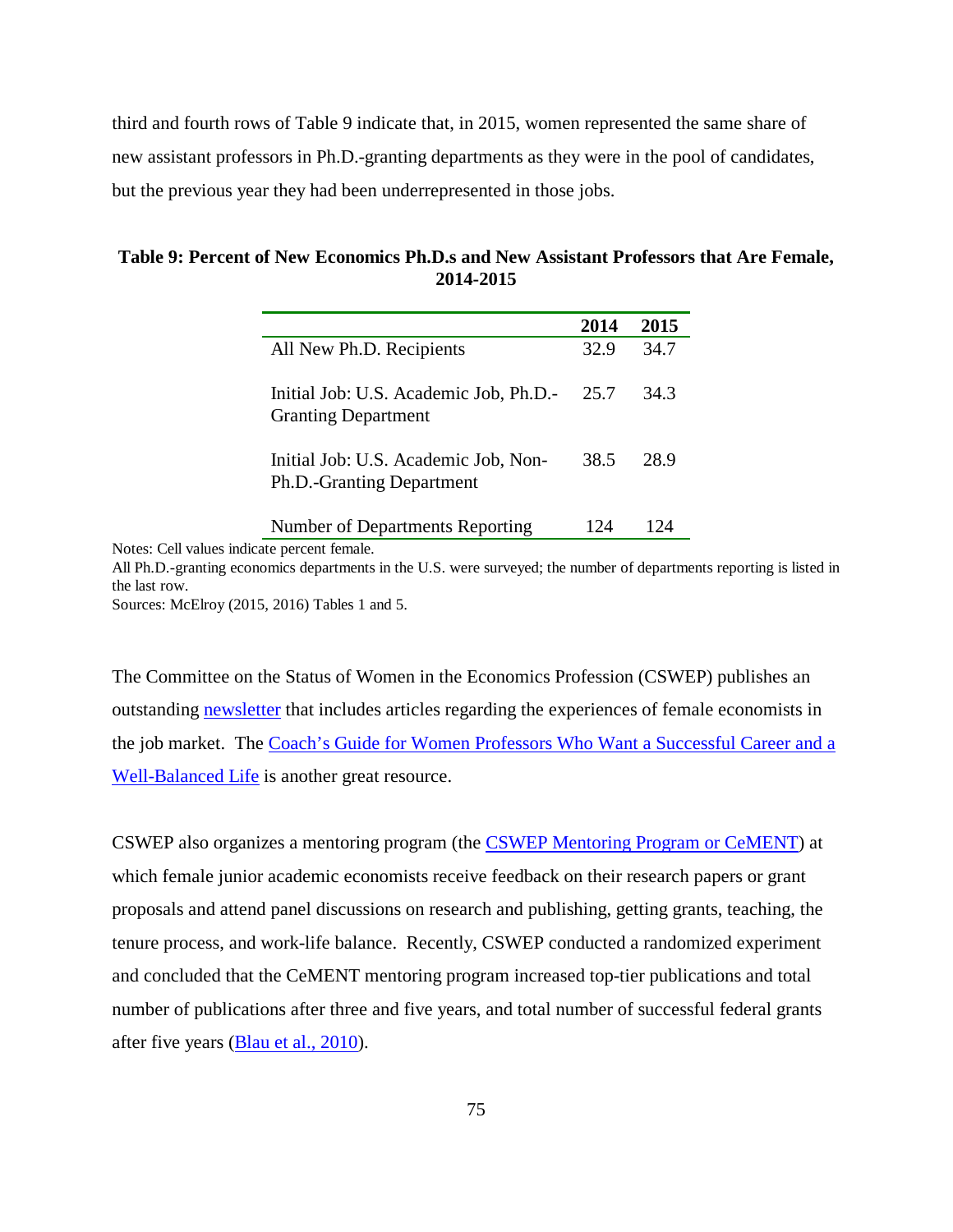Employers may ask candidates to indicate their race and ethnicity (e.g. through a web survey). Compliance is voluntary. This information will not be linked to your application or even given to the department, but is recorded by the institution's affirmative action office.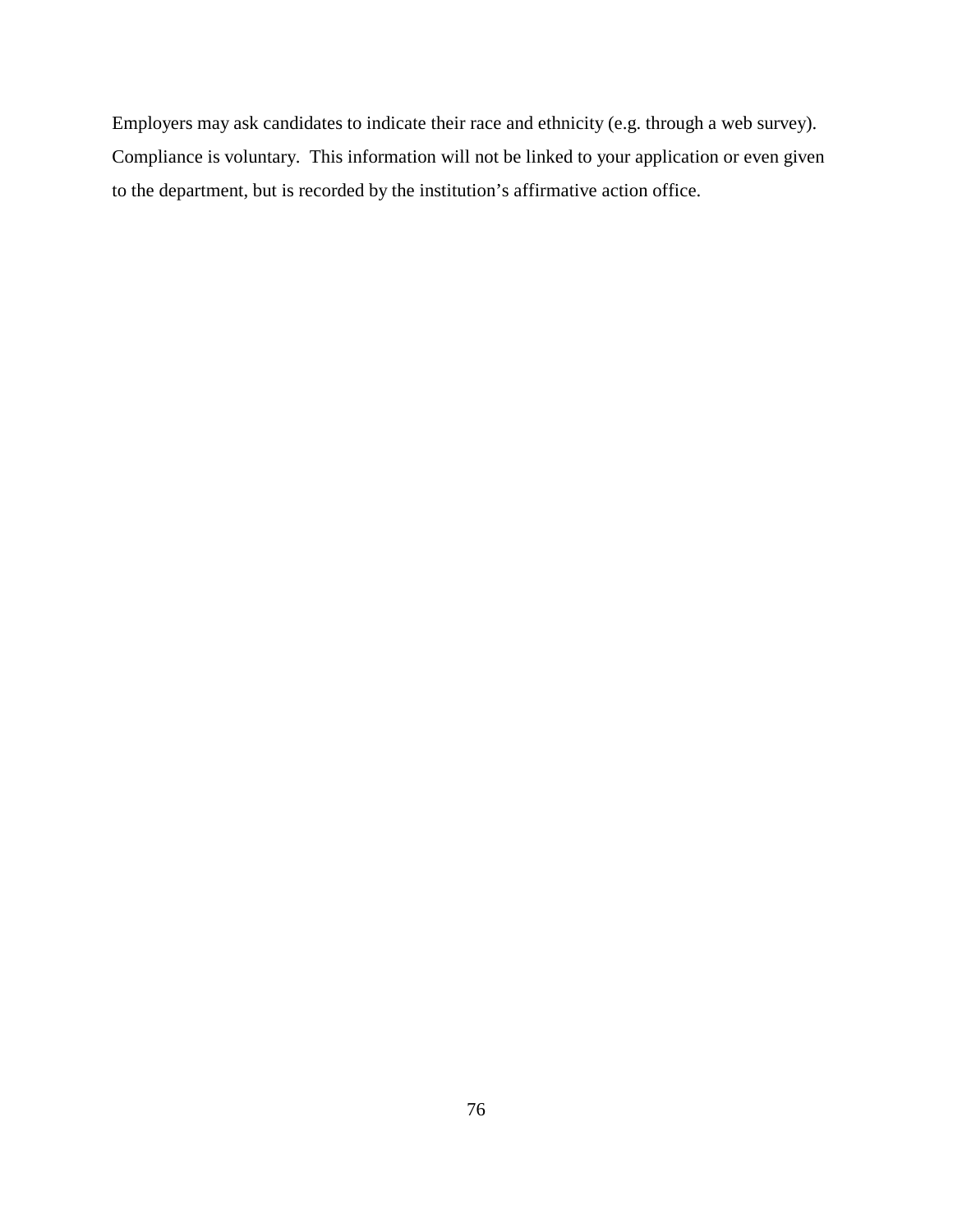## The Dual Job Search

At the beginning of your job search, sit down with your spouse or partner and discuss your preferences for locations and jobs, and how you as a couple would handle the range of possible job market outcomes. In particular, determine whether you are willing to live apart, and if so, under what circumstances and for how long. These discussions can be difficult, because the answers depend in part on how much each of you is willing to compromise your career for the relationship (and vice versa).

If your spouse is also an academic, it is in your best interest to reveal this to potential employers sooner rather than later. Many departments and universities have policies and procedures to accommodate academic couples. Moreover, if an employer does not accommodate academic spouses, this is information that you want to have as soon as possible. Nothing good can come from concealing information about your spouse's job search; your goal on the job market is to find a good match with an employer. If you wait until you have an offer in hand to ask for help with an academic spouse's job search then you have waited too long; even when systems are in place to help with this issue, the process takes weeks.

It is not necessary to describe your dual job search in your letters of application, but you could describe it briefly during your ASSA interview. You can provide the rest of the details on your campus visits. By the time you conclude a campus visit, the prospective employer should understand your preferences and constraints with respect to your "two-body problem."

Academic departments generally cannot find a job for a nonacademic spouse, but they may be able to refer the spouse to local labor market resources.

If your spouse is applying for another academic job at the same university, make sure that both search committees know this. Search committees are aware of the difficulty dual-career spouses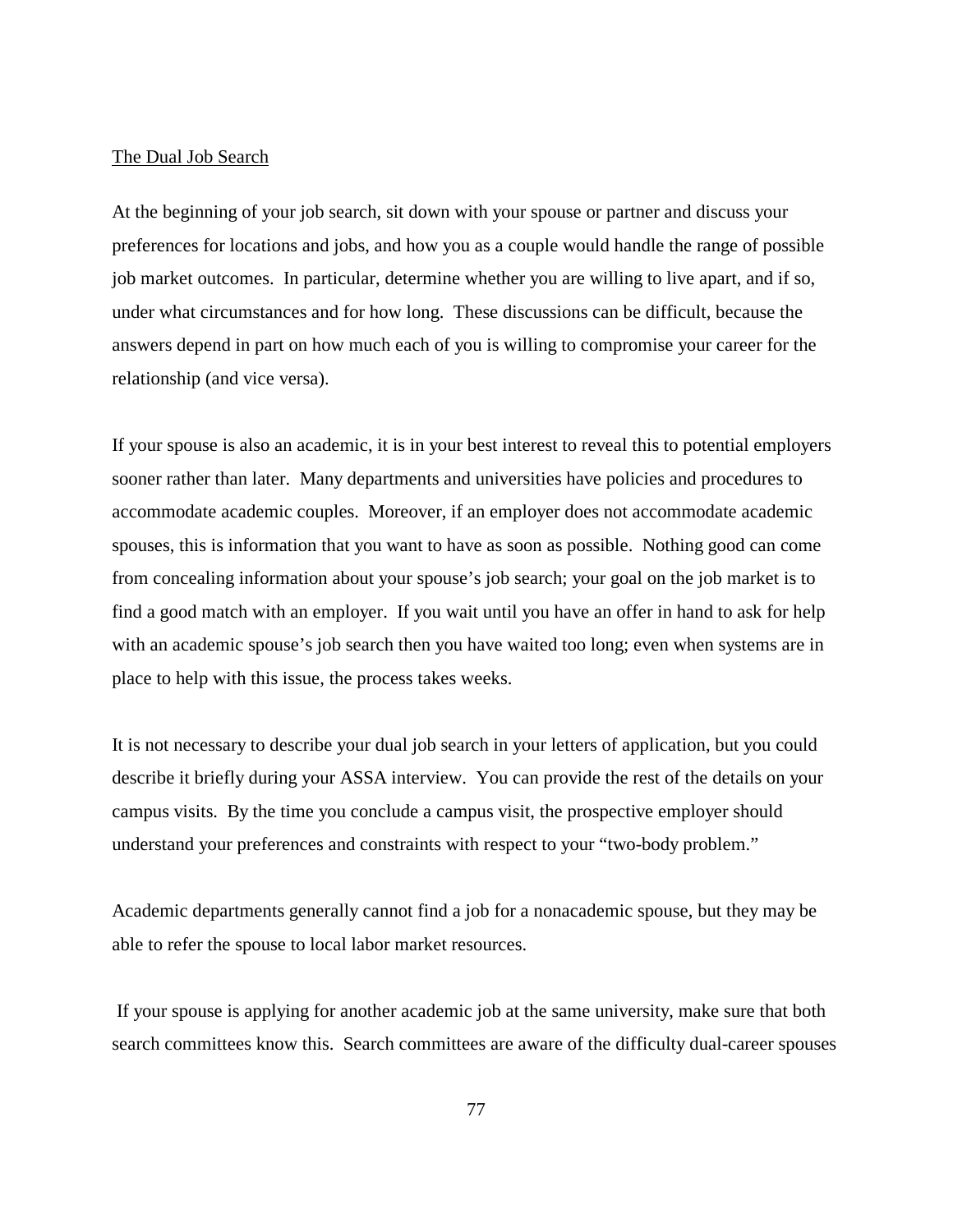have in finding dual job matches, and may jump at the chance to resolve two job searches quickly.

Dual academic career couples enjoy maximum flexibility when they are both on the job market at the same time. If both partners are not at the same stage of graduate studies, the partner who is farther along could consider a postdoc while waiting for the other to finish.

Dual career academic couples should strongly consider sending their AEA signals to institutions that are already advertising suitable jobs for both spouses.

If your spouse has good job prospects in the vicinity of the university to which you are applying, it is in your interest to reveal this information to the search committee. People dislike uncertainty; if the committee knows that the job and area are a good fit for you and your spouse then they will assign a higher expected probability that you will accept the job if offered. Search committees want the offers they make to be accepted, so this may make you a more attractive candidate.

The 2016 CSWEP newsletter contains numerous essays on ["managing a job search as a couple.](https://www.aeaweb.org/content/file?id=2327)" This topic was also covered in the **Fall 2009 CSWEP** newsletter.

Revisit the [Cornell Law School webpage](http://www.lawschool.cornell.edu/careers/students/interview/ill_questions.cfm) that explains what to do if, during a job interview, you are asked questions about your marital status or plans to have children.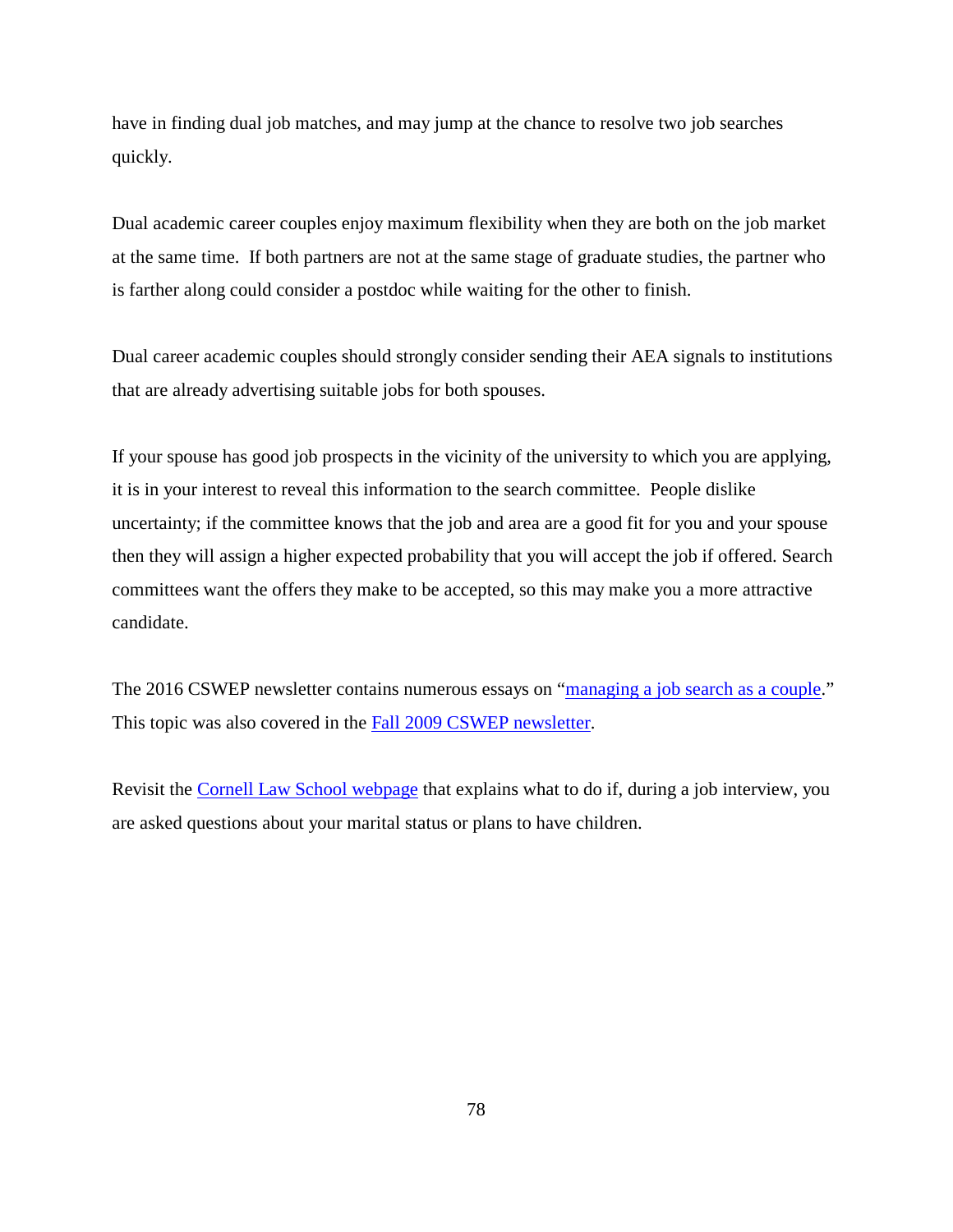## **Summary**

Below are the four most important pieces of advice regarding the job market.

- 1) Know where you fit in the discipline of economics; in particular, know:
	- a. In what fields of economics you will specialize
	- b. How your job market paper relates to the literature
	- c. Your comparative advantages as a researcher and teacher
- 2) Success in the job market is finding a good match from your perspective, a job in which your work is appreciated, you enjoy the work, and in which you can grow and improve.
- 3) Honesty with your advisors and potential employers about your interests, comparative advantages, and any constraints on your search improves your chances of finding a good match.
- 4) The job market is the first period in a repeat game. You will continue to interact with the people you meet on the job market as journal referees, discussants, grant reviewers, and colleagues. Conducting yourself with maturity and integrity on the job market will pay dividends far into the future.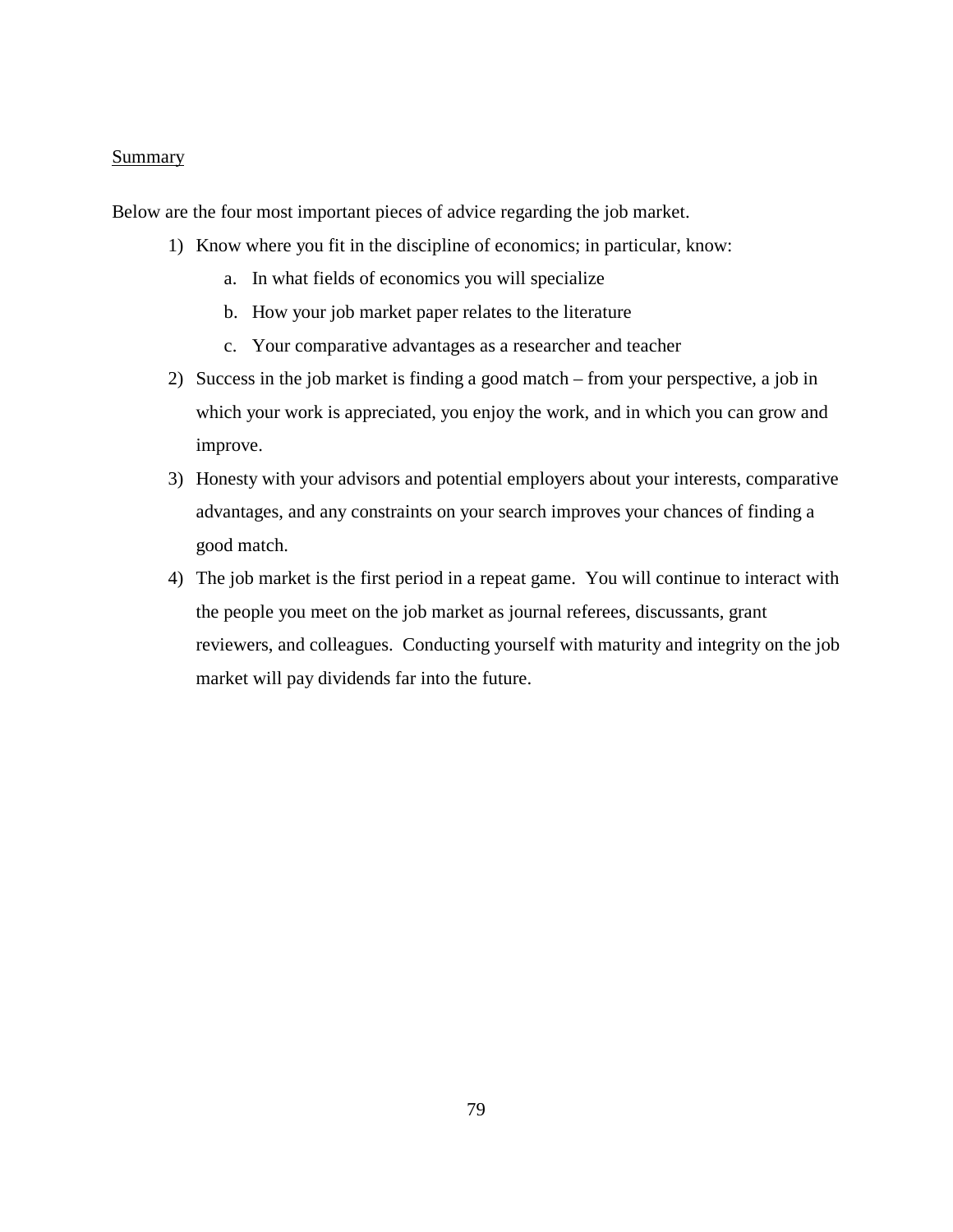## References

- Bandyopadhyay, Sarbartha, Fedor Iskhakov, Terence Johnson, Soohyung Lee, David McArthur, John Rust, Joel Watson, and John Watson. 2013. "Can the Job Market for Economists be Improved?" pp. 189-221 in *Handbook of Market Design*, Z. Neeman, M. Niederle, A. Roth, and N. Vulkan (eds.), Oxford: Oxford University Press.
- Blau, Francine D., Janet M. Currie, Rachel T.A. Croson, and Donna K. Ginther. 2010. "Can Mentoring Help Female Assistant Professors? Interim Results from a Randomized Trial." *American Economic Review: Papers & Proceedings*. 100(2): 348-352.
- Carson, Richard, and Peter Navarro. 1988. "A Seller's (& Buyer's) Guide to the Job Market for Beginning Academic Economists." *Journal of Economic Perspectives*. 2: 2, pp. 137- 148.
- Cawley, John, and Michael A. Morrisey. "The Earnings of U.S. Health Economists." *Journal of Health Economics*, March 2007, 26(2): 358-372.
- Cawley, John, Michael A. Morrisey, and Kosali Simon, 2015. "The Earnings and Consulting Income of U.S. Health Economists: Results from the 2012 Survey of the American Society of Health Economists." *American Journal of Health Economics*, 1(2): 255-274.
- Coles, Peter, John Cawley, Phillip B. Levine, Muriel Niederle, Alvin E. Roth, and John J. Siegfried. 2010. "The Job Market for New Economists: A Market Design Perspective." *Journal of Economic Perspectives*, 24(4): 187-206.
- Committee on the Status of Minority Groups in the Economics Profession (CSMGEP). "Report of the Committee on the Status of Minority Groups in the Economics Profession (CSMGEP)." *American Economic Review: Papers and Proceedings,* 106(5): 774-787.
- Ehrenberg, Ronald G. 2004. "Prospects in the Academic Labor Market for Economists." *Journal of Economic Perspectives*. 18:2, pp. 227-238.
- Fisher, Roger, William Ury, and Bruce Patton. 1991. *Getting to Yes: Negotiating Agreement Without Giving In*. New York: Penguin.
- Gans, Joshua (editor). 2000. *Publishing Economics: Analyses of the Academic Journal Market in Economics*. (Edward Elgar: Northampton, MA).
- Gans, Joshua S. and George B. Shepherd. 1994. How are the Mighty Fallen: Rejected Classic Articles by Leading Economists. *Journal of Economic Perspectives*, 8(1): 165-179.
- Hamermesh, Daniel S. 1992. "A Young Economist's Guide to Professional Etiquette." *Journal of Economic Perspectives*. 6:1, pp. 169-179.
- Hamermesh, Daniel S. 1993. "Professional Etiquette for the Mature Economist." *American Economic Review: Papers and Proceedings*. 83:2, pp. 34-38.
- Holmes, Jessica and David Colander. 2007. "The Hiring of an Economist: A Case Study." *American Economist*, 51(1): 54-62.
- Jebaraj, Mervin, Katherine A. Deck, and William P. Currington. 2016. "Survey of the Labor Market for New Ph.D. Hires in Economics, 2016-2017." Center for Business and Economic Research and Department of Economics, University of Arkansas.
- List, John A. 2000. "Interview Scheduling Strategies of New Ph.D. Economists." *Journal of Economic Education*. 31:2, pp. 191-201.

McAfee, R. Preston. 2010. "Edifying Editing." *American Economist*, 55(1): 1-8.

McElroy, Marjorie B. 2016. "Report of the Committee on the Status of Women in the